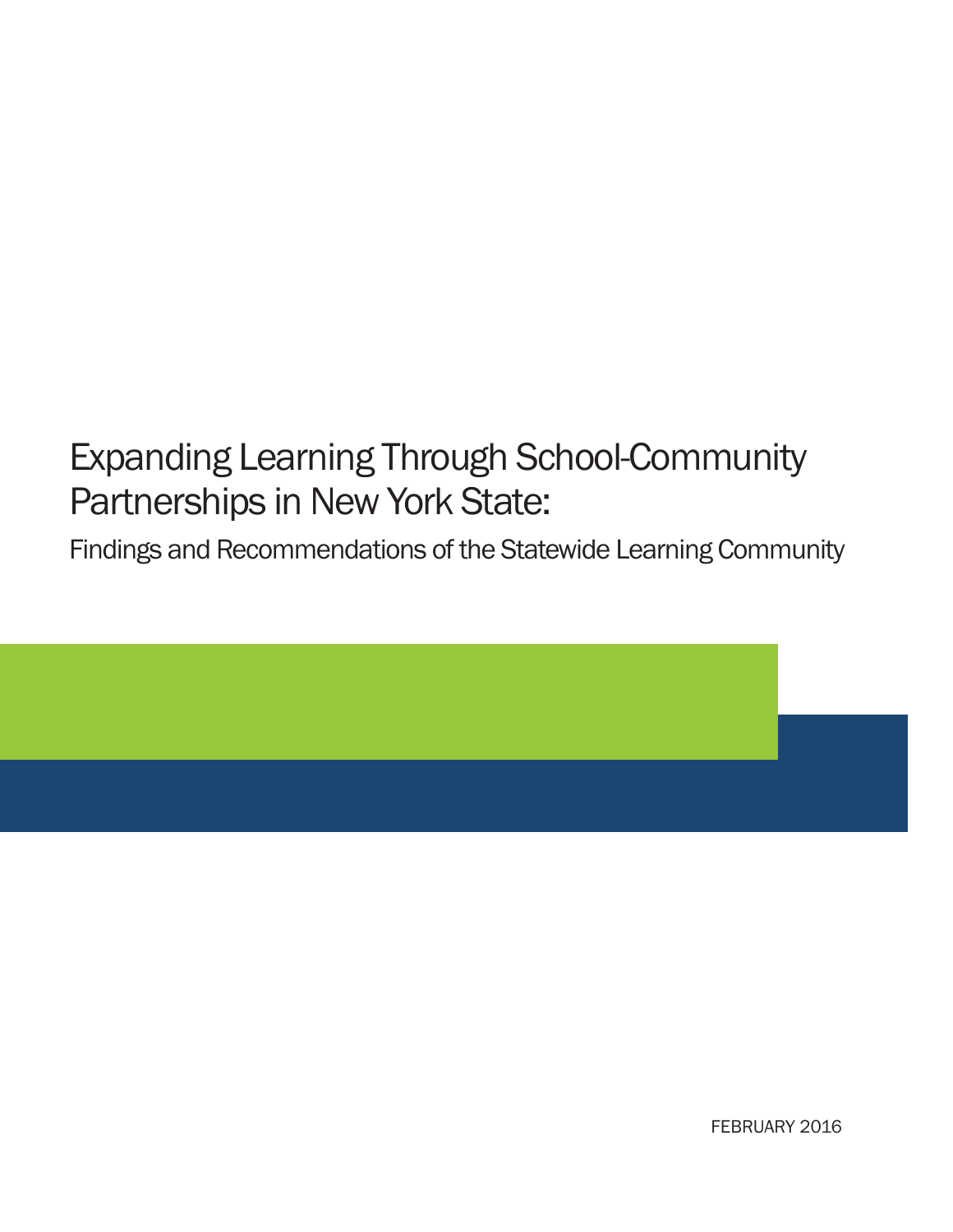## **TABLE OF CONTENTS**

| DEFINING SCHOOL-COMMUNITY PARTNERSHIPS FOR EXPANDING LEARNING IN NEW YORK8 |  |
|----------------------------------------------------------------------------|--|
|                                                                            |  |
|                                                                            |  |
| Benefits of Expanding Learning through School-Community Partnerships 10    |  |
|                                                                            |  |
|                                                                            |  |
|                                                                            |  |
|                                                                            |  |
| Funding Expanding Learning through School-Community Partnerships  18       |  |
|                                                                            |  |
|                                                                            |  |
|                                                                            |  |
|                                                                            |  |
|                                                                            |  |
|                                                                            |  |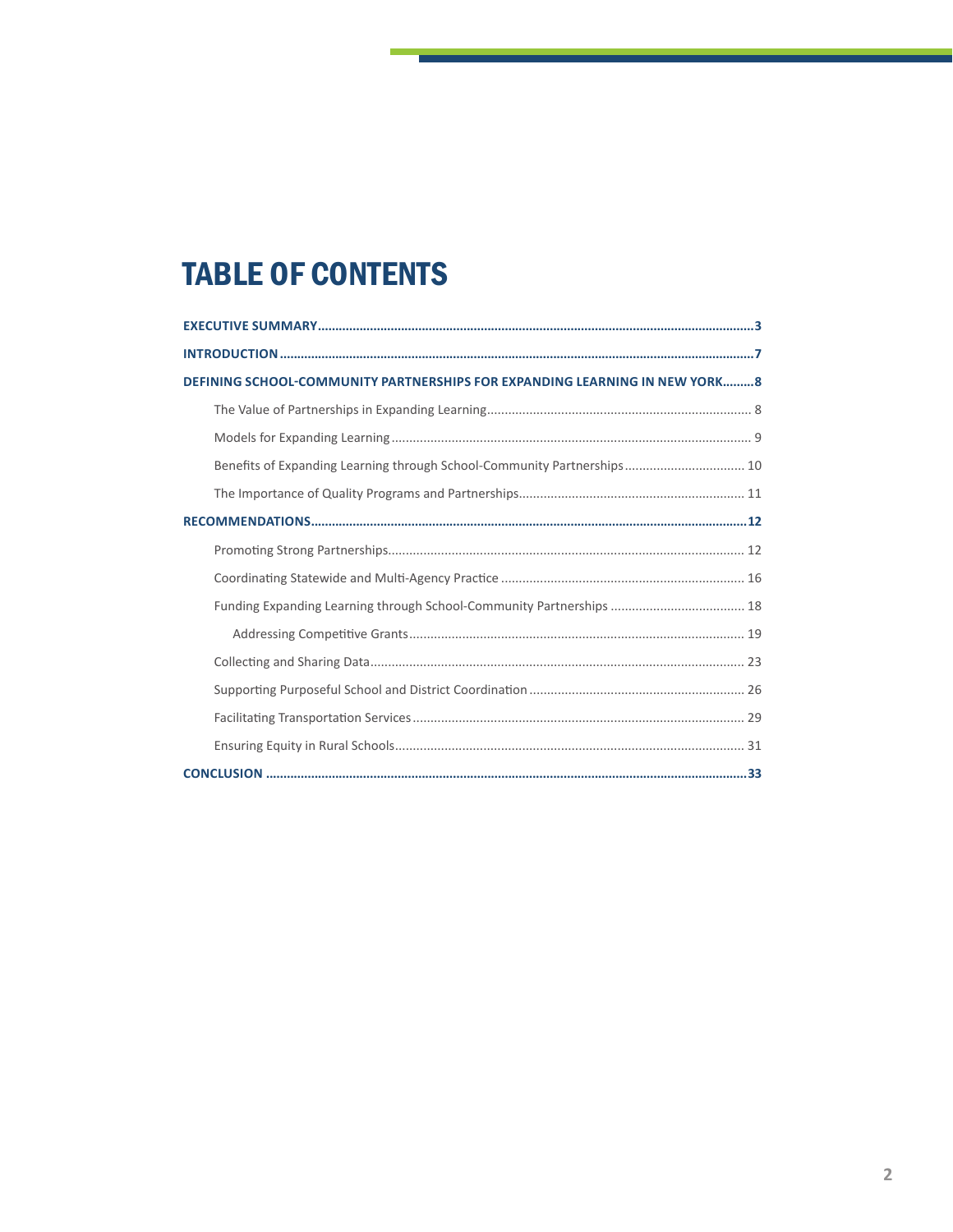### EXECUTIVE SUMMARY

Expanding learning through school-community partnership is an effective strategy in supporting school and student success. Successful models of expanded learning include community schools, expanded learning time, school-based afterschool and summer programs, and education-focused collective impact initiatives. As New York State and the Federal government increase their investments in these models and more schools turn to partnerships that leverage community resources and expertise with strong teaching and learning practices in our public schools, it is crucial that policymakers re-examine state policies and funding strategies to ensure that these opportunities are structured to succeed.

Partnerships between schools and community partners have been shown to increase students' academic achievement and school engagement in all schools, not just those which are labeled "struggling."<sup>1</sup> They combine strong school practices with complementary hands-on activities and enrichments provided by community-based organizations, and are designed to meet the needs of children, both academic and non-academic. In New York, these programs have been shown to reduce chronic absenteeism, increase attendance, increase grade point average, reduce summer learning loss, and increase state test scores.<sup>2</sup> These benefits are demonstrated when programs are high-quality and sustainable, affording youth the opportunity to participate regularly over an extended period of time.

This paper is intended to provide a set of recommendations to guide state policymakers and agencies, school districts, schools, and community-based partners in their efforts to support high-quality partnerships for expanded learning. These action steps are based on the work of a statewide learning community on expanding learning through school-community partnerships and address the following areas supported by the findings and barriers described below: partnerships, statewide and multi-agency coordination, funding, school and district coordination, transportation, and rural schools.

<sup>1</sup>Coalition for Community Schools, Institute for Educational Leadership, Inc., (2013). Community Schools Results. Retrieved from: http://www. communityschools.org/assets/1/AssetManager/Community%20School%20Results%202013.pdf

<sup>2</sup> Shane J. Lopez and V. Calderon, (2011). "Gallup Student Poll: Measuring and Promoting, What Is Right with Students," Applied Positive Psychology: Improving Everyday Life, Schools, Work, Health, and Society: 117–34.; National Association of State Boards of Education, (2015). A State of Engagement: NASBE Study Group on Student Engagement. Retrieved from http://www.nasbe.org/wp-content/uploads/StudentEngagement-StudyGroupReport\_March-2015\_FINAL.pdf'; ExpandED Schools, (2014). Time to Grow: Year Two Report on ExpandED Schools. Retrieved from http://expandedschools.org/sites/default/files/Time%20to%20Grow%20-%20Year%20Two%20Report%20on%20ExpandED%20Schools.pdf; United Way of Greater Rochester, (2013). United Way of Greater Rochester After-School Program Evaluation: Year Two Results. Retrieved from http://www.uwrochester.org/pdf/AfterSchoolEvaluationExecutiveSummary2011-201210-25draftwithtable.docx; RAND, (2014). Ready for Fall? Near-Term Effects of Voluntary Summer Learning Programs on Low-Income Student's Learning Opportunities and Outcomes. Retrieved from http://www.wallacefoundation.org/knowledge-center/summer-and-extended-learning-time/extended-learning-time/Documents/Ready-for-Fall. pdf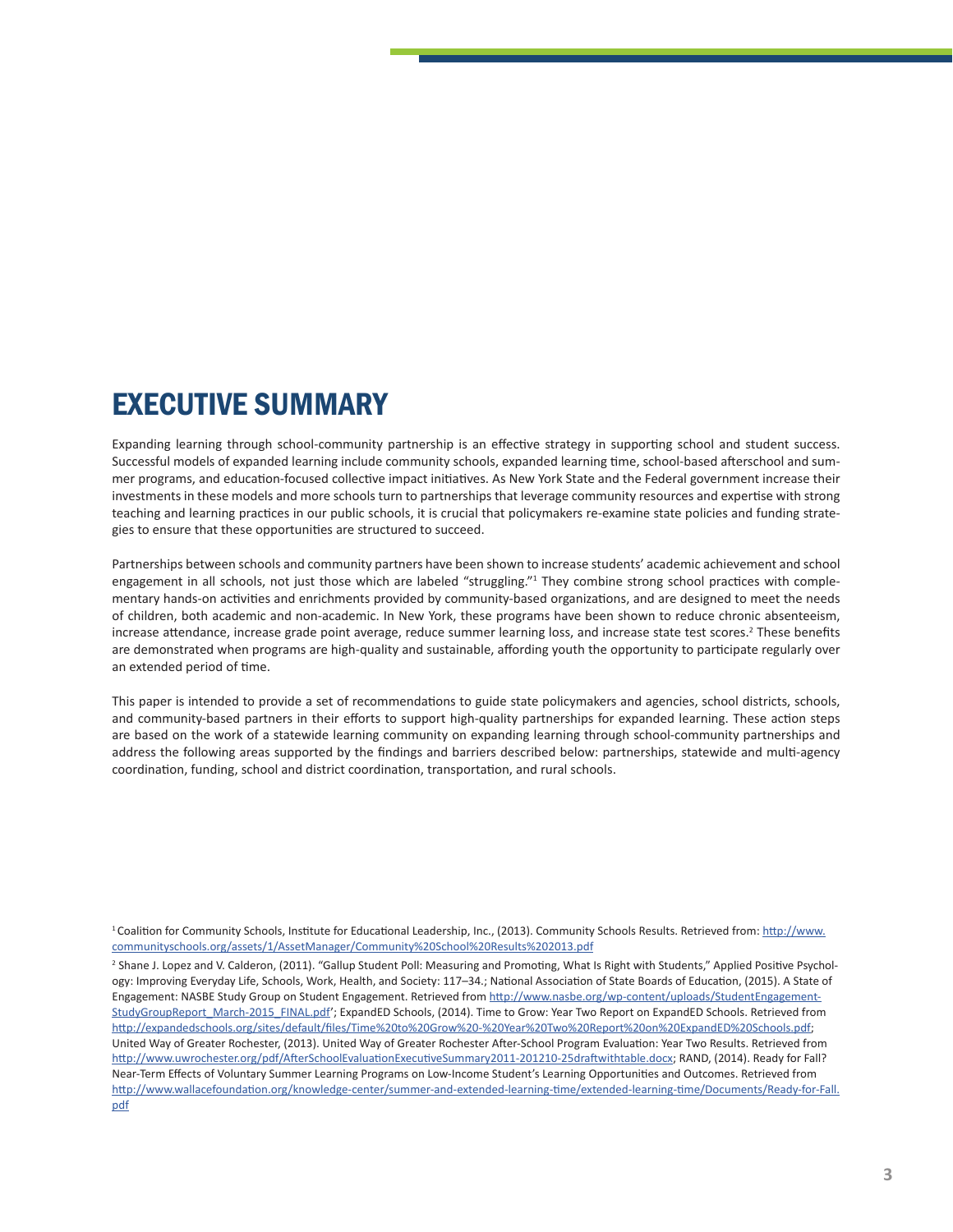#### KEY FINDINGS:

- Schools across the state are finding success in expanding learning through school-community partnerships.
- Partnerships help leverage community resources and strong school practices to support student success.
- Different models or strategies for expanding learning are similar in practice. Nationally, 90% of community schools incorporate afterschool or expanded learning time, and the number is likely higher in New York.<sup>3</sup> Some expanded learning time schools and afterschool programs have begun integrating additional services, including medical, dental, mental health, social services, and adult education, that are typical components of a community schools strategy.
- Quality of the program and the partnership is crucial to create positive outcomes.
- The role of a dedicated director in coordinating the partnership(s) is crucial to the success of the program, regardless of the model chosen.

#### KEY BARRIERS:

- True partnerships take time to develop and current policies and structures do not allow adequate time for planning.
- Technical assistance, which leverages knowledge in the field and support resources across many programs, is not available to all programs or aligned across all modalities of expanded learning.
- These models and strategies span the purview of multiple agencies and lead to conflicting and/or duplicative regulatory requirements that must be resolved at the state level.
- There is not adequate funding to support the expanded learning opportunities in demand throughout the state, and those that are currently funded are not all sustainable.
- The competitive grant process creates barriers to successful implementation and to sustainability.
- There remains confusion around allowable data sharing between schools and community partners, often leaving community partners without access to data they need to determine outcomes.
- Transportation remains a critical element of expanding learning, and costs can be a serious barrier.
- Rural communities are more challenged due to fewer potential partners and difficulty attracting and retaining staff in the director role.

#### ACKNOWLEDGEMENTS

This project would not have been possible without the support of the learning community members and presenters who graciously gave their time and expertise to the discussions that shaped this paper and the included recommendations. Funding for this project was generously provided by the Ford Foundation.

<sup>&</sup>lt;sup>3</sup> Coalition for Community Schools, Institute for Educational Leadership, Inc., (2013). The Growing Convergence of Community Schools and Expanded Learning Opportunities. Retrieved from http://www.communityschools.org/assets/1/AssetManager/ELOReport\_TheGrowingConvergenceofCommunitySchoolsandExpandedLearningOpportunities.pdf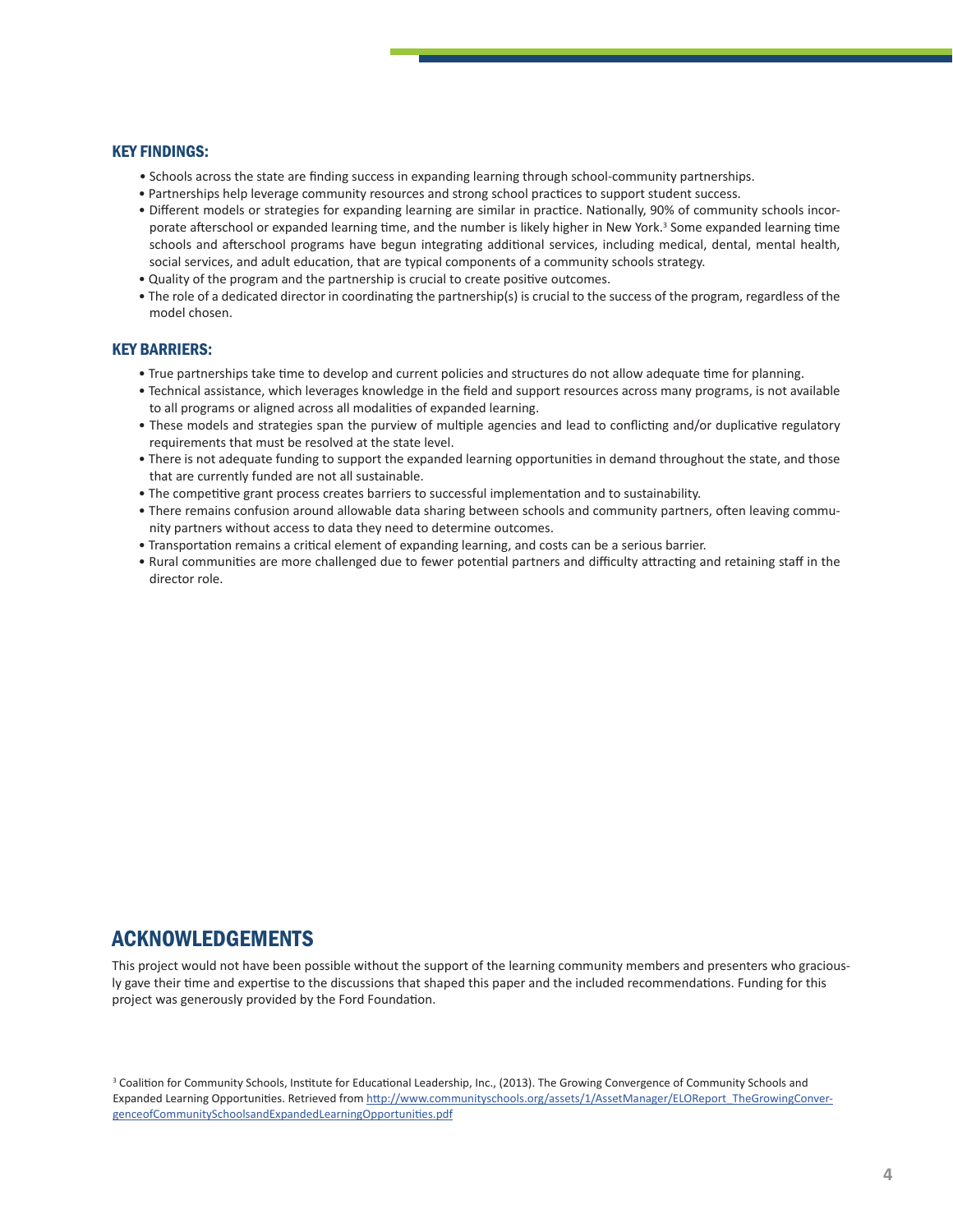### RECOMMENDATIONS

#### PROMOTING STRONG PARTNERSHIPS

- 1. State funding for expanded learning opportunities operating within a school should require the involvement of relevant and available partners.
- 2. The State Education Department (SED) and the Office of Children and Family Services (OCFS) should demonstrate their commitment to partnerships in funding used for expanded learning opportunities in a policy statement so that schools and school districts have sufficient time prior to any future grant competitions and changes to reporting requirements to explore potential partners in their community and build a relationship with the lead partner that is best able to collaborate with the school to meet the needs of the students.
- 3. SED and OCFS should provide guidance around the stages and development of integrated partnerships and expectations for outcomes. The time and effort required to move through these stages should be recognized in future funding decisions and in the assessment of impact of the expanded learning model over time.
- 4. When stable, high-quality school-community partnerships have been established, every effort should be made to sustain them.

#### COORDINATING STATEWIDE AND MULTI-AGENCY PRACTICE

- 5. The Governor should create a planning council to plan jointly for roll-out and support of additional expanded learning opportunities, particularly in light of the inclusion of expanded learning through school-community partnerships in the transformation grants for persistently struggling schools.
- 6. At minimum, the state should establish four regional technical assistance centers throughout the state to provide coaching, best-practices examples, research, resources, and networking for all schools or districts implementing expanded learning models, regardless of funding sources.

#### FUNDING EXPANDING LEARNING THROUGH SCHOOL-COMMUNITY PARTNERSHIPS

- 7. The state should provide adequate, stable funding so that any school, school district, or BOCES that wishes to expand learning for its students has access to enough per-student funding to support those students that will participate in the program, or to support all students if a whole school model is chosen.
- 8. While the state builds capacity to fund expanded learning programs on a large scale, policymakers and state agencies should begin building capacity of schools, school districts, BOCES, and potential partners through updates to processes and procedures that currently inhibit high-quality implementation.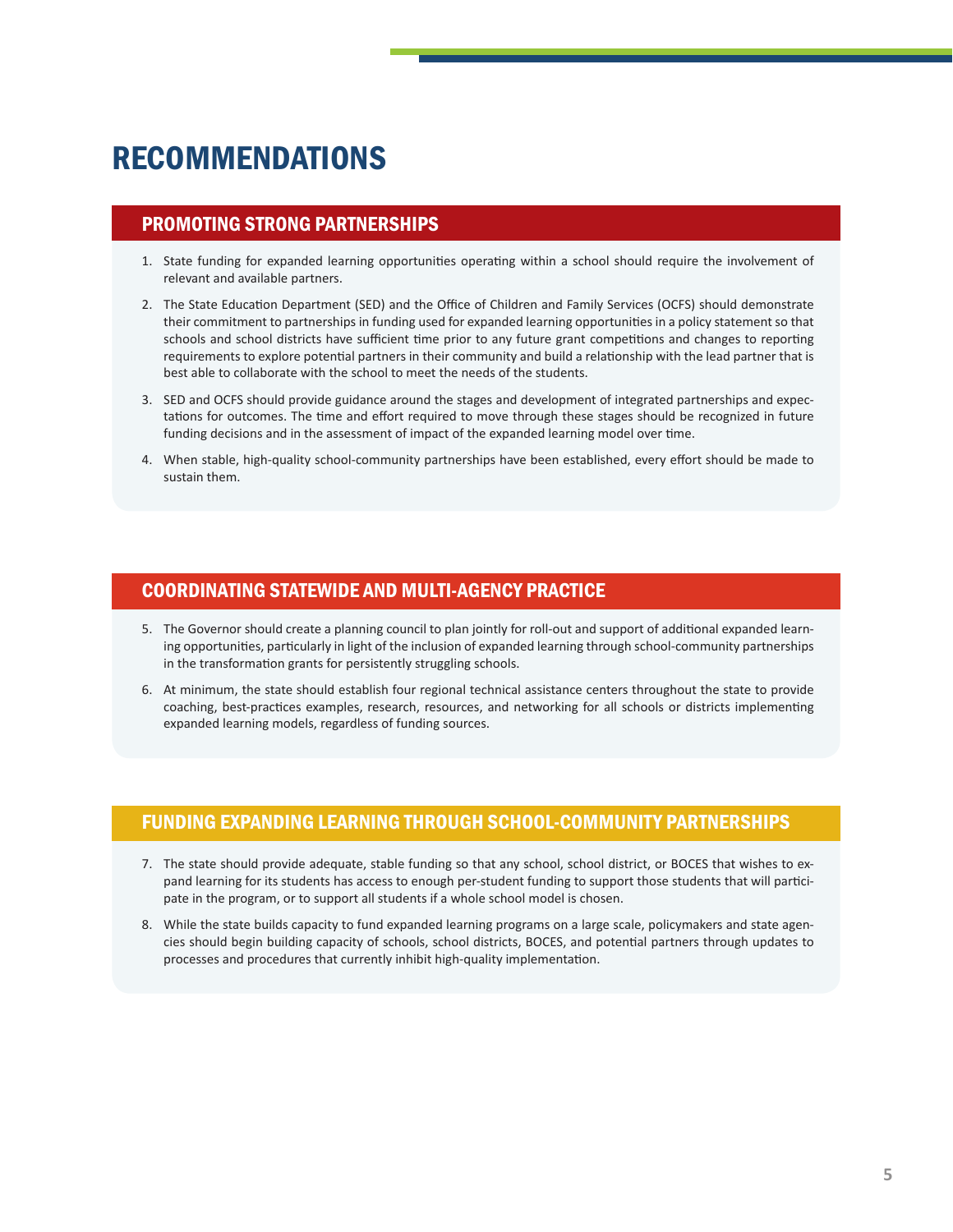#### COLLECTING AND SHARING DATA

- 9. Schools, school districts, and BOCES considering adding an afterschool or summer enrichment program, extending the day or year, and/or adopting a community schools strategy should clearly articulate why they are pursuing that change, and outline the benefits they expect for students, families, teachers, and the entire school community.
- 10. The school district, school, and the lead partner should jointly develop an MOU that clearly articulates (a) what goals and outcomes they expect their partnership to have for students, families, teachers, and the entire school community (b) on what timeline, (c) how each outcome will be measured, (d) what other data will be collected on the program and for each program participant, consistent with FERPA, and (e) the roles and responsibilities of each partner.
- 11. SED, OCFS, and, as relevant, school district, youth bureau, and local social services district leaders, should support streamlined data collection for expanded learning partnerships.
- 12. Outcomes data from expanded learning partnerships should be used by the partnerships, state agencies, and policymakers to identify and promote best-practices in order to improve programs, partnerships, and relevant state laws, regulations, and funding processes to reflect lessons learned from the data

#### SUPPORTING PURPOSEFUL SCHOOL AND DISTRICT COORDINATION

- 13. The state should fund a site-based director for each school interested in implementing an expanding learning model and plan for at least an additional \$60,000 - \$100,000 per school each year to support the activities and resources identified by the district, principal, director, and leadership team as needed to meet the needs of the students.
- 14. SED should investigate the development of an educational pipeline for directors through higher education institutions.
- 15. The state should fund technical assistance for partnerships, including training courses for directors throughout the state. The minimum four technical assistance centers (see Statewide & Multi-Agency Coordination) should have a strong focus on training and supporting directors.

#### FACILITATING TRANSPORTATION SERVICES

- 16. Funding for expanded learning opportunities should cover any additional transportation costs that will be incurred due to implementation of the chosen model on top of funds for programming. Funding for transportation must include consideration of adequate services to safely and efficiently get students home, a major challenge for rural districts and for schools in high-crime areas.
- 17. Include transportation managers in planning conversations around expanded learning opportunities. When state programs include required planning partners, as in the Community Engagement Teams for struggling schools, transportation managers should be included.
- 18. In areas where public transportation is available, provide students who are otherwise ineligible for school transportation but are able to take public transportation home themselves with transportation passes that function during the hours they need them.

#### ENSURING EQUITY IN RURAL SCHOOLS

- 19. In rural districts where traditional community partners are unavailable, the state should encourage partnerships with county services, hospitals, community colleges, BOCES, or other schools. Allowances should be made for schools without access to any partners.
- 20. In rural districts, the state should allow directors to work with multiple sites if the district can show that a dedicated director at each site is not possible.
- 21. Policymakers and state agencies should evaluate funding for rural schools, including eliminating barriers to rural schools in applying for competitive grants, to ensure equitability and the ability of these schools to sustainably expand learning through school-community partnerships as desired.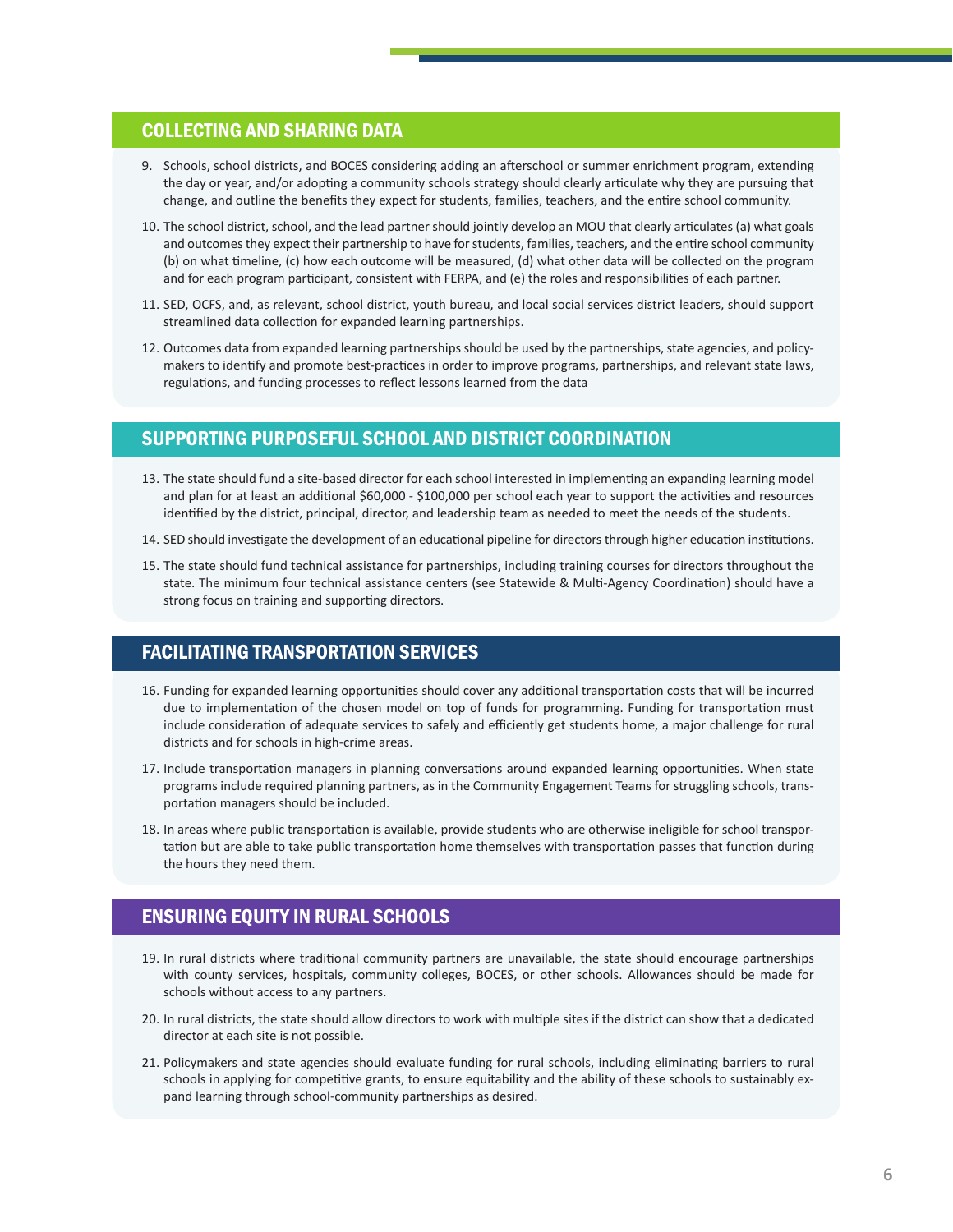## INTRODUCTION

New York State has long been a leader in the field of expanding learning through school-community partnerships, including strategies such as community schools, expanded learning time, school-based afterschool and summer programs, and education-focused collective impact initiatives. A growing body of research demonstrates the value of these opportunities for youth success, so it is not surprising that new funding and new programs are being proposed and implemented across the state. At such a time, it is crucial to examine these strategies and the state's current system of support to act on identified opportunities to strengthen and build on synergies.

The state and several school districts are planning for major increases in school-community partnerships over the next few years particularly in relation to the state's new receivership approach to struggling and persistently struggling schools and New York City's approach to renewal schools, both of which incorporate community schools as a recommended strategy. It is important to note, however, that these approaches can provide benefits to all schools and students, and should therefore not simply be associated as a turnaround strategy for struggling schools.

Education and expanded learning experts from across the state have come together for the last year and a half to explore New York's experience with expanding learning through school-community partnerships to date. This paper provides recommendations for effective planning and implementation of these strategies based on what was heard from principals, superintendents, program directors, researchers, and other experts about the needs and opportunities in the field.

School-community partnerships across the state and country that focus on expanding learning for students have increased students' academic achievement and increased their engagement in school.4 By making use of additional resources and supports in the community, these partnerships can better meet the needs of their students and families. The collaboration it takes to successfully create any of these expanded learning opportunities improves both the school and the community partner's ability to offer their students support for their complete academic, social-emotional, physical, and civic development. When schools and the community are able to work together to leverage all available resources, students benefit.

The learning community brought together expert practitioners from across the state to provide insight into how expanding learning through school-community partnerships works on the ground. Representing urban and rural districts, a variety of approaches, and decades of experience, school leaders such as:

- The principal of Rochester's School No. 29, a leader in the TIME Collaborative's expanded learning time project;
- The director of Hudson City School District's school-based afterschool program, which serves a rural and urban K-12 population and has become a defining feature of the school district;
- • The former principal of Fannie Lou Hamer Freedom High School in New York City, a school with almost 20 years of experience operating as a high-quality community school; and
- The superintendent of Watkins Glen Central School District, a rural district that has managed to provide a high-quality afterschool program while winning, losing, and winning again highly-competitive federal afterschool funding and is now implementing the community schools approach

joined statewide education associations and statewide organizations representing community partners and local agencies and associations to identify opportunities and challenges for school-community partnerships. A full list of participating organizations can be found in Appendix A.<sup>5</sup> Presentations from subject matter experts and thought leaders helped expand the group's perspective. The following recommendations were vetted and synthesized from the experiences and expertise of all of these stakeholders.

Given the influx of new expanded learning opportunities in New York, it is crucial that the state take an active role in cross-coordination amongst agencies and in both increasing and streamlining funding in order to set these partnerships up for success. The following recommendations should be considered by policymakers, state agencies, and interested local districts as more schools seek to partner with local community-based organizations to expand their students' learning time and deepen the opportunities provided for their students.

<sup>4</sup> See notes 1 and 2.

<sup>5</sup> Participation in this learning community does not reflect endorsement of all of the included recommendations.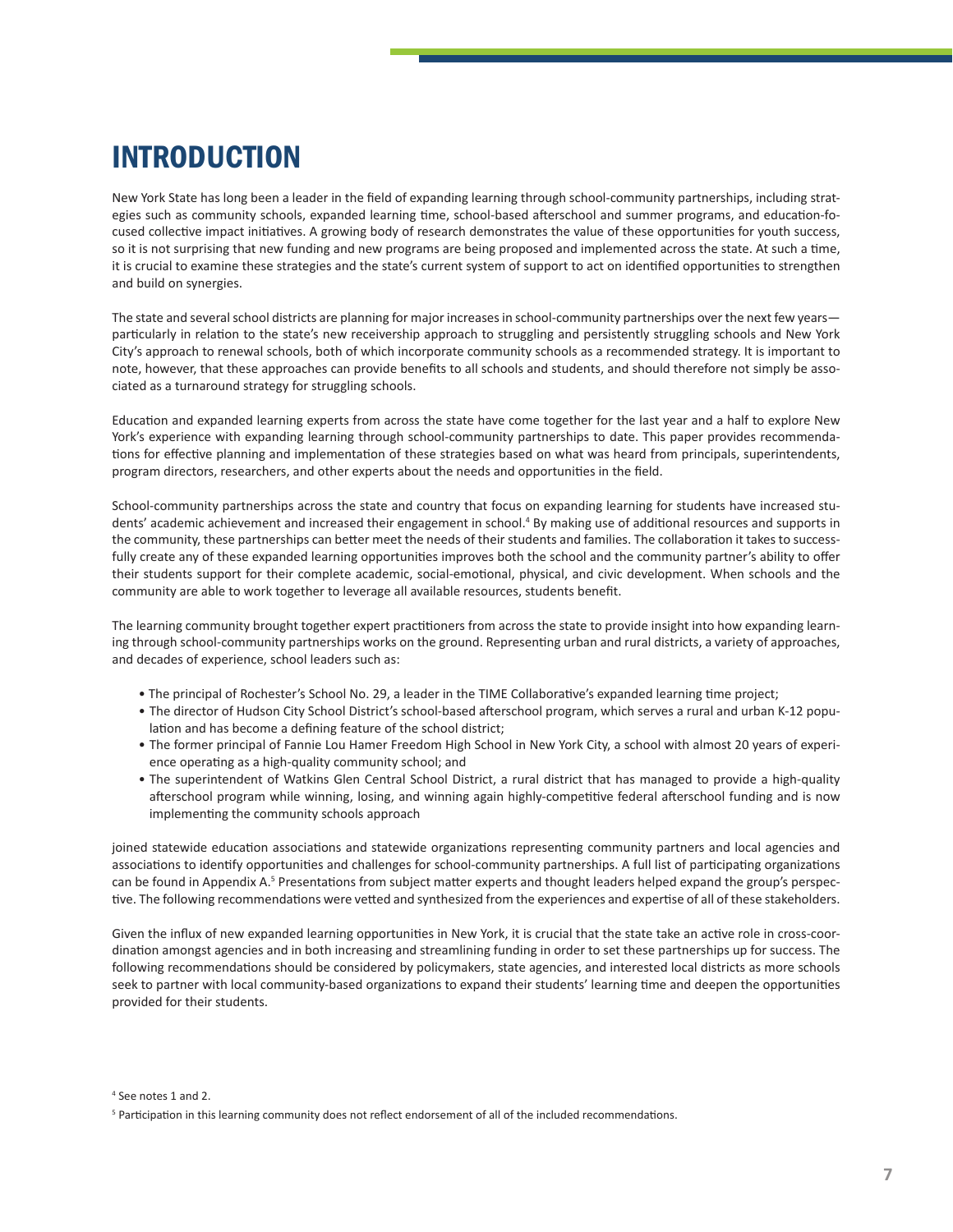### DEFINING SCHOOL-COMMUNITY PARTNERSHIPS FOR EXPANDING LEARNING IN NEW YORK STATE

#### THE VALUE OF PARTNERSHIPS IN EXPANDING LEARNING

Preparing youth to succeed in college, career, and life is an immense task that schools should not be asked to complete on their own. Families, non-profit organizations, cultural institutions, and the rest of the community are crucial partners to schools in helping every youth reach their full potential. Expanding learning through school-community partnerships is a key strategy for connecting these supports with youth and with the school. Community organizations are able to bring essential resources and expertise to schools, resources that could take the form of long-standing family relationships, teaching artists, culturally-competent educators, health and social services connections, or many other kinds of expertise as needed by a particular school or community. Schools and districts must be supported in effectively leveraging these resources and talents to enhance their learning day through comprehensive and well-planned programs that offer youth enrichments, experiences, and services that they do not receive in a traditional school day. Likewise, schools bring valuable teaching and learning techniques that enhance the effectiveness and impact of supports provided by these partners.

School leaders pursue these approaches because they meet pressing needs facing their students and staffs. Principals feel torn between the pressures of accountability systems that prioritize English language arts and math scores and their knowledge that their students' future career prospects may be most improved by engagement in hands-on STEM activities. Moreover, teachers struggle to fit an exercise break into a tightly-packed schedule because they know the lack of movement is making it hard for students to focus—and may be putting them at risk for developing diabetes and obesity. Students become frustrated when dreaming about their future as adults because they know it is not going to be like sitting in a classroom all day, but they lack the mentors to help them connect their classes to their dreams. English language learners wish they had more time to practice speaking with their friends. The student who always feels behind at the back of the class wishes he had a chance to shine in an art or music club. Many of the challenges facing schools in times of increasingly tight budgets and high accountability are easier to tackle with more resources and more time, which is why so many schools have invested time and money to expand learning through a school-community partnership. Furthermore, a study of community schools found that districts leveraged three dollars from their partners for every one dollar they apportioned, boosting the benefit of the partnership.<sup>6</sup>

While school learning and separate programs and services may be effective in isolation, an aligned focus and collaborative approach can compound positive results. Schools, school districts, and BOCES can benefit by looking to many different types of partners when offering expanded learning opportunities. For example, they may consider community-based organizations, faithbased organizations, youth bureaus, early care and learning institutions, museums, science centers, arts organizations, libraries, community centers, cooperative extensions, higher education institutions, and recreation centers as potential partners. While school districts in rural areas may have fewer options than in more densely populated areas, many have found success through creative collaborations.

Rather than solely focusing on partners that can provide programming, there is also a benefit to bringing in a range of partners to support the entirety of the program. This can include philanthropic organizations that may provide additional funding or resources; businesses that may also provide funding, resources, mentorship opportunities, and program volunteers; or higher education institutions that can offer student volunteers, staff professional development, facilities, and college readiness activities; as well as other entities that can provide expertise and experiences for students. In many cases, the school, school district, or BOCES selects a lead community partner who will organize other community partners to bring in specific contributions. In taking that role, the lead community partner alleviates some of the burden on school leaders while increasing the resources available to the school. This role is considered a core element of the community schools strategy.

<sup>6</sup> Coalition for Community Schools, (2010). Financing Community Schools: Leveraging Resources to Support Student Success. Retrieved from: http://www.communityschools.org/assets/1/AssetManager/finance-paper.pdf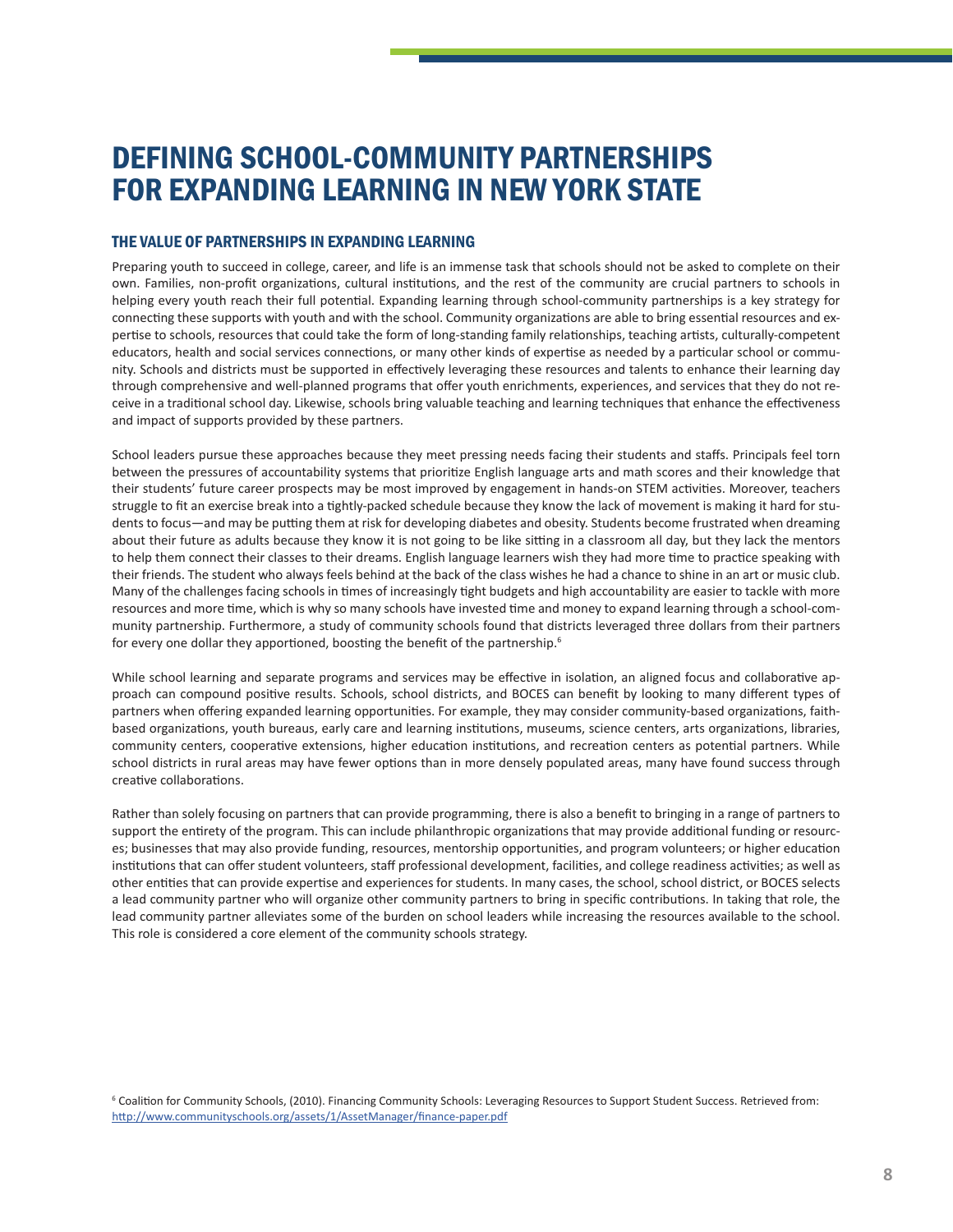Expanding learning through school-community partnerships creates the kind of learning opportunities that should be available to all students.

Schools are implementing these programs across the state, and it is crucial to emphasize the value of expanding learning through school-community partnerships for rural schools and districts as well as urban ones. Students in rural areas may have an even greater lack of access to enrichment activities, career exploration, and social-emotional development supports than children in high-poverty urban areas because the distances to reach services are so great. A school should not have to be deemed a "persistently struggling" school to receive funding to develop these programs. Rather, the state will reap greater benefits by providing pro-active assistance to afford schools with the opportunities that will allow them to succeed before they are ever deemed struggling. Expanding learning through school-community partnerships creates the kind of learning opportunities that should be available to all students.

#### MODELS FOR EXPANDING LEARNING

There are a variety of strategies for strong school-community partnerships that have been developed over the years. Different approaches fit the needs and resources of different communities and schools.

**Afterschool and summer enrichment programs** (e.g. 3pm – 6pm or 8am – 5pm for summer) provide additional time for learning and enrichment activities and typically also focus on supporting students' social-emotional development. Programs are typically operated by a community partner in a school building or a nearby community center or by the school in conjunction with one or more community partners. Attendance is usually voluntary.

**Expanded learning time** (e.g. 8am – 5pm) approaches lengthen the school day and/or year for all students in a grade or school and use that additional time for more enrichment activities as well as more academics. Community partners typically work closely with the school to provide both staff and activities to fill at least part of that additional time and ensure there is an enrichment component. The community partners serve as part of the leadership team and work to support the school and district's educational vision. Schedules vary by school, with community partners providing activities throughout the day in some cases or concentrated at the end of the day in others.

**Community schools strategies** provide multiple integrated services children and their families might need—including health and dental care, afterschool and summer programs, mental health care and counseling, adult education, and social services—throughout the school. A non-profit organization coordinates these services, including those provided by other organizations, and is deeply embedded in the leadership team and decision-making process. 90 percent of community schools include afterschool or expanded learning time to create a day that extends from 8am to 6pm.<sup>7</sup>

**Collective impact strategies** typically work at the community-wide level to identify and track progress toward meeting community-selected goals for youth outcomes and to coordinate additional resources that will work with schools to meet those goals. These strategies examine multiple impacts on youth and provide a framework for planning for or adjusting current expanded learning opportunities through school-community partnerships.

<sup>7</sup> Coalition for Community Schools, Institute for Educational Leadership, Inc., (2013). The Growing Convergence of Community Schools and Expanded Learning Opportunities. Retrieved from http://www.communityschools.org/assets/1/AssetManager/ELOReport\_TheGrowingConvergenceofCommunitySchoolsandExpandedLearningOpportunities.pdf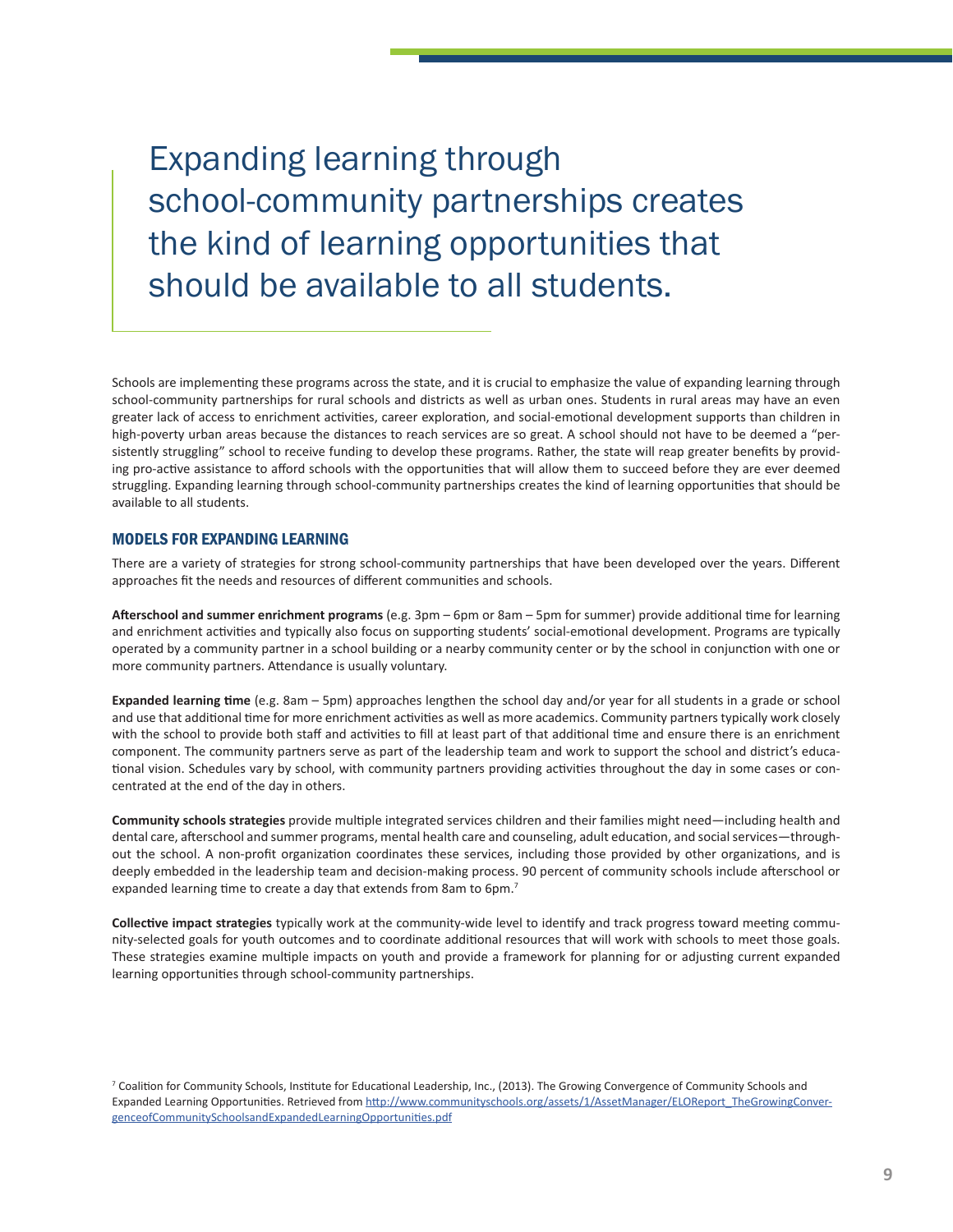This paper will reference research and examples related to each of these approaches and refer to them collectively as **expanding learning through school-community partnerships**. While there are important dissimilarities, these partnership approaches are linked by their commitment to (1) leveraging community resources in schools; (2) adding learning time; (3) considering the developmental needs of the whole child, including appropriate social-emotional skills, healthy physical activity and eating habits, civic engagement, constructive self-expression, development of personal ambitions, and elimination of barriers to achievement related to unmet non-academic needs; (4) ensuring all children have the opportunity to explore enrichments, such as the arts, sports, community service, STEM, and other areas of knowledge that may or may not be available during the traditional school day; and (5) engaging students and families.

#### BENEFITS OF EXPANDING LEARNING THROUGH SCHOOL-COMMUNITY PARTNERSHIPS

Community partners often have a long track record of working in communities that is distinct from the work of the school system and can therefore engage families and community members differently than the school can. Some provide afterschool programming as part of a larger support system for all community members and are able to refer youth and families to other social services. Some provide care for infants and toddlers or Pre-Kindergarten and create early connections with youth and families that are maintained throughout a child's development. Others can leverage professionals in high demand fields to teach workshops and mentor students. Many make a point of hiring from the communities they serve and training for cultural competency, making positive role models available for youth and leading to stronger relationships with parents. These structures and services not only offer programming until the hours when parents are able to pick up their children and therefore have a chance to interact with the program, but also position community partners to engage families and build community.

Partnerships also lead to increased student engagement. A 2013 poll by Gallup found that 45 percent of students in 5th through 12th grades are not engaged in school.<sup>8</sup> A report by the National Association of State Boards of Education (NASBE), A State of Engagement, recommends five policy actions, including "collaboration between schools, parents and community stakeholders to address students' comprehensive needs."<sup>9</sup> High-quality community partners focus their programs on engaging students through inquiry-based learning and hands-on problem solving. They offer academic enrichments in English language arts, math, STEM, civics, and social services, and other needed activities in arts, music, and physical fitness that widen students' worldview, inspire them to engage in school, and create dreams for their futures.

Research has shown that participation in high-quality expanded learning programs can lead to increased attendance, effort, enjoyment, and persistence in school. School-community partnerships can deliver real results for their students, and the stronger the partnership, the bigger the difference can be.

Research has shown that participation in high-quality expanded learning programs can lead to increased attendance, effort, enjoyment, and persistence in school.

<sup>&</sup>lt;sup>8</sup> National Association of State Boards of Education, (2015). A State of Engagement: NASBE Study Group on Student Engagement. Retrieved from http://www.nasbe.org/wp-content/uploads/StudentEngagementStudyGroupReport\_March-2015\_FINAL.pdf

<sup>9</sup> ExpandED Schools, (2014). Time to Grow: Year Two Report on ExpandED Schools. Retrieved from http://expandedschools.org/sites/default/ files/Time%20to%20Grow%20-%20Year%20Two%20Report%20on%20ExpandED%20Schools.pdf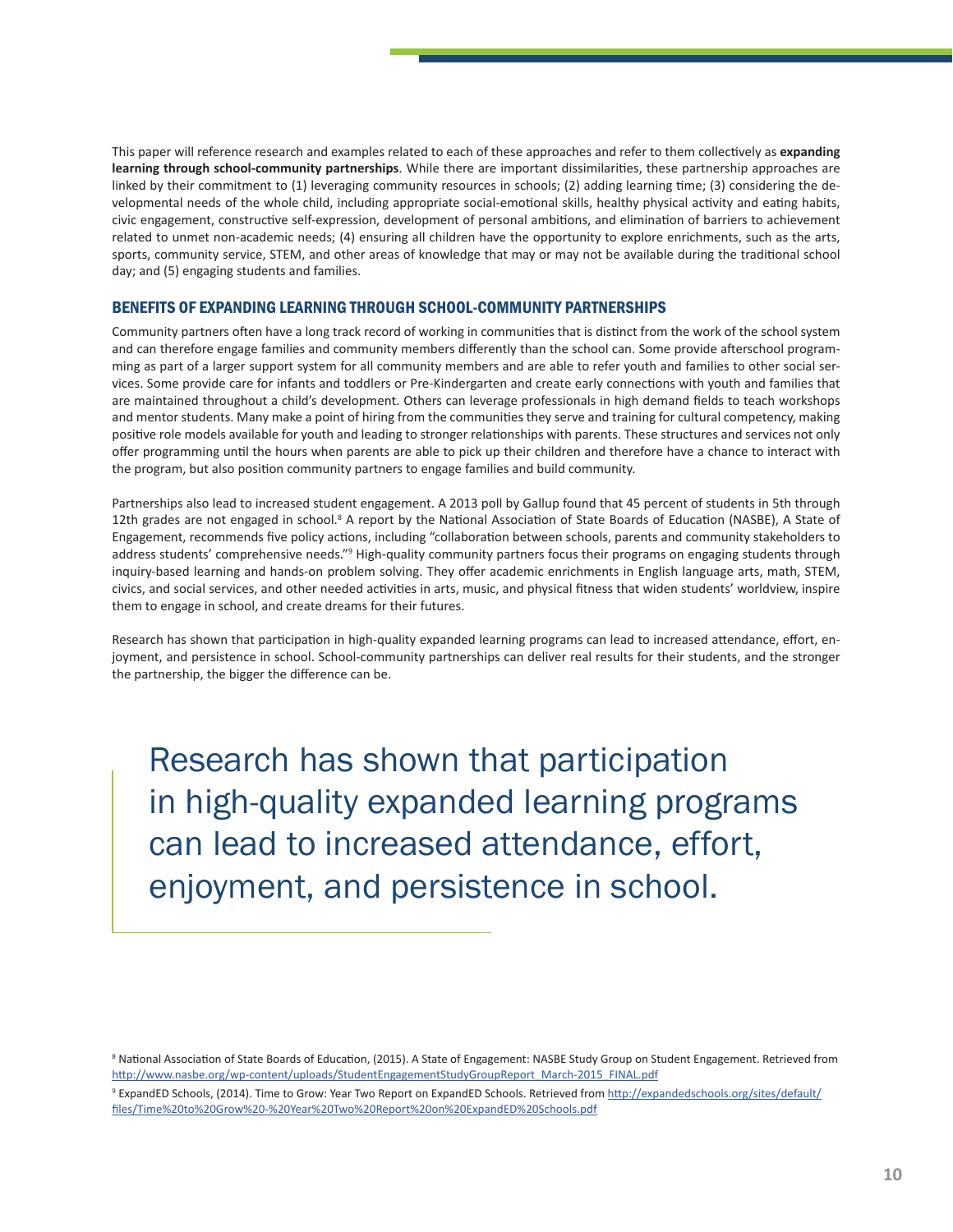The benefits offered by expanded learning opportunities in New York have been shown to translate to increases in student engagement and achievement. Expanded learning time schools supported by ExpandED Schools in New York City reduced chronic absenteeism and increased the percentage of youth considered "super-attendees" for attending 96% or more school days.<sup>10</sup> Youth who participated in afterschool programs funded by the United Way of Greater Rochester attended an average of 4 days more of school than their peers and earned GPAs 0.9 higher than their peers.<sup>11</sup> A study of voluntary summer learning programs, including Rochester Summer Scholars, found that the programs increased fourth grade students' math achievement by nearly 20 percent of what they typically would gain during a school year.<sup>12</sup> Likewise, a 2009 study comparing Children's Aid Society (CAS) community schools to other New York City schools found that CAS schools' students significantly outperformed other students on their state math tests.<sup>13</sup> These models have proven effectiveness across modalities.

#### THE IMPORTANCE OF QUALITY PROGRAMS AND PARTNERSHIPS

Adding time and resources are not sufficient in and of themselves. The time must be well-deployed, the resources relevant to student and family needs, and the school and community leadership united in their focus on improving students' outcomes across multiple developmental areas. Research on expanded learning and school-community partnerships consistently finds that quality matters.

There are multiple tools and metrics for monitoring and measuring quality in the different models for expanding learning through school-community partnerships. While they differ around the edges, there is a reasonable amount of consensus that:

- the additional time and resources must be well-planned and have explicit goals for the skills they are designed to foster;
- • staff must be well-trained in both supporting positive development and activity planning;
- • activities must be hands-on, allow youth to experience new things, and provide ample time to practice new skills;
- • programming must include opportunities for youth to provide input and develop their leadership skills;
- • staff must engage families and get them connected to the school and invested in their child's education;
- support strategies must be integrated with strong school day teaching and learning; and
- • the program must include a continuous quality improvement processthat incorporates data on multiple student outcomes.

Research on afterschool programs, for instance, has found that programs that used these evidence-based practices produced statistically significant and substantial improvements in student outcomes in behavior, engagement with school, and test scores.14

Furthermore, the influence of expanded learning approaches on a child is affected by the extent of his or her exposure to the program. Research has shown that the greatest effects are for those children who attend a high-quality program regularly over a period of years. Longitudinal research from Deborah Lowe Vandell at the University of California, Irvine, hasshown that consistent participation in a high-quality afterschool program over several years can help close the achievement gap between children from low-income families and children from high-income families in mathematics.<sup>15</sup> Stable and predictable funding for these programs and strategies is thus key to maximizing their impact.

<sup>&</sup>lt;sup>10</sup> United Way of Greater Rochester, (2013). United Way of Greater Rochester After-School Program Evaluation: Year Two Results. Retrieved from http://www.uwrochester.org/pdf/AfterSchoolEvaluationExecutiveSummary2011-201210-25draftwithtable.docx

<sup>&</sup>lt;sup>11</sup> RAND, (2014). Ready for Fall? Near-Term Effects of Voluntary Summer Learning Programs on Low-Income Student's Learning Opportunities and Outcomes. Retrieved from http://www.wallacefoundation.org/knowledge-center/summer-and-extended-learning-time/extended-learning-time/Documents/Ready-for-Fall.pdf

<sup>&</sup>lt;sup>13</sup> Coalition for Community Schools, (2009). Community Schools Research Brief 09. Retrieved from http://www.communityschools.org/assets/1/ AssetManager/CCS%20Research%20Report2009.pdf

<sup>&</sup>lt;sup>14</sup> Joseph A. Durlak and Roger P. Weissberg, (2013). Afterschool Programs That Follow Evidence-Based Practices to Promote Social and Emotional Development Are Effective. Retrieved from http://expandinglearning.org/expandingminds/article/afterschool-programs-follow-evidence-based-practices-promote-social-and.

<sup>15</sup> Deborah Lowe Vandell, (2013). Afterschool Programs Close Achievement Gaps. Retrieved from http://expandinglearning.org/research/vandell/.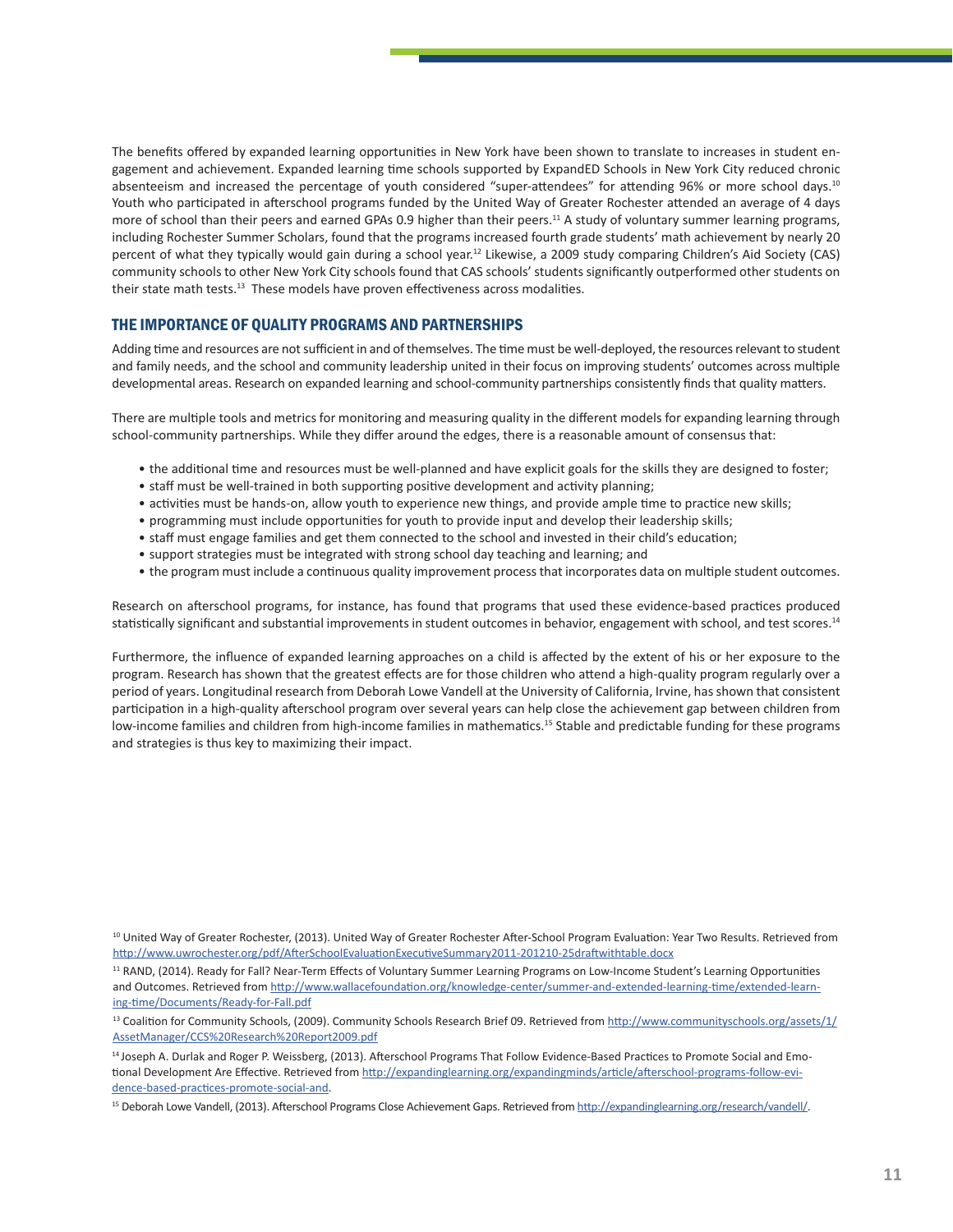The quality of the partnership between the school and the lead partner also reflects on outcomes. A longitudinal research study conducted by Tracy Bennett at THINK Together has shown that the alignment within a partnership matters.<sup>16</sup> Bennett studied various school-community partnerships and compared program outcomes to an alignment survey asking about communication, academic resources, and partnership. Each partner took surveys with the other partner, and as long as the answers aligned—they each picked high or each picked low for a given indicator—positive student outcomes were seen in math and English language arts. For those partnerships where misalignment occurred—one partner rated indicators differently than the other—positive outcomes were not seen. To improve outcomes, it is sufficient that everyone is on the same page about the partnerships' strengths and weaknesses, even if the weaknesses still need work. To help our students succeed, working together well matters.

As with any other educational endeavor, translating research into practice in expanding learning requires structured support for programs. Without technical assistance, programstoo often waste time reinventing the wheel because they are unaware of the existing resources and evidence base. High-quality expanded learning typically looks different from the traditional school day, and school leaders often seek guidance on how to best leverage those differences for improving school outcomes. Community educators, conversely, often want to know more about what is happening during the school day and how they can best support learning standards. Several tools are available, including ASW:NYSAN's Program Quality Self-Assessment Tool (QSA) and The National Center for Community Schools' Building Community Schools: A Guide for Action, to assist program leaders from schools and community-based organizations in identifying which components of a high-quality program they have achieved and where and how to make improvements in their areas of need. Technical assistance providers—including here in New York AfterSchool Works! NY: the New York State Afterschool Network, ExpandED Schools, the National Center for Community Schools, the National Center on Time and Learning, and the Partnership for After School Education—offer the support programs need by guiding them to research and resources, arranging professional development opportunities, and providing targeted coaching and support. Technical assistance centers based on these models would provide the opportunity to leverage a set ofresources and expertise over a large number of programs acrossthe state.

### RECOMMENDATIONS

#### PROMOTING STRONG PARTNERSHIPS

Instead of remaining distinct entities offering distinct services with little or no communication between them, there is great value to schools and the community-based organizations in their neighborhood or using their building coming together to develop and enhance cohesive systems of support for students and families. Small steps to share information and resources can have large impacts going forward. As with other aspects of expanded learning programs, quality is crucial.

A school-community partnership can take many forms, depending on the needs and expertise of each partner and the engagement of families and communities. All partners bring unique strengths and experiences to the collaboration, and the expanded learning program should draw on the collective knowledge of the team to design the best program for the school and community.

Strong partnerships occur on both the school and district levels, and strong communication and planning is required to create successful programs. While this can take multiple forms, many advanced communities have found success in implementing a collaborative, district-wide leadership structure. This group is often responsible for activities such as creating a shared vision, developing a common policy framework, and aligning resources. Representatives of the group may come from public agencies and local government, foundations, businesses, unions, school districts, school boards, higher education, nonprofit organizations, students and families, and community and faith-based organizations.<sup>17</sup> If such a group is not yet in place, the school district and school boards may take on these responsibilities while working towards a collaborative structure. In many cases, the school district's transportation supervisor must be a key participant to ensure access to transportation home after an expanded day.

<sup>&</sup>lt;sup>16</sup> Tracy Bennett, (2013). Examining the Alignment Afterschool and the Impact on Academic Achievement. Retrieved from http://www.thinktogether.org/wp-content/uploads/2013/07/Alignment\_Handout\_Discussion\_JUNE2013.pdf

<sup>&</sup>lt;sup>17</sup> Center for American Progress, (2012). Achieving Results Through Community School Partnerships: How District and Community Leaders are Building Effective, Sustainable Relationships. Retrieved from: https://www.americanprogress.org/issues/education/report/2012/01/18/10987/ achieving-results-through-community-school-partnerships/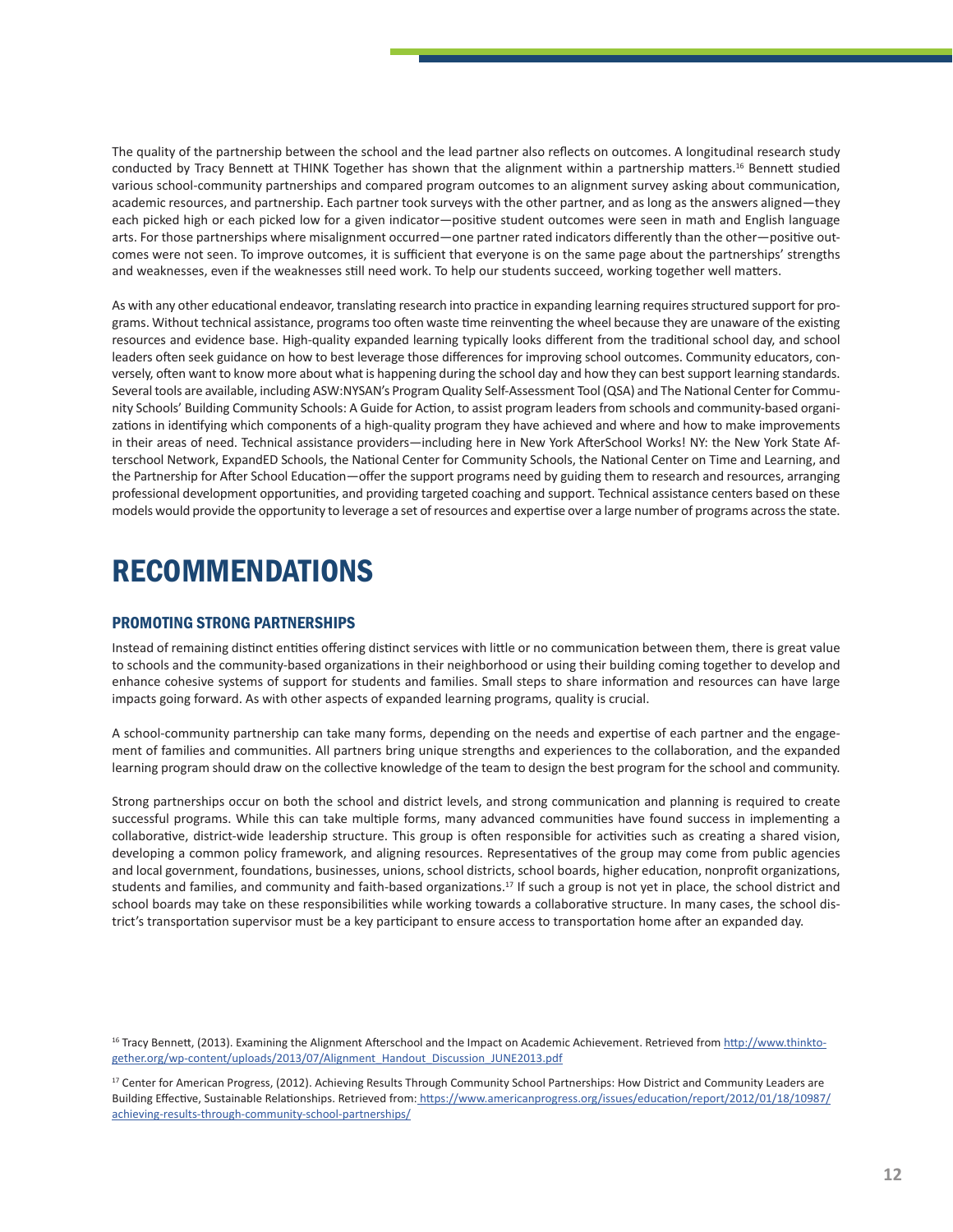High-quality partnerships and programs are not typically developed in the month or two given to write the average grant proposal. Instead, they must be encouraged to develop based on the needs of the community and to grow over a period of months and years as the district, school, and the community organization work together to serve their students.

Similarly, at each school, the partnership must include active collaboration from the school's principal, teachers, staff, the program's director, and staff from the community-based organization. Families and community members should also be engaged. This leadership team is often responsible for planning, implementation, and continuous improvement of the program.

There are many stages of partnerships, but advanced partnerships include the school district, school, and the lead community partner in all aspects of planning the expanded learning opportunity. These types of partnerships require a great deal of mutual understanding of goals, value exchanges, and trust, and can take time to develop. In selecting partners, schools and districts must be aware of the need for clear and consistent communication, sharing of academic resources and student data, and partnership in planning and implementation, and they should select partners that mutually feel they can work together. There are many tools available that can be used to assess and grow partnerships, and the recommendations below stress the need to support schools and community-based organizations in developing strong partnerships. High-quality partnerships and programs are not typically developed in the month or two given to write the average grant proposal. Instead, they must be encouraged to develop based on the needs of the community and to grow over a period of months and years as the district, school, and the community organization work together to serve their students.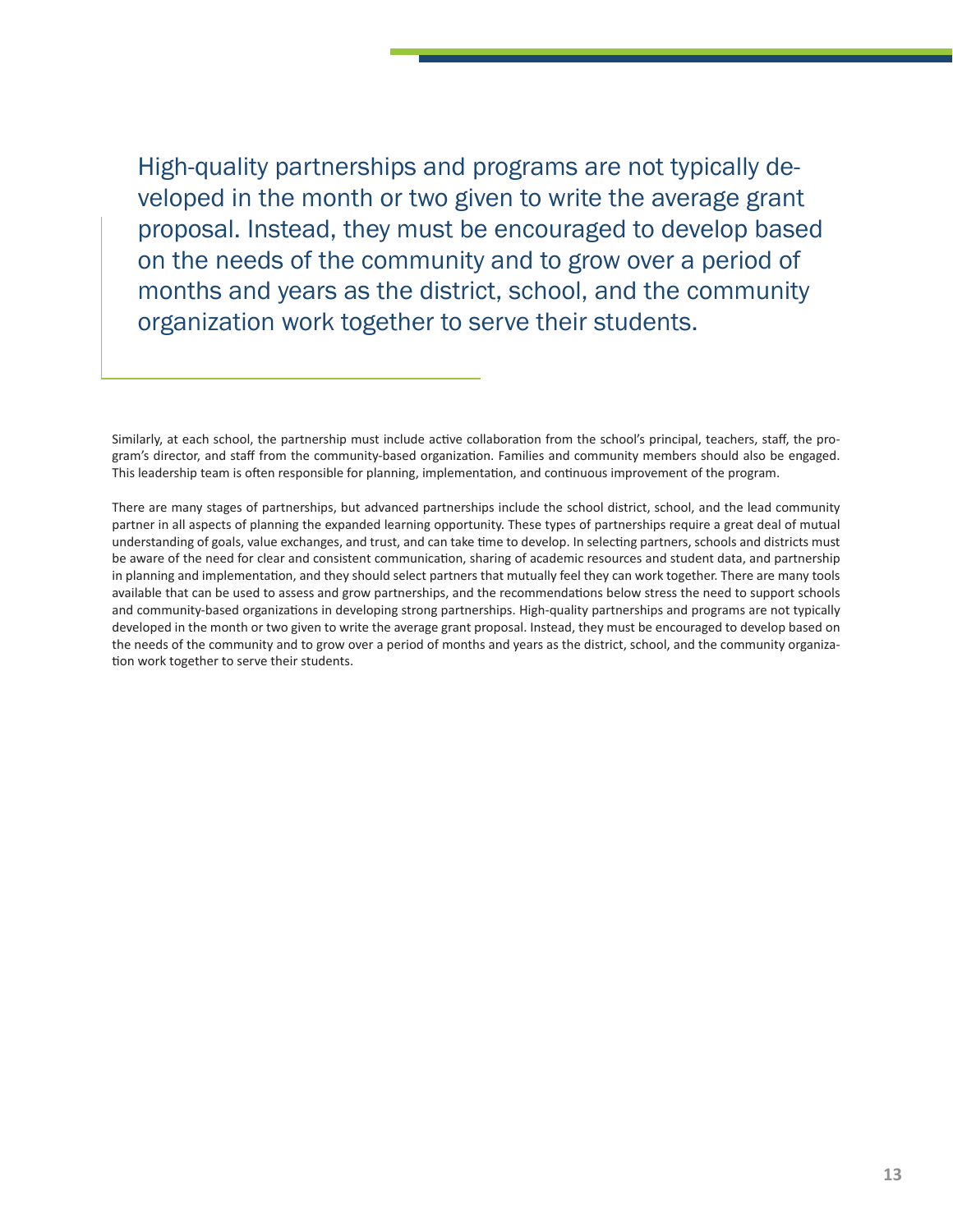Research finds that high-quality partnerships create positive outcomes for youth, and school and community leaders throughout New York have developed substantial expertise in building and maintaining high-quality partnerships over many years. Building on this expertise, state agencies and policymakers should take the following actions:

1. State funding for expanded learning opportunities operating within a school should require the involvement of relevant and available partners.

a. Future requests for proposals (RFPs) for existing funding streams, including Extended School Day/School Violence Prevention and the Extended Learning Time and Community Schools Grants Initiatives, should be updated to require partnerships, including a lead community partner in the application for each school. Eligible partners may include community-based organizations, faithbased organizations, cooperative extensions, libraries, businesses, higher education institutions, other schools, or BOCES. An isolated school or school district should be able to seek a waiver if they show they do not have access to appropriate partners.

b. Planning and reporting requirements for federal and state education funds used for expanded learning—including Title I, School Improvement Grants, School Innovation Funds, and Contracts for Excellence—should strongly encourage involvement of partners. Reporting on all state and federally-funded expanded learning opportunities should include information on the lead partner and their involvement in planning and implementing of the model.

c. State funding for any expanded learning opportunities should allow the lead applicant and fiscal conduit to be the school, school district or BOCES, or the lead partner, as New York's 21<sup>st</sup> Century Community Learning Centers grant process is currently structured.

2. The State Education Department (SED) and the Office of Children and Family Services (OCFS) should demonstrate their commitment to partnerships in funding used for expanded learning opportunities in a policy statement so that schools and school districts have sufficient time prior to any future grant competitions and changes to reporting requirements to explore potential partners in their community and build a relationship with the lead partner that is best able to collaborate with the school to meet the needs of the students.

a. Schools, school districts, or BOCES should vet lead partners in terms of their ability to support the goals of the expanded learning model, meet the needs of the school and students, and build capacity of the partnership to meet shared goals.

b. Schools, school districts, or BOCES should assess the quality of potential partners on any available data, references, and use of evidence-based practices.

c. Once the lead partner has been identified, that lead partner should be part of the school leadership team and district-wide leadership group, and be involved in all future planning and implementation decisions related to the expanded learning strategy. This allows for alignment of additional activities with the school's curriculum.

3. SED and OCFS should provide guidance around the stages and development of integrated partnerships and expectations for outcomes. The time and effort required to move through these stages should be recognized in future funding decisions and in the assessment of impact of the expanded learning model over time.

a. To facilitate growth of these partnerships and allow for measureable outcomes, SED and OCFS should provide a sample memorandum of understanding (MOU) that schools, school districts, or BOCES may use with their partners in the beginning of their partnerships. The MOU should include definition of goals and deliverables, and should define a mechanism for data sharing between the school and the lead partner.

b. Partnerships in the initial stage of development should engage in a structured and explicit value exchange to be clear about roles, expectations, what each partner is getting out of the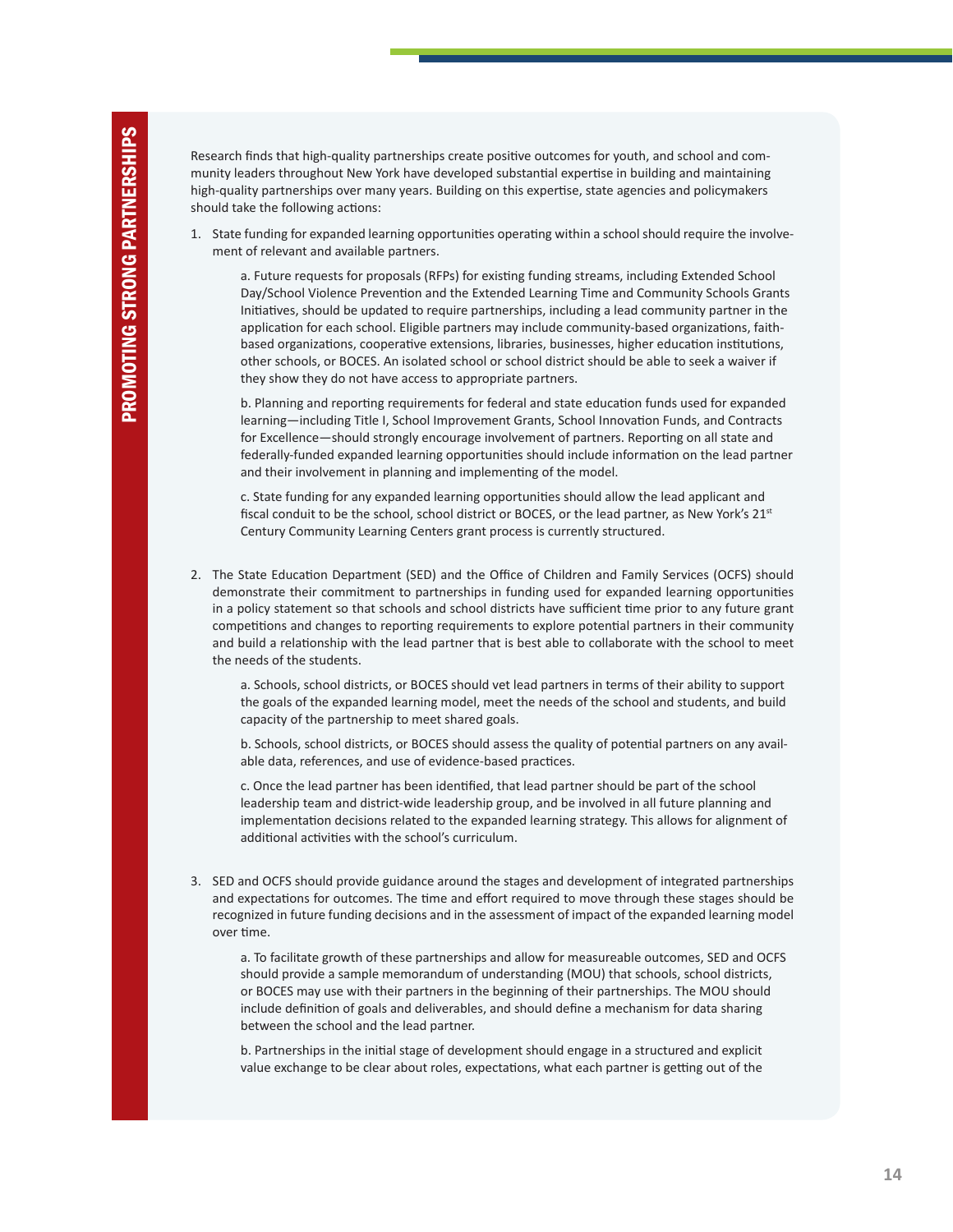collaboration, and how the partners will be responsible to each other. While some partnerships may stay at this stage, partners should be encouraged to develop to the next stage if the capacity of both partners permits.

c. Partnerships in the next stage of development should utilize partnership assessment tools, such as the EnCompass' Partnership Rating Form, ExpandED Schools' Partnership Planning Tool, the National Center for Community Schools' Partnership Assessment Form, and/or the National Center on Time and Learning's Framework for Assessing School-Community Partnerships, to identify areas of strength and need in the partnership and create and implement an improvement plan based on results. Implementation of this plan and re-assessment using the partnership tools should be an ongoing process continued into all future stages of partnership.

d. Fully-formed partnerships should be able to demonstrate results based on their agreed upon goals and deliverables.

e. Partnerships should have a continuous quality improvement plan in place to ensure ongoing communications and alignment.

f. State funding applications, reporting requirements, and accountability measures should directly address the stages of partnership development and should both (a) allow for all stages of partnerships to pursue funding in order to encourage innovation and (b) prioritize deepening of partnerships through guidance and technical assistance.

4. When stable, high-quality school-community partnerships have been established, every effort should be made to sustain them.

a. Funding for expanded learning should be increased so that New York can continue to fund existing high-quality partnerships while supporting the development of new partnerships in high needs schools.

b. After the statewide data system (see Collecting and Sharing Data) is fully operational for at least two years and the data is found to be reliable, past performance of a partnership, with attention to the stage of the partnership, should be considered for future grant awards.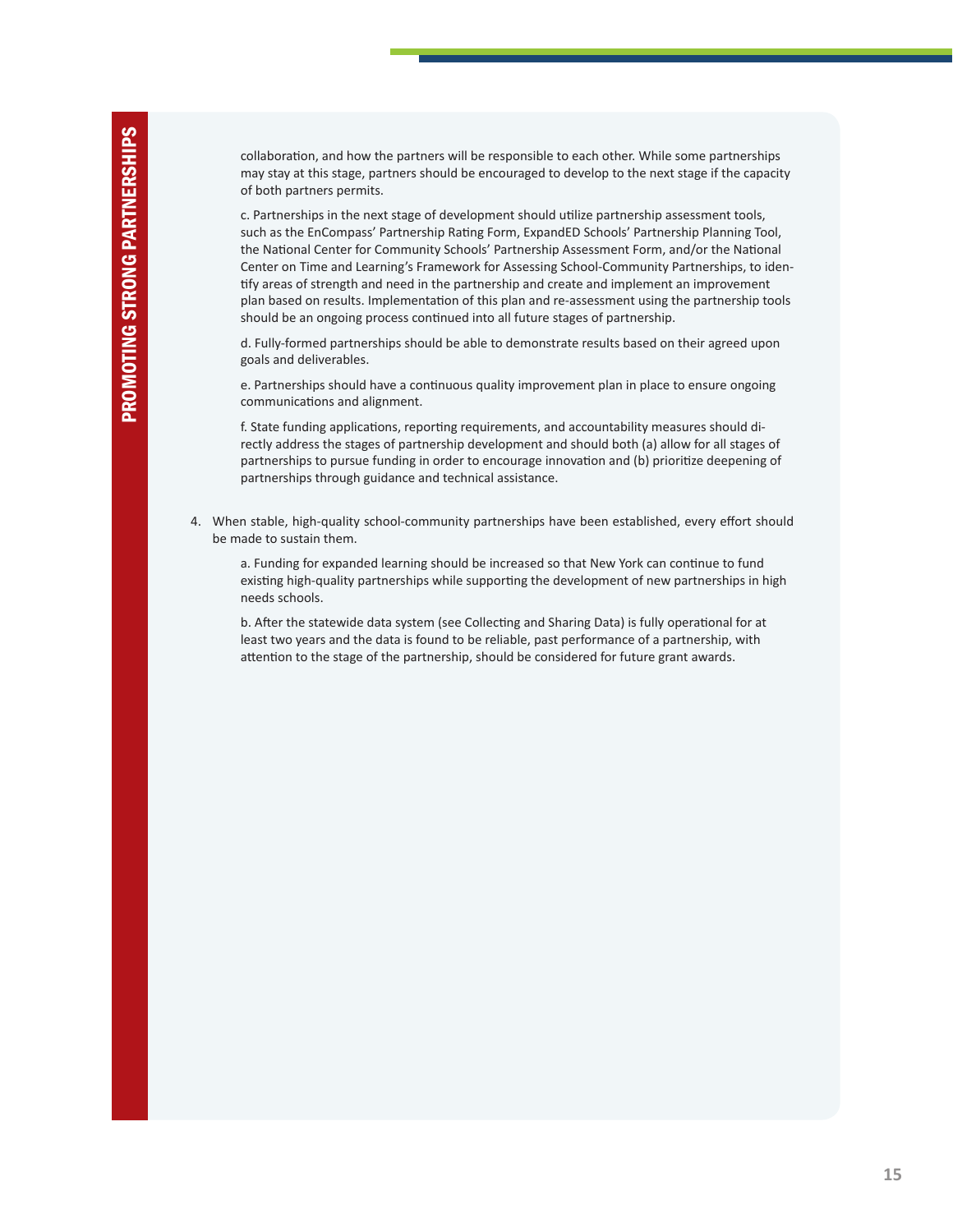#### COORDINATING STATEWIDE AND MULTI-AGENCY PRACTICE

The many school-community partnership models that have been operating in the state and across the country for years have allowed for the development of a substantial knowledge base and set of best-practices. As the state looks to grow the number of schools utilizing these expanded learning models to increase student success, these best-practices should be shared with partnerships to allow for high-quality implementation in an efficient way. This is particularly crucial as the state puts more emphasis on expanding learning through school-community partnerships as a strategy to turn around struggling schools. It is essential to involve statewide experts in planning for successful implementations that consider the available resources and the needs in particularly diverse communities across the state. Given the fiscal challenges facing many districts, as well as the challenges facing students as college and career ready standards have been rolled out, policymakers and state agencies must fully leverage the current opportunity to implement new programs in a high-quality manner through thoughtful and strategic planning.

Schools and districts should not be asked to implement these models alone—and indeed cannot do so if the programs are going to achieve the levels of quality that have been shown to have the greatest impact on student outcomes. The state needs a coordinated statewide approach that builds on existing expertise within state agencies, non-profits, and school districts to set policies that support school-community partnerships. Such expertise also needs to be made directly available to schools, school districts, and community partners implementing programs through technical assistance centers.

School-community partnerships to expand learning frequently involve both education and family services funds and oversight. Many times, particularly with the community schools strategy, these partnerships span the purview of even more agencies, including those involved with education, family services, health, mental health, probation, detention, workforce investments, child welfare, and higher education. Successful implementation of expanded learning in schools with an array of partnerships and agencies with oversight may require interagency collaboration at the state and local levels to ensure clear regulations are set forth and partnerships are able to efficiently meet the needs of students and families.

Duplicative regulations and complications often occur when expanded learning programs take place within a school building. For example, afterschool programs that are operated by community-based organizations are subject to the School-Age Child Care regulations through the Office of Children and Family Services and are also subject to the requirements of the school. This leads to duplication of required background checks and more strict regulations around physical space that leave program providers without the capability to make the changes for which they are held responsible. This is complicated by differing opinions between agencies of what designates a program as operated by a community-based organization rather than a school, leading to uncertainty of when a program must abide by these regulations. These duplicative regulations, and the lack of clarity around requirements, are just one example of the need for interagency coordination facilitated by the state.

In New York City, an interagency coordinating council takes on the role of ensuring agencies involved in these programs work together on these matters. Other communities have similar councils or other structures in place for collaboration. The Governor should draw on these models to bring together statewide agencies involved in these partnership models to create a planning council to develop and implement policiesto support new programs. Agenciessuch asthe State Education Department, the Office of Children and Family Services, the Council for Children and Families, the Department of Health, and the Department of Criminal Justice Services should be included on the planning council in addition to statewide experts such as the National Center for Community Schools, the National Center on Time and Learning, AfterSchool Works! NY: the New York State Afterschool Network (ASW:NYSAN), and ExpandED Schools.

Further, the state should support county and city initiatives to coordinate services across multiple agencies, building on models like the Partnership for Results in Auburn, the Cradle to Career Alliance local initiatives, and the Interagency Coordinating Council on Youth in New York City.

In addition to statewide coordination, each school, school district, or BOCES implementing new community schools or other expanded learning models should also bring in local level community-based organizations to plan jointly from the start. The following information and recommendations are intended to assist with this endeavor.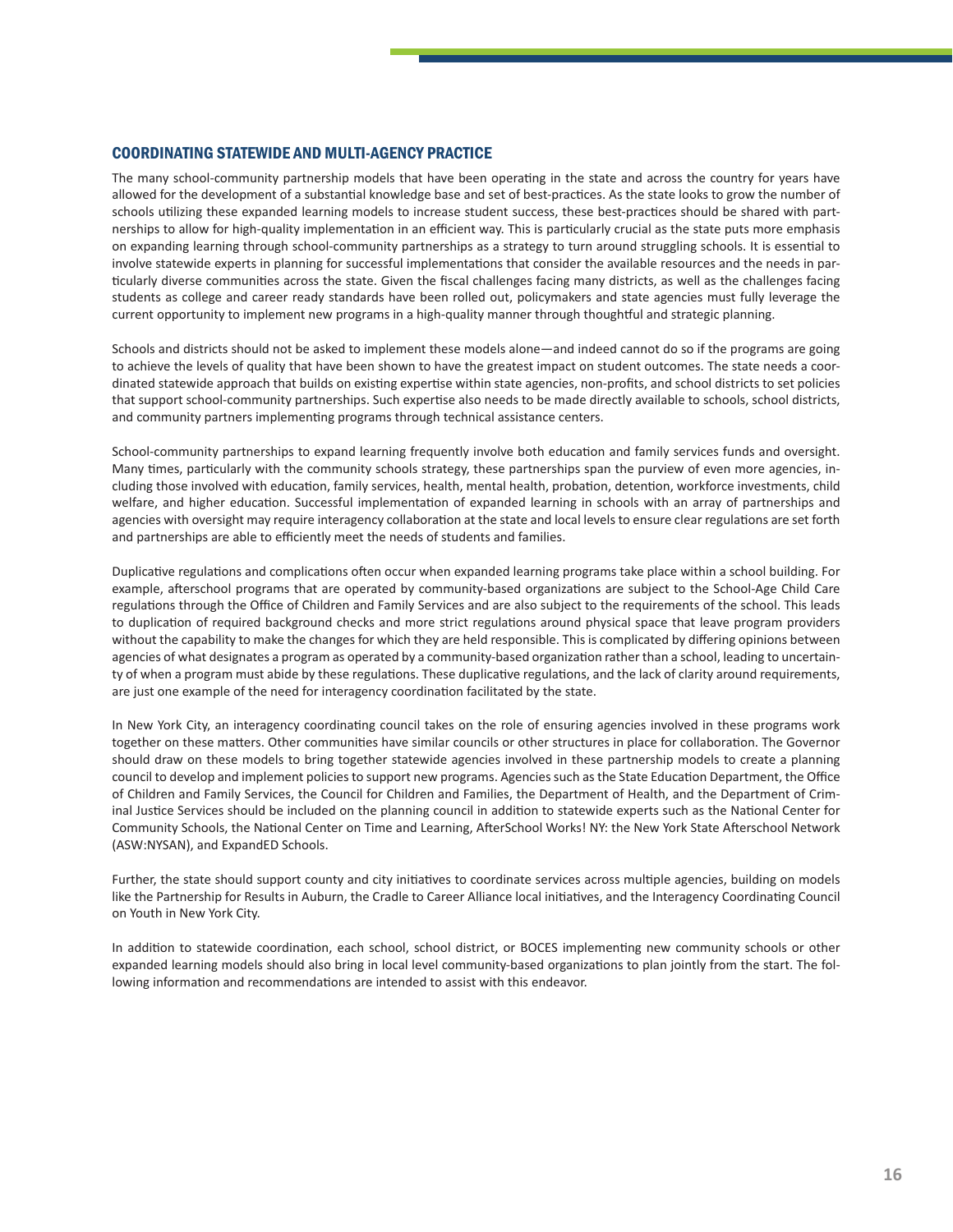Given the prevalence of expanded learning through school-community partnerships in the state, and the interest in transforming struggling schools through additional learning time and engaging community resources, state policymakers should utilize the following recommendations to give these partnerships the best chance for success:

1. The Governor should create a planning council to plan jointly for roll-out and support of additional expanded learning opportunities, particularly in light of the inclusion of expanded learning through school-community partnerships in the transformation grants for persistently struggling schools.

a. The planning council should be made up of members of all relevant state agencies and state experts on expanding learning through school-community partnerships.

b. State agency representatives on the planning council should have the ability and authority to make systematic changes as recommended by the planning council to better support partnerships.

c. The recommendations in this paper should be taken into consideration by the planning council.

2. At minimum, the state should establish four regional technical assistance centers throughout the state to provide coaching, best-practices examples, research, resources, and networking for all schools or districts implementing expanded learning models, regardless of funding sources. Current technical assistance centers should be provided resources as needed to effectively support partnerships across the state.

a. These technical assistance centers should have planned and intentional opportunities to come together and share strategies, opportunities, and best-practices to ensure they each leverage the expertise of all other centers.

b. The technical assistance centers should develop guidance on interagency coordination to support expanded learning opportunities, and should assist localities in following said guidance.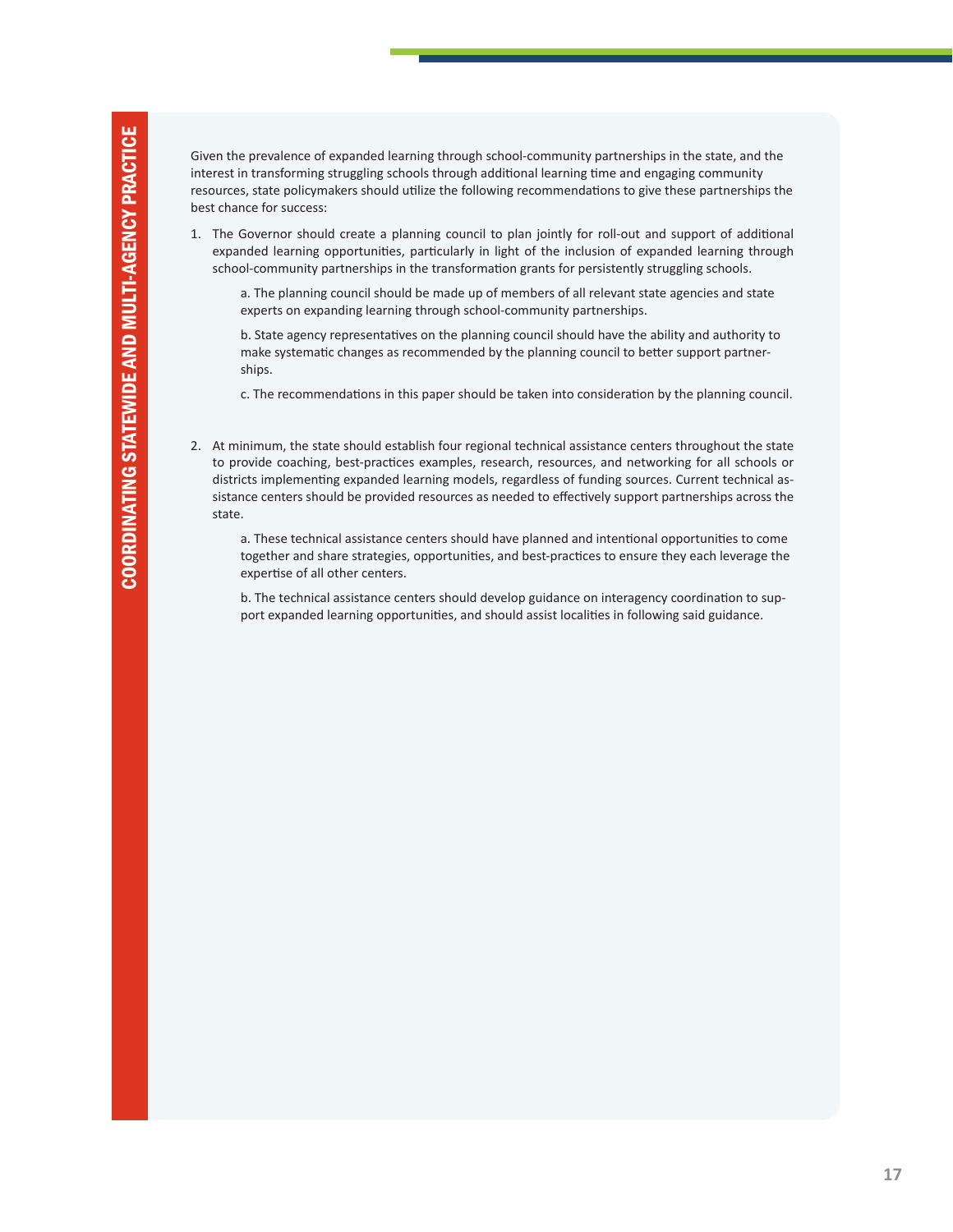#### FUNDING EXPANDING LEARNING THROUGH SCHOOL-COMMUNITY PARTNERSHIPS

Federal, state, and local governments, private philanthropy, and many school districts fund expanding learning through school-community partnerships in a variety of ways. This diversity of funding has encouraged innovation and also led to frustration—particularly as the available funding falls far short of the demand. School districts and community organizations have experimented with blending and braiding multiple funding streams to develop a complete program, a process that has its own challenges. To provide students with the full benefits of expanded learning programs, there must be stable funding over several years.

Major funding options for expanding learning through school-community partnerships are described briefly below in relation to the model they support. Some can be used to support more than one approach. Further details and additional funding streams can be found in appendices B and C.

Afterschool and summer programs New York'sschool-based afterschool and summer programs are supported through state funding such as Extended School Day/School Violence Prevention and Advantage After School (afterschool only), and through the state-administered federal 21<sup>st</sup> Century Community Learning Centers (21st CCLC) program. Funding from the Youth Development Program, which supports the county youth bureaus, combines state and local funding to provide afterschool and summer programs as well as other services. In New York City, the Comprehensive After School System of NYC (COMPASS) and School's Out New York City (SONYC) programs serve youth, especially middle school youth, with a combination of state and city funding. Many high-need school districts also choose to utilize a portion of their Title I funding to support afterschool programs for their students.

Expanded Learning Time State funding has been provided for expanded learning time through the state's Extended Learning Time Grant Initiative, initiated by Governor Andrew Cuomo. Expanded learning time is also a permissible use of the 21st CCLC funds. Other models, including the TIME Collaborative in Rochester and ExpandED Schools, combine private, state, and federal dollars to support the additional learning time. Extending the day or year is listed as a recommended use for the transformation grants available under the receivership model for persistently struggling schools in the FY2015-16 State Budget.

Community Schools The state's Community Schools Grant Initiative, initiated by Governor Andrew Cuomo, has funded 63 schools statewide to implement the community schools model. In New York City, Mayor Bill de Blasio has funded 130 community schools through a combination of state and local funds, building on initiatives that have combined school and private funds to create community schools including the United Federation of Teachers' Community Learning Schools network and the Children's Aid Society community schools. Community schools also typically leverage other funding streams to support components of the model, including Medicaid, school-based health center funding, 21st CCLC, and state afterschool funding. The community schools strategy is listed as a recommended use for the transformation grants available under the receivership model for persistently struggling schools in the FY2015-16 State Budget.

Collective Impact Several collective impact initiatives are taking place across New York with a focus on educational outcomes for youth. These include federally-funded Promise Neighborhoods, state-funded Promise Zones, the Strive model being supported by the New York State Cradle to Career Alliance at SUNY, and privately- and locally-funded Say Yes to Education. Collective impact initiatives bring together many stakeholders in the community to focus on a specific set of educational outcomes that they collectively work toward, and many seek to redirect private and local funding to maximize those outcomes.

Even with this federal, state, local, and private support, the unmet demand for expanded learning opportunities is still high, as each of these numerous funding streams remains small. A survey conducted by the Afterschool Alliance in 2014, America After 3pm, shows that there are still 1.1 million unserved New York children who would attend an afterschool program if one were available to them.<sup>18</sup> This number remains unchanged from 2009. Likewise, the same survey shows a gap of 500,000 spaces in available summer programs.

Afterschool Alliance, (2014). America After 3 PM. Retrieved from http://www.afterschoolalliance.org/AA3PM/detail.html#s/NY/demand

<sup>&</sup>lt;sup>18</sup> Students receiving expanded learning opportunities through a community school or expanded learning time program would not have been found in need of an afterschool program by the survey, but the survey did not ask parents if they want an expanded learning time or community schools program for their child.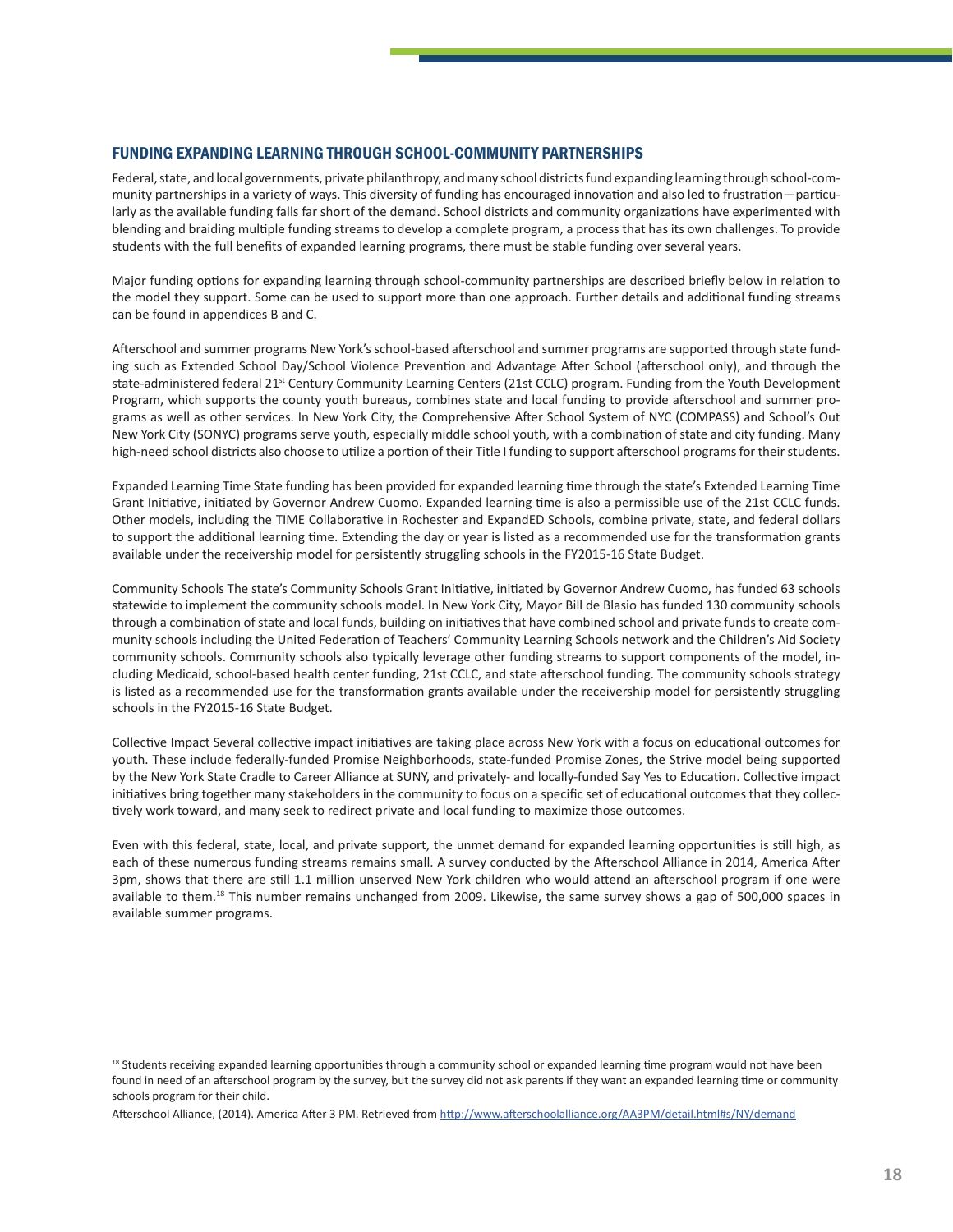Stability and sufficiency of funding remain major concerns. The per-pupil allocation varies widely between each of the funding streams mentioned above. It may or may not be sufficient to allow for the implementation of a high-quality program, particularly in areas where there is a dearth of private funding to supplement public funds. Moreover, almost all of the funding streams mentioned are allocated through competitive grants on either 3 or 5 year cycles. Too often, school-community partnerships start and stop as grants are won, lost, and won again, creating instability for children and families and diminishing the impact of the expanded learning. Adequate and stable funding is necessary for expanding learning through a school-community partnership to help create better outcomes for children and schools, including helping to close the achievement gap.

The fiscal map, created by ExpandED Schools and located in Appendix B shows the 39 public funding sources that can be utilized currently for expanded learning opportunities. Most of these funding sources are competitive and do not fully cover what schools need. Additionally, these funding sources leave out many school districts that do not fall into the appropriate categories or do not have staff to write competitive grant proposals. While there are experts well versed in identifying school funding sources that can be leveraged to fund expanded learning programs, these experts are not available widely to all school districts. The funding complexities and lack of resources continue to be barriers to consistent implementation.

The state funding summary, created by ASW:NYSAN and located in Appendix C, is an overview of the history and funding levels for funding provided by, or overseen by, New York State. The decline in funding since 2009 hasleft many programs unable to serve the students they once were, and has left schools without programs for their students. The funding currently available is not nearly enough to serve all organizations that would run high-quality programs were funding available. Statewide, three in four qualified applications go unfunded for each round of competitive proposals. From the 2013 round of requests for proposals for 21<sup>st</sup> Century Community Learning Centers applications and the 2012 round of Advantage After School applications, an additional \$170 million was needed to fund the qualified applications that went unfunded.<sup>19</sup> These programs could have served over 100,000 additional students in New York State were that funding available.

#### ADDRESSING COMPETITIVE GRANTS

The lack of funding is not the only barrier that schools, school districts, or BOCES and their community partners face. The competitive grant process leaves out some districts that are in need of these programs because they have pockets of wealth, especially from part-time residents, and do not qualify for the funds. These areas are often more rural and are left without viable options for high-quality expanded learning for their students. Additionally, schools that have received some funding may not be seen as in need of additional funding even when their programs are operating at capacity and are not meeting the demand for all students.

From the 2013 round of requests for proposals for 21<sup>st</sup> Century Community Learning Centers applications and the 2012 round of Advantage After School applications, an additional \$170 million was needed to fund the qualified applications that went unfunded. These programs could have served over 100,000 additional students in New York State were that funding available.

<sup>&</sup>lt;sup>19</sup> Data provided by the State Education Department for 21<sup>st</sup> Century Community Learning Centers and by the Office of Children and Family Services for Advantage After School.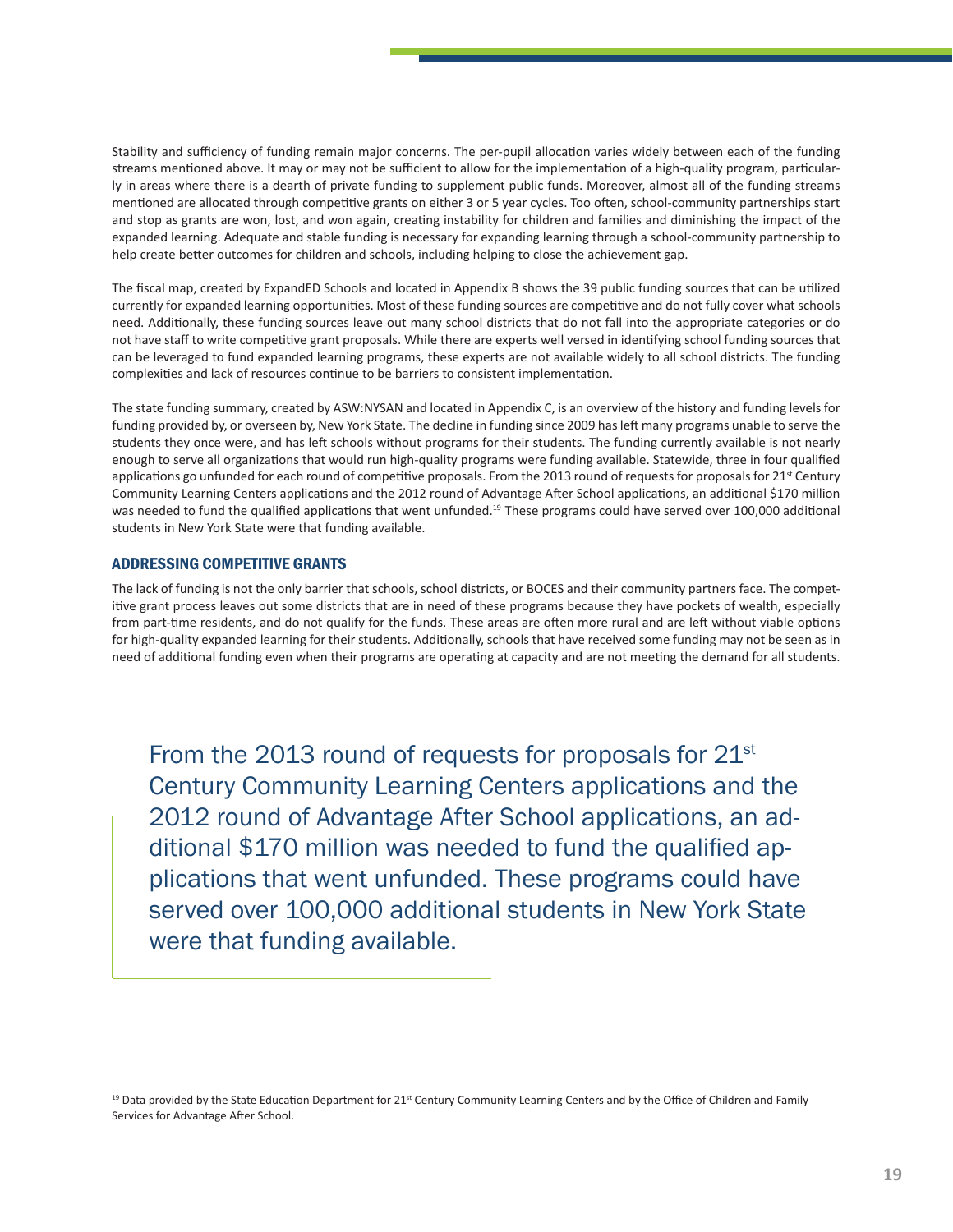The priority points often given to focus and priority schools in these grants are helpful in ensuring that those schools receive needed supports by increasing their score as compared to other applicants. If, however, the expanded learning opportunities that those schools receive increase their proficiency, they then are taken off of the focus or priority list. In turn, they then do not receive funding in subsequent grant cycles because they do not get priority points, and are left without the programs that made them more successful, decreasing their students' proficiency. This churn is harmful for the schools and a waste of resources that would be far more beneficial if school-community partnerships were able to build quality and continue operating. On again, off again grant funding is also harmful to students who are left without the opportunities that they need and to families that suddenly must attempt to find alternative care for their children after several years with a trusted program.

Additionally, some grants are structured so that they are only available every five years, including most rounds of Extended School Day/School Violence Prevention and 21<sup>st</sup> Century Community Learning Centers. This can leave programs who were anticipating funding but do not receive the award they applied for without the possibility of funding for five more years until the grant is once again available. Even with multiple potential funding streams, there are often years where no grant opportunities are available to programs and schools in need.

Another toll on schools, school districts, BOCES, and programs due to the competitive grant structure is the human capital that it takes to put together multiple grant applications to try to fund the program, and then, if they are successful in receiving funding from multiple sources, in the varied reporting requirements. Additionally, some programs and districts without the capacity to employ or contract with a grant writer are often unable to apply or are unsuccessful in their applications.

Furthermore, partnerships created through the competitive grant process are not always true partnerships and can lead to unsuccessful or low-quality programming. This is due to the short turnaround time given for the applications so that schools and community partners must enter into a collaboration to meet the grant requirements without going through a value exchange and full assessment of compatibility. This is also not enough time to gain family and community support for structural changes such as the addition of an expanded learning day or conversion to a community school strategy. Applicants are often more focused on what will create a successful application than what makes sense in their school and community.

Grant award timing is also often problematic for high-quality program implementation. As has been mentioned, high-quality partnerships and programs take time to develop and cannot be implemented immediately. If awards are not made in a timely manner, partners are often left with little to no planning time to get their program up and running. Award timing can also result in gaps of services where afterschool activities may not be offered for the first month of school, or a year may pass without a summer program due to late award announcements.

There are, however, a few benefits to competitive grants. These grants can get applicants to think in a different way and therefore seed innovation. Additionally, schools that apply for competitive grants are generally in agreement that they want the funding. Principal buy-in is crucial to the success of expanded learning opportunities, therefore it is a benefit to ensure that they are part of the team requesting the opportunity and are not saddled with an additional program that they do not value or understand.

Planning grants, such as those offered by the federal government for Promise Neighborhoods, can also lead to high-quality programs because schools have time to select appropriate, high-quality community partners and go through a planning phase that involves all stakeholders. This type of seed funding with the potential for full funding can be one vehicle for successful initiatives born through competitive grants.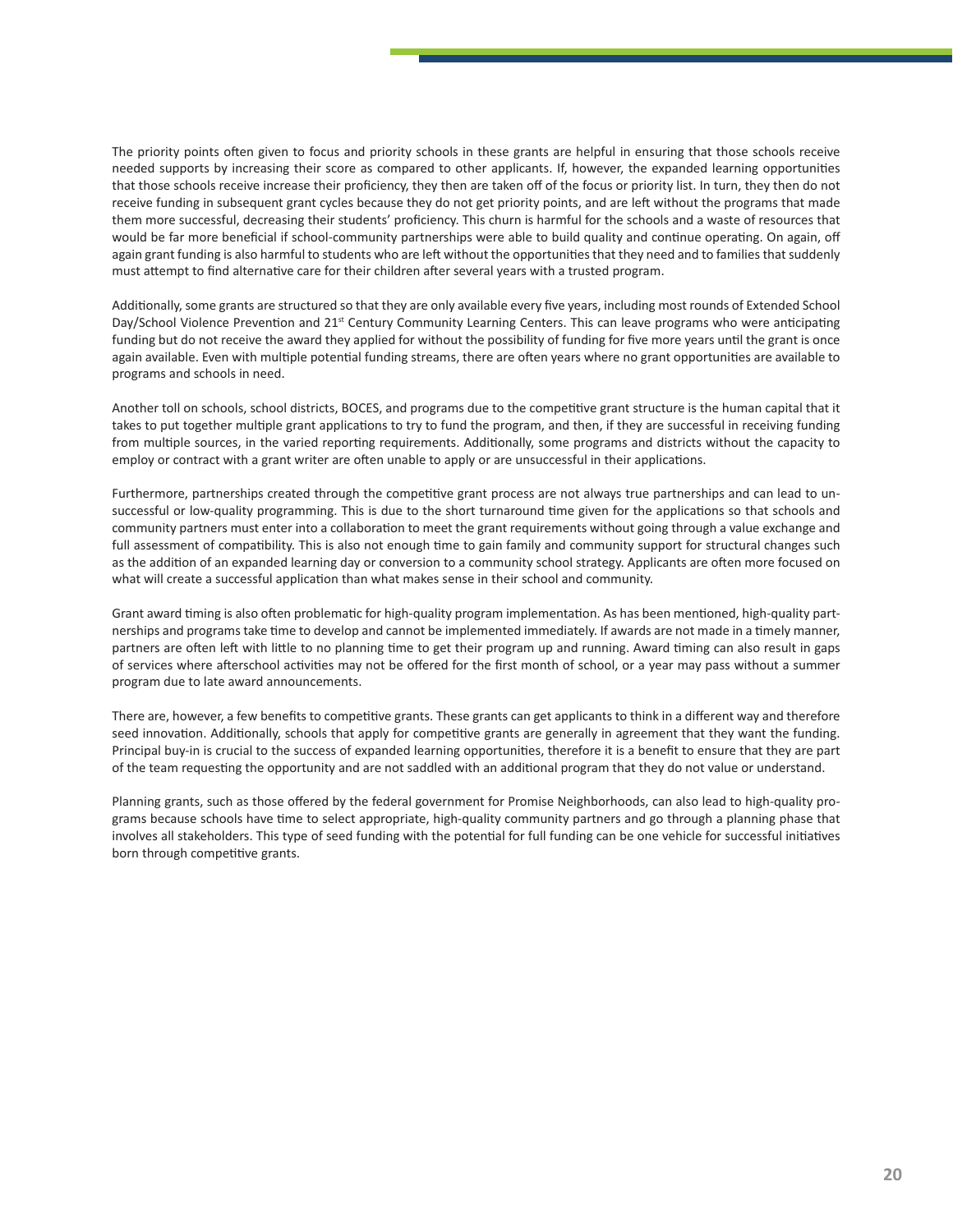Ideally, funding would be available for all schools, school districts, or BOCES that elect to offer expanded learning opportunities to select partners and go through a planning process with the community, and then be eligible for full funding for the program on a continued basis. This would allow for high-quality, sustainable programs that meet the needs of youth and families throughout the state.

In order to build sustainable expanded learning opportunities, policymakers and state agencies should engage in the following recommended activities:

1. The state should provide adequate, stable funding so that any school, school district, or BOCES that wishes to expand learning for its students has access to enough per-student funding to support those students that will participate in the program, or to support all students if a whole school model is chosen.

a. Schools, school districts, or BOCES should be supported in high-quality program development through one-year planning grants, the results of which may be used to determine eligibility for appropriate funding of the program and/or to determine appropriate technical assistance needed by the partnership prior to full funding of the program.

b. The funding provided should be sufficient to implement the model in a high-quality way.

c. The state should fund a site-based director for each school interested in implementing an expanding learning model and plan for at least an additional \$60,000 - \$100,000 per school each year to fund the activities and resources identified by the district, principal, director, and leadership team as needed to support the students (see Supporting Purposeful School and District Coordination).

d. Funding should cover any additional transportation costs that will be incurred due to implementation of the chosen model on top of funds for programming. Funding for transportation must include consideration of adequate services to safely and efficiently get students home, a major challenge for rural districts and for schools in high-crime areas (see Eliminating Transportation Barriers).

e. At minimum, four technical assistance centers (see Coordinating Statewide and Multi-Agency Practice) should be funded and available throughout the state to provide coaching, best-practices examples, research, resources, and networking for all schools or districts implementing expanded learning models, regardless of funding sources.

f. Recognizing that the total funding to make expanded learning available to all students and families who want it will require a substantial investment, the Governor should develop, with stakeholder input, a realistic multi-year plan to gradually increase its investment in a sustainable and predictable way.

2. While the state builds capacity to fund expanded learning programs on a large scale, policymakers and state agencies should begin building capacity of schools, school districts, BOCES, and potential partners through updates to processes and procedures that currently inhibit high-quality implementation.

a. Funding streams should support programs as they continue building towards high-quality through continued funding and technical assistance; grant reporting should include quality measurements that assist policymakers and state agencies in identifying areas in need of additional assistance.

b. Funding should be announced, awarded, and finalized through executed contracts on a reasonable timeline that allows for adequate planning and preparation time and for expanded learning programming to begin in conjunction with the start of the school year.

c. The cross-agency planning council on expanded learning through school-community partnerships (see Coordinating Statewide and Multi-Agency Practice) should develop a comprehensive resource on public funding for expanded learning, including a timeline of the grant cycles of all available and relevant public funds.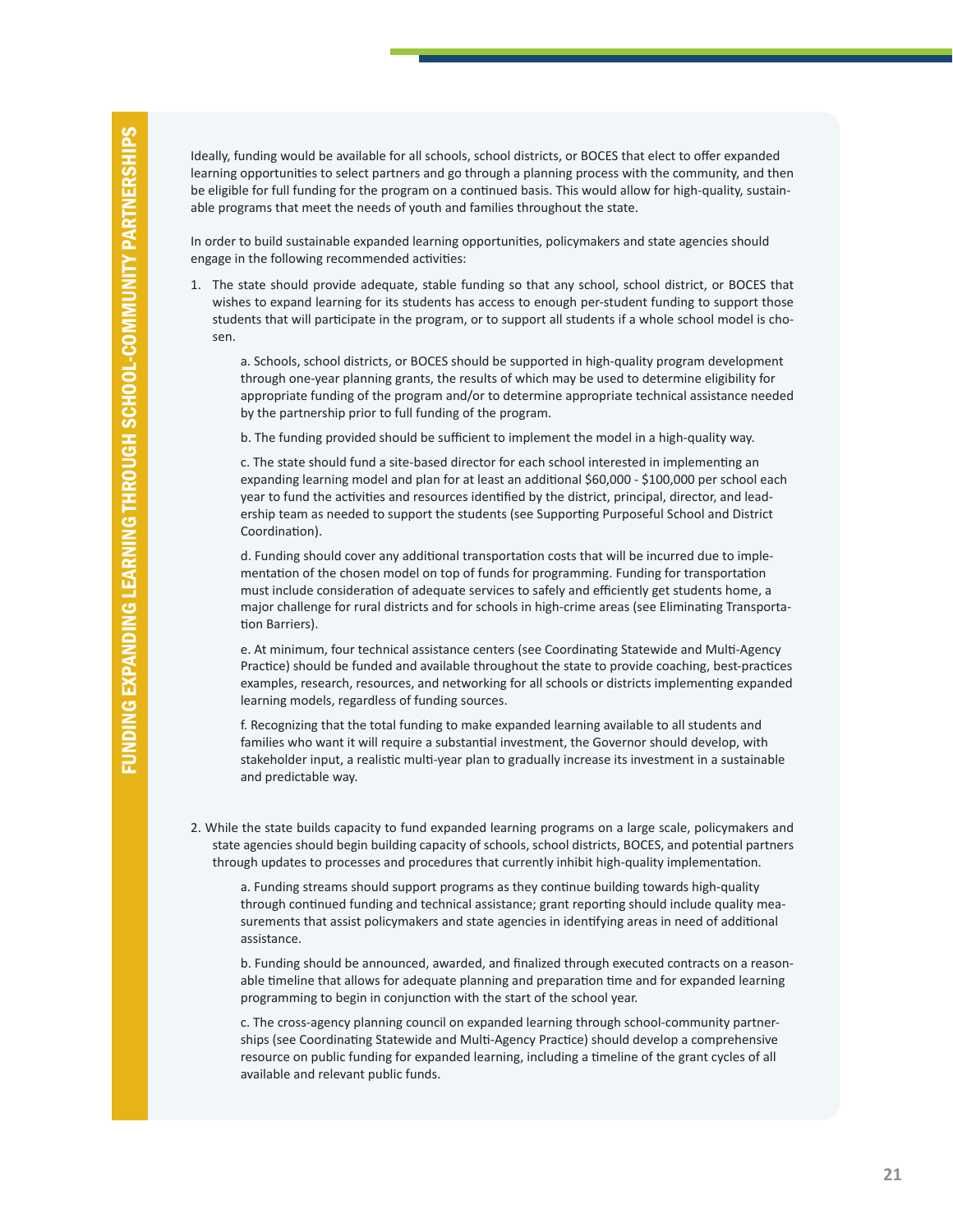d. RFPs for funding streams used to support expanded learning opportunities—such as Advantage After School, 21<sup>st</sup> Century Community Learning Centers, Extended School Day/ School Violence Prevention, and the Extended Learning Time and Community Schools Grant Initiatives should be reviewed and aligned so that partnerships applying for multiple grants can utilize similar applications instead of exhausting resources on writing multiple grant applications that may ask for the same or similar information in a different format. Each of these funding streams has valuable and unique components, however, and they should not be combined into a single funding stream or altered so much as to lose their unique areas of focus.

e. Reporting and grant requirements, definitions, and guidance should be as aligned as possible across all applicable funding streams to streamline data collection and to give policymakers and state agencies access to consistent, field wide data.

f. Funding streams should be broken into multiple rounds so that there are not lengthy gaps between available opportunities to pursue funding for the partnership's chosen expanded learning model.

g. Policymakers and state agencies should evaluate funding for rural schools, including eliminating barriers to rural schools in applying for competitive grants, to ensure equitability and the ability of these schools to sustainably expand learning through school-community partnerships as desired (see Ensuring Equity in Rural Schools).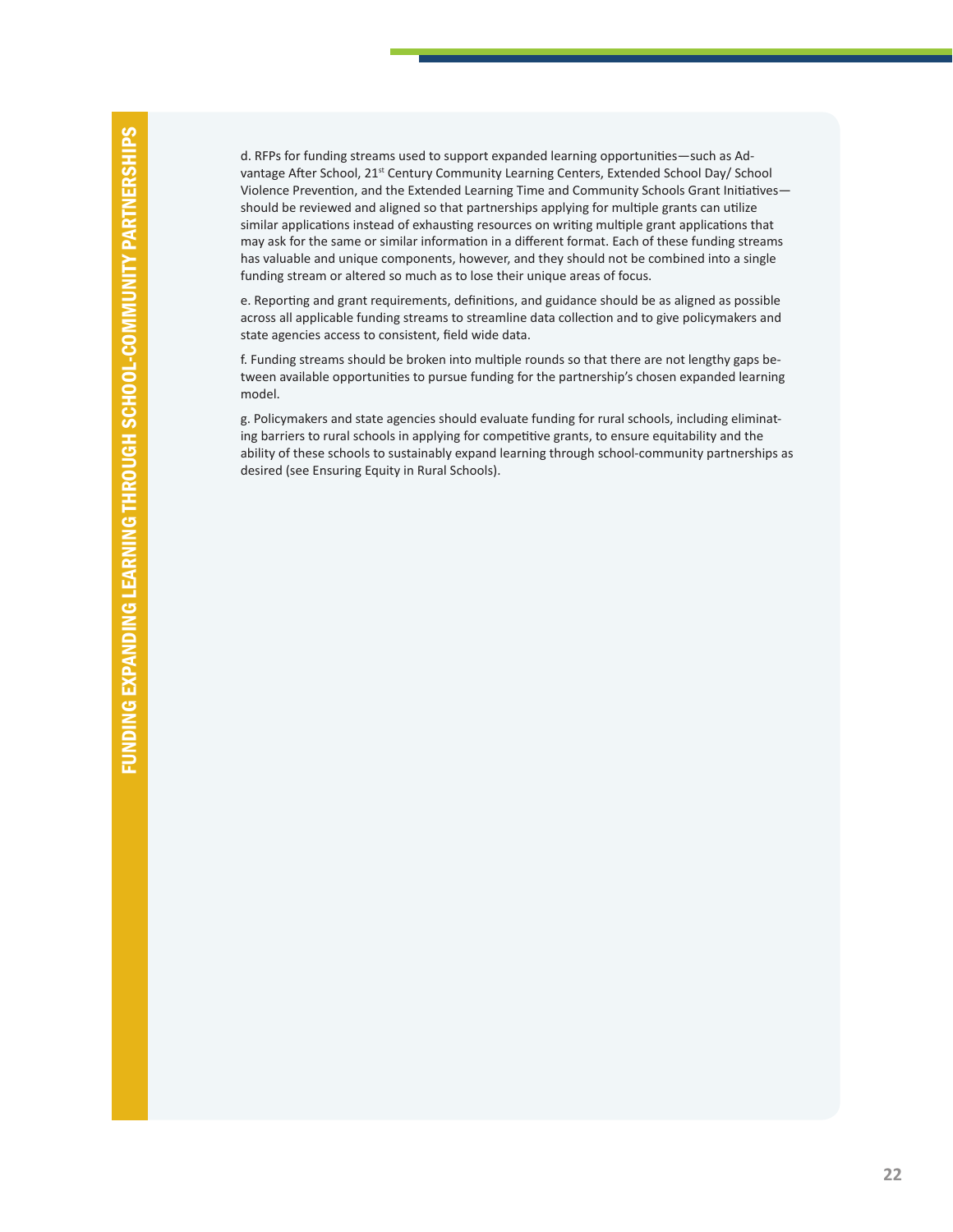#### COLLECTING AND SHARING DATA

High-quality programs utilize data to inform program practice and to improve on existing practices. Data can be informative across many levels and at many stages of program development. Before a program begins, a needs assessment should be completed focusing on the students, the school, and the community. Once programs are running, data can be used to assess program quality for strengths and areas in need of improvement and incorporated into a continuous improvement process. Data can allow for short-term and long-term pattern recognition, giving the partnership a chance to expand successful practices and identify and change unsuccessful behaviors, both on the program level and the student level. Student-level data allowsthe program to address each student's specific needs through collaboration and additional, targeted services.

In order to successfully utilize data, partnerships must develop a memorandum of understanding (MOU) that includes what data will be collected and how it will be shared between the partners. There is often substantial confusion about what data can be shared under the Family Educational Rights and Privacy Act (FERPA), and it is important to note that community partners receiving state or federal education funding can access student data for the purposes of program evaluation.<sup>20</sup> An MOU ensures that all partners understand what is legally permissible to share and what their responsibilities are to safeguard data. In most cases, the school district will also need to be a partner to this agreement in addition to the school and lead partner. The school district may want to create a standard MOU that can be adapted as needed for each school's partnership. The State Education Department (SED) and the Office of Children and Family Services (OCFS) can also assist by providing sample agreements, as is done for the 21<sup>st</sup> Century Community Learning Centers applicants.

There are many student-level outcomes that can be tracked; however, the district, school, and partners must decide which measures will best assess the success of the program and the strengths and needs of the students in relation to potential offerings from the program. Data tracked must be relevant to the program and be able to be utilized for program improvement. While academic outcomes such as grades and test scores are important and should be tracked, research indicates that social-emotional outcomes such as grit, perseverance, and resilience may actually be better indicators of long-term success of the student.21 Programs should take this into consideration and track appropriate social-emotional outcomes in addition to academic outcomes. The Partnership for After School Education (PASE) developed a Youth Outcomes Indicators Survey that is a helpful tool for programs looking at which outcomes to measure and how to measure them.

In addition to allowing flexibility in the selection of outcomes to measure, policymakers, state agencies, and programs will benefit from the selection of a set of outcomes that all programs must measure. These must be based on thoughtful consideration of what will be of use to the district and school in addition to state policymakers and agencies, and allow for state-level aggregation and analysis. It is also important to ensure that these shared measurements are collected in the same way. Currently, measurements that seem as simple as student attendance are measured in varying formats across the state and do not allow for reliable aggregation and analysis.

In many cases, schools, school districts, BOCES, or community organizations may already be tracking data that can be useful to partnership development or improvement. While the partnership may need to begin tracking new data, they may leverage the data they have on hand at the beginning. Aggregated data may be used to inform practice in addition to disaggregated data.

Successful partnerships must plan for data sharing when planning for data collection. While student-level data cannot be shared with the broader community, programs that share aggregated data on the overall areas of strength and need of the program with the community are more likely to be successful at gaining community buy-in and participation in the program. The program can determine these areas of need by utilizing student outcomes data and by participating in self-assessment through a tool such as ASW:NYSAN's Quality Self-Assessment (QSA) Tool, or through formal evaluation such as the Youth Program Quality Assessment (YPQA).

It takes time for partnerships to begin showing results as they are implementing and adjusting programing, incorporating new resources, and fine tuning their own communication strategies. While program data can, and should, eventually be used to measure the success of the program, in the initial stages it should only be used for program improvement purposes. SED and OCFS can utilize the data from programs to determine technical assistance needs or other resources that would be beneficial to the program. Once the partnership has had adequate time to develop, the data can be used for accountability purposes in addition to continued supports for quality improvement.

<sup>20</sup> Partnership for Children & Youth, (2012). Data-Sharing: Federal Rules and Best-practices to Improve Out-of-School-Time Programs and Student Outcomes. Retrieved from http://www.partnerforchildren.org/storage/documents/downloads/after\_school\_downloads/ost\_data-sharing\_and ferpa.pdf

<sup>&</sup>lt;sup>21</sup> James J. Heckman and Tim Kautz, (2012). Hard Evidence on Soft Skills. Retrieved from http://ftp.iza.org/dp6580.pdf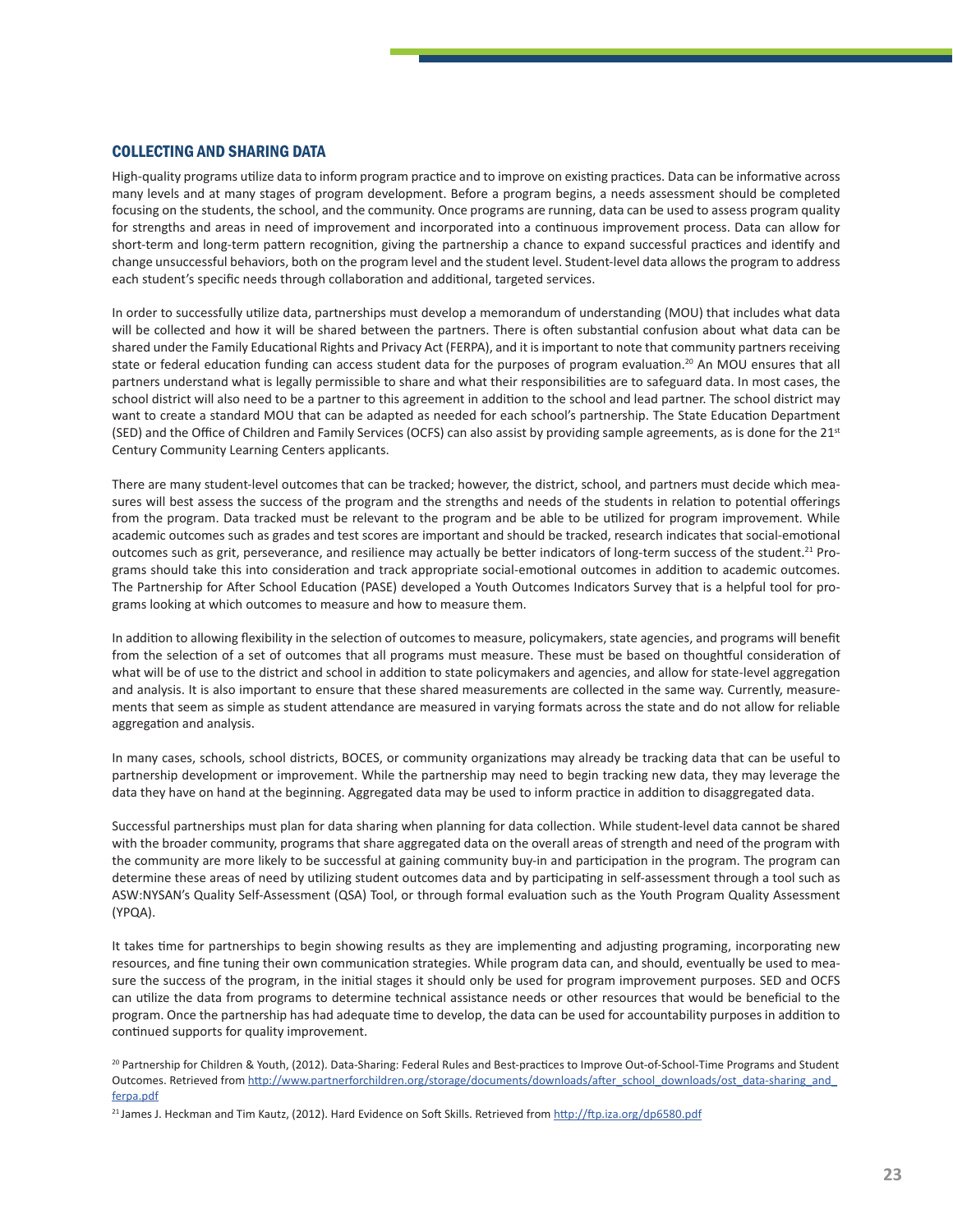In order to support successful data collection, use, and sharing between partners, policymakers and state agencies should take measures to encourage the following best-practices:

1. Schools, school districts, and BOCES considering adding an afterschool or summer program, extending the day or year, and/or adopting a community schools strategy should clearly articulate why they are pursuing that change, and outline the benefits they expect for students, families, teachers, and the entire school community.

a. Community members should be engaged as early as possible in identifying needs and determining the goals and outcomes of the expanded learning approach.

b. The goals and outcomes should be realistic and supported by the existing research on possible outcomes of expanded learning approaches.

c. Any grant funding that supports expanded learning approaches should include as part of the application process precise, reasonable goals and outcomes for the expanded learning approach chosen and evidence of community support for those goals and outcomes.

d. The identified goals and outcomes should guide the choice of expanded learning approach and the selection of the lead partner.

2. The school district, school, and the lead partner should jointly develop an MOU that clearly articulates (a) what goals and outcomes they expect their partnership to have for students, families, teachers, and the entire school community (b) on what timeline, (c) how each outcome will be measured, (d) what other data will be collected on the program and for each program participant, consistent with FERPA, and (e) the roles and responsibilities of each partner.

a. Both partners must contribute equally to the development of these expectations and both must be in agreement with the final plan.

b. Expected outcomes should align with the goals for the expanded learning partnership, be realistic, and be supported by the existing research on the possible outcomes of expanded learning approaches.

c. The selected outcomes measures should be feasible to implement within the budget for the partnership.

d. The selected outcomes measures should be input into an electronic system and, to the extent possible, in a format that allows aggregation into the state's P-20 database (see below).

e. The selected outcomes measures should, to the extent possible, align with those required by the public and/or private funders of the expanded learning partnership to minimize the administrative burden on the school, school district, BOCES, and the community partner(s) as much as possible (see below).

f. The selected outcomes measures should include but not be limited to academic outcomes on a range of subjects, behavioral, social-emotional, health and wellness, career and other outcome measures as relevant to the program goals.

g. Any data related to the program that is collected by either partner should be immediately shared between both partners in order to help improve programming.

h. To the best of their ability, the school, school district, or BOCES and their partner should utilize data that is already being collected to assess progress towards outcomes before requiring collection of additional data.

3. The State Education Department (SED), the Office of Children and Family Services (OCFS), and, as relevant, school district, youth bureau, and local social services district leaders, should support streamlined data collection for expanded learning partnerships.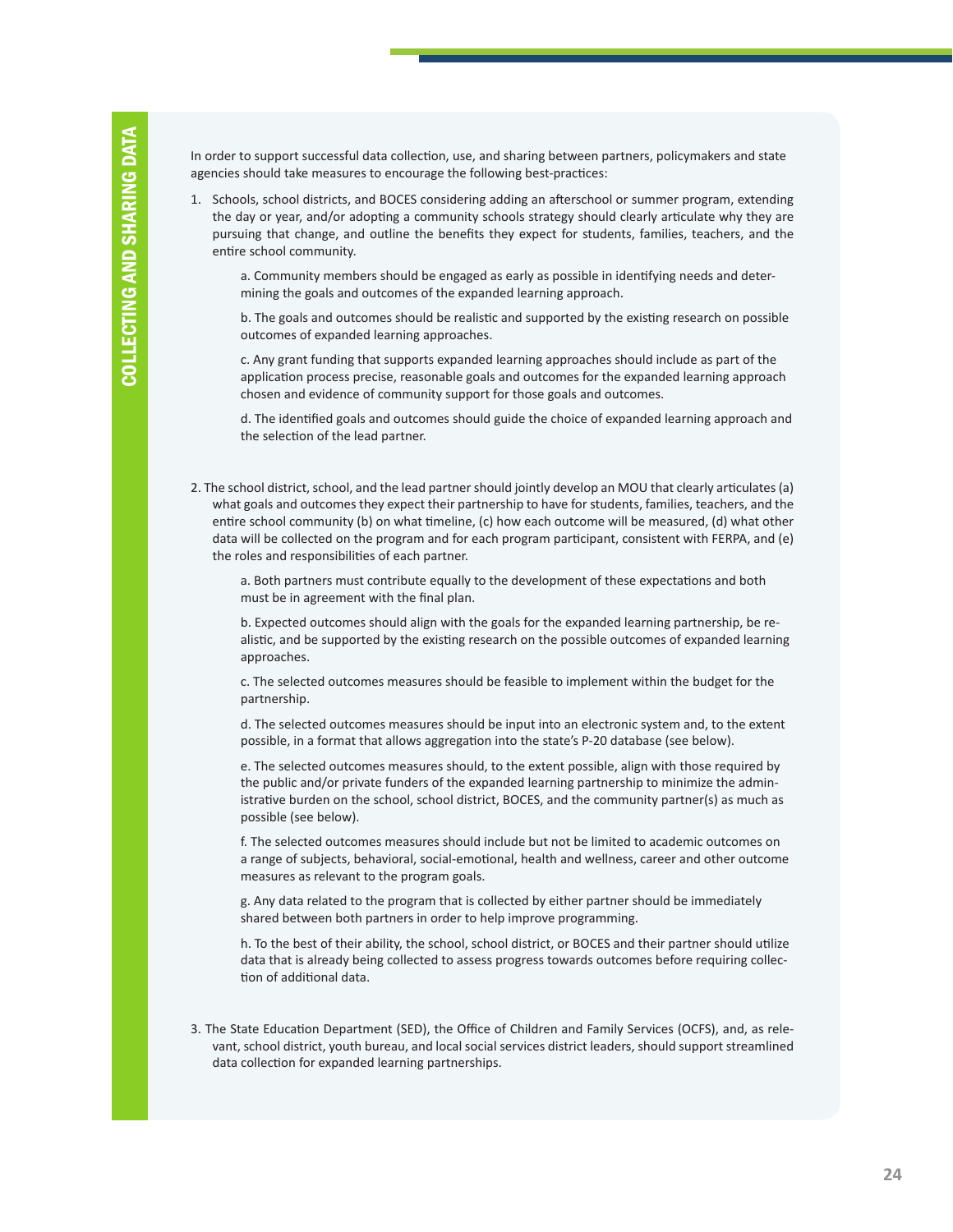a. The state should develop a single data system for expanded learning partnerships similar to the data system, COMET, being used in Rochester. Such a system should collect participant demographics and attendance, program details, and outcome measures as determined by the state and by the memorandums outlined by each expanded learning partnership. Such a system should be interoperable with existing local data systems and the P-20 data system. Commercially available data systems can meet these objectives.

b. Key participant data and outcomes definitions (such as attendance and dosage in the expanded learning model) should be uniformly defined to facilitate the collection of meaningful data that can be aggregated across the state.

c. SED, OCFS, and local funders should align the requirements in their requests for proposals and contracts to data collection recommendations 1 and 2 and to the common measures emerging from local expanded learning partnerships. Future funding opportunities for expanding learning should include evaluation as an allowable expense to facilitate this data collection.

d. Leaders from new and long-standing expanded learning partnerships should serve as advisors to any statewide or local data system development.

e. Any data collected by state or local funders should be collected in such a way as to also provide information directly to both partners in an expanded learning partnership in order to help them improve their programming.

f. SED should provide guidance to school districts on the permissibility of sharing data with partner organizations under the Family Educational Rights and Privacy Act (FERPA) if that organization is part of an expanded learning partnership funded at least in part by the school district, state, or federal government. A model agreement should be provided.

4. Outcomes data from expanded learning partnerships should be used by the partnerships, state agencies, and policymakers to identify and promote best-practices in order to improve programs, partnerships, and relevant state laws, regulations, and funding processes to reflect lessons learned from the data. The senior leadership of the partnership, including the school, district, and the partner, should jointly review outcomes data from the expanded learning partnership at least twice a year to identify whether the program is meeting the intended goals and where improvement is needed.

a. A program quality standards tool, such as the ASW:NYSAN Quality Self-Assessment Tool or the Youth Program Quality Assessment, should be used in conjunction with the outcomes data to help identify strategies for improving the expanded learning model in areas where the model is not showing the desired progress on outcomes.

b. Funders should hold expanded learning partnerships accountable for implementing the recommendations that arise from reviewing the data and standards.

c. After the statewide data system is fully operational for at least two years and the data is found to be reliable, past performance of a partnership, with attention to the stage of the partnership, should be considered for funders awarding new grants.

d. Appropriately protected data should be made available to researchers to extract evidence about effective and ineffective practices for expanded learning partnerships, and future state policy should reflect that evidence.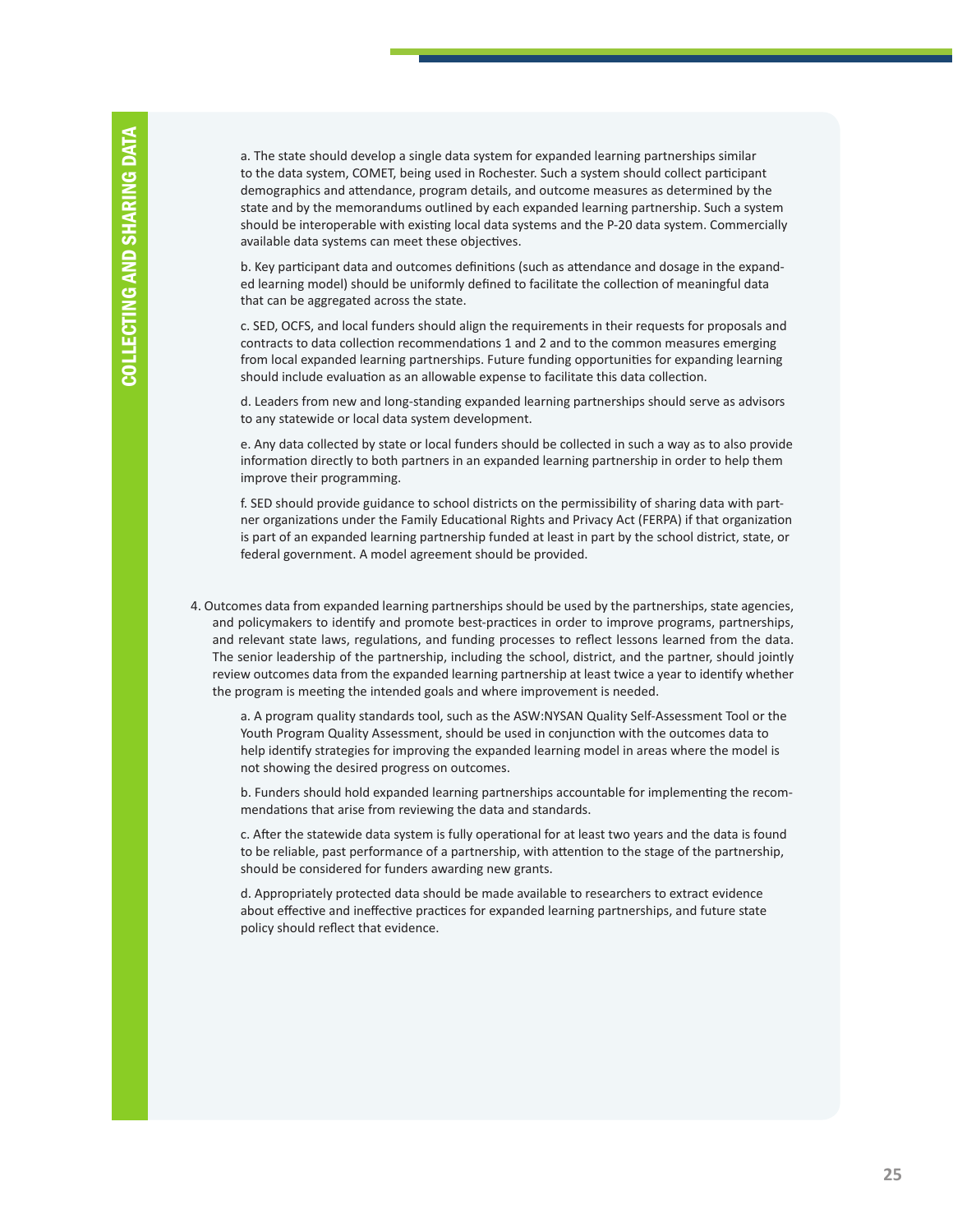#### SUPPORTING PURPOSEFUL SCHOOL AND DISTRICT COORDINATION

Coordination between the school, school district or BOCES, lead partner, other partners, community resources, and family membersis a key part of the success ofschool-community partnerships. This work often requires one or more dedicated staff members.

The coordinator position may look different in every community, school, and partnership model. It is important not to confine this position to one role, as it must vary to be able to efficiently and successfully support the students based on needs and available resources.

In a community schools model, the community schools director, sometimes referred to as a resource coordinator, is tasked with analyzing and bringing in resourcesfrom the community to best meet the needs of the school. This person plays a role in the leadership and planning team, and often works closely with the principal. He or she plays a key role in educating the staff about the community schools model and in building buy-in from teachers, families, and community members. This person leads the needs assessment process in partnership with the principal, school district or BOCES representative, and others. With the planning team, he or she uses to the data to recruit and coordinate the right partners and integrate their work with the core instructional program. His or her role requires a lot of communication and coordination between entities and potential partners, and he or she must also be able to show each potential partner what they would get out of providing resources to the school. Bringing in additional opportunities can also mean participating in, or coordinating, grant applications for potential additional resources. Some examples use this person to also coordinate family engagement, while others separate out the role of family supports to another position.

In an expanded learning time model, there may be a director at each school in addition to a director at the school district level. The site level director is responsible for coordinating between the principal, the school staff, and the lead community partner staff to be sure that each is working efficiently towards the program goals and is communicating with the other about progress and needs. This person serves in a leadership capacity and should also be part of the leadership team. Additionally, this person can be charged with bringing in additional partners to offer other opportunities to youth. In some cases, the principal takes on this role. The district-level coordinator is the liaison between the superintendent and the schools, and serves to align efforts throughout the district. They may work in conjunction with a district-wide leadership group.

School-based afterschool and summer programs also benefit from a site director who serves a similar purpose of facilitating conversation and coordination between the program, the school, and in many cases, the families. The afterschool site director often works during the school day to make connections with teachers and students and to inform part-time afterschool staff that start at the end of the school day of any issues that may have arisen during the day. This person may also participate in the school or district's leadership team.

All of the above examples highlight the key role of a person, referred to as the director in the below recommendations, to coordinate partners and services in collaboration with the school and district leadership. There is not currently a graduate-level certificate or degree in directing a school-community partnership, and directors come from a variety of backgrounds.<sup>22</sup> To support directors in their role, training opportunities are needed in a variety of topics and can be tailored to the needs of the specific director. The role of the director may also be different in each school, district, and community, and training will also need to be tailored to address community priorities. All directors must have an understanding of the regulations within their specific district around hosting programs and using space within school buildings. They must also have access to school data and an understanding of how to use that data. Directors may also benefit from training on communication and public speaking, as much of their role involves coordinating between entities and building relationships. Finally, asthe director is often tasked with bringing in additional funding, opportunities to hone grant writing skills may be useful. These training opportunities should be provided in addition to an initial orientation and manual.

<sup>22</sup> University of Chicago's School of Social Service Administration prepares social workers to become community school directors.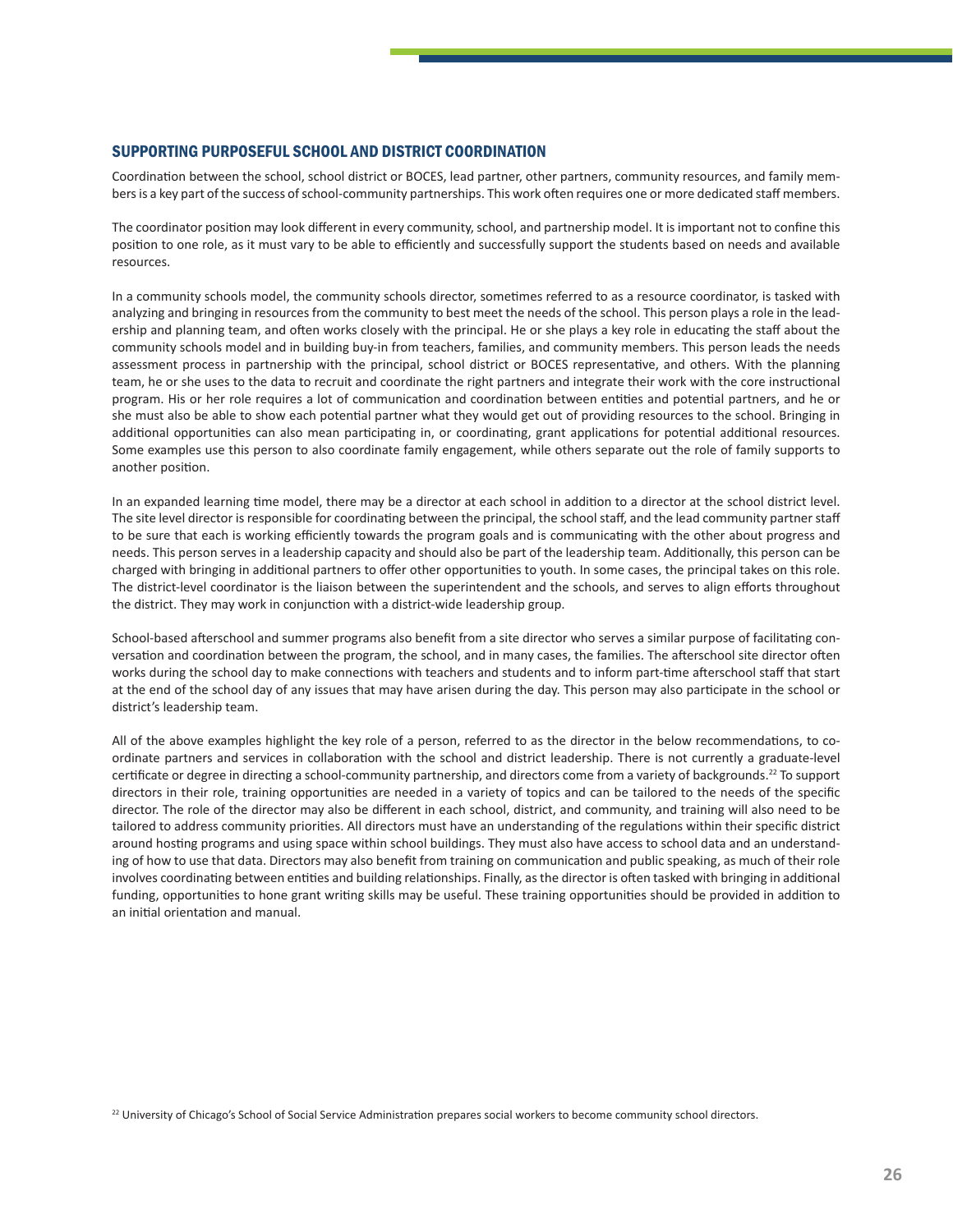The decision on hiring and oversight of the director should be based on careful consideration of the context of the school, community, and human and financial resources.

The site-based director may be employed by the school, the community partner, or an intermediary organization. There are advantages and disadvantages to each model. While a director employed by the school has built in rapport with the principal and staff, they may not be as attuned to the community partner or to the resources in the community. The opposite is true for a director employed by the community partner who may be deeply embedded in the community, but must learn the school's terminologies and earn the respect of the principal and teachers. Directors employed by intermediary organizations that are supporting school-community partnerships models may straddle that divide, with a better understanding of the big picture, but a need to develop more on-the-ground relationships. When the director is not employed by the school, it is crucial to ensure that the individual in the position is someone who the principal can view as an equal and a partner in implementation. The decision on hiring and oversight of the director should be based on careful consideration of the context of the school, community, and human and financial resources.

Site-based directors should be supported at the district level. There may be a district-level director tasked with overseeing multiple expanded learning opportunities initiatives. He or she will bring together site-based directors for training and networking opportunities. That employee would also serve to support the site-based directorsin gaining buy-in from schoolstaff, families, and the community. Some models also use an intermediary organization to fill this support role, in which case the intermediary works closely with the district-wide leadership group to ensure district-level support.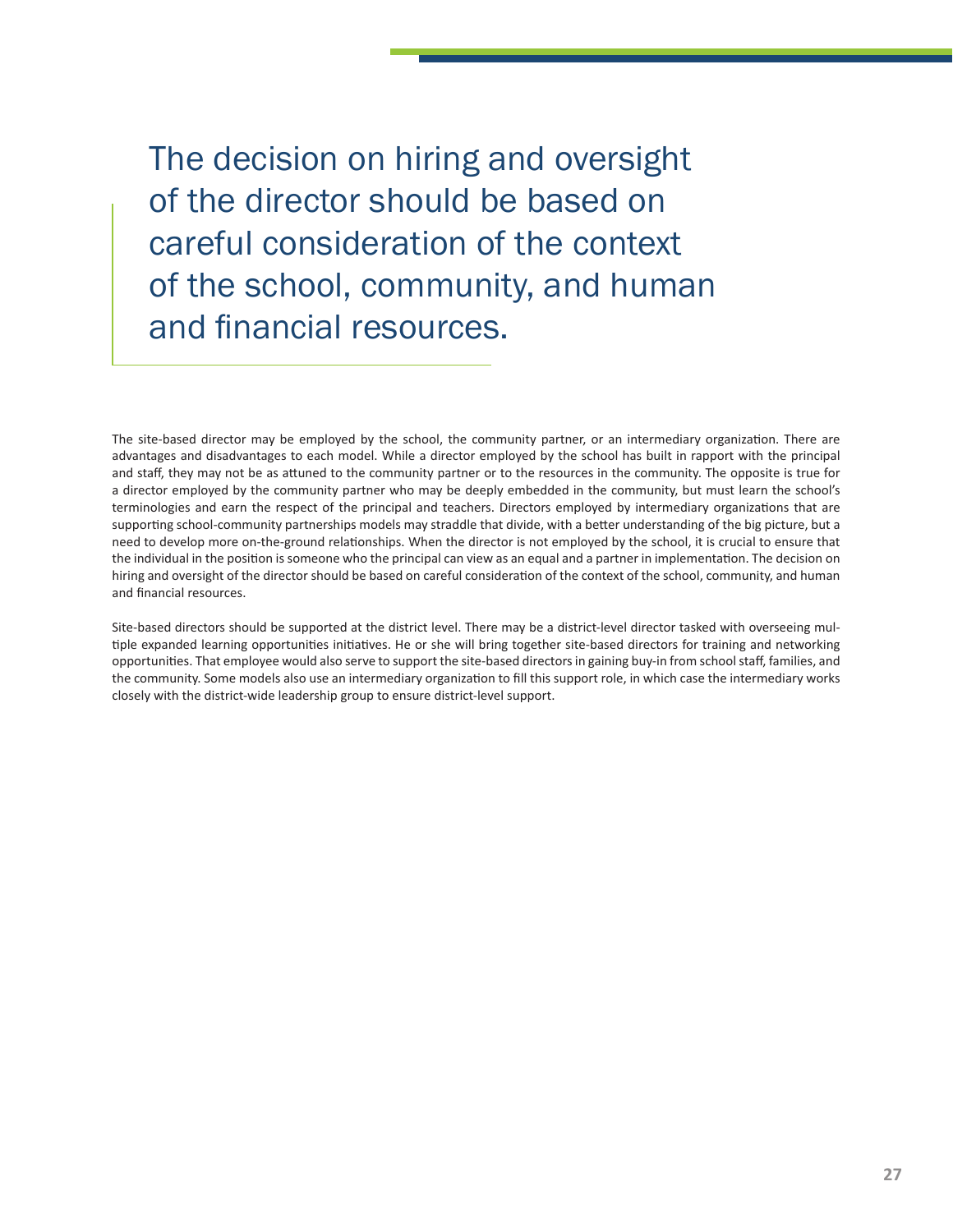The role of the director is integral to the success of expanded learning opportunities, and policymakers and state agencies should support this role by taking the following recommendations:

- 1. The state should fund a site-based director for each school interested in implementing an expanding learning model and plan for at least an additional \$60,000 - \$100,000 per school each year to fund the activities and resources identified by the district, principal, director, and leadership team as needed to support the students.
- 2. The State Education Department (SED) should investigate the development of an educational pipeline for directors through higher education institutions.

a. Schools of social work and of education should be considered for potential new certificates or programs.

b. The SED should review relevant site director job descriptions to replicate successful elements applicable to the director role.

3. The state should fund technical assistance for partnerships, including training courses for directors throughout the state. The minimum four technical assistance centers (see Coordinating Statewide and Multi-Agency Practice) should have a strong focus on training and supporting directors.

#### RECOMMENDATIONS FOR SCHOOLS, SCHOOL DISTRICTS, AND BOCES:

- 1. School districts or BOCES with three or more schools implementing expanded learning models should consider employing a district-level director in the district or an intermediary to coordinate with all district schools offering community schools, expanded learning time, or school-based afterschool or summer programs, to provide resources and quality assistance, and to facilitate evaluations.
- 2. A site-based director should sit on the leadership team at any school or district offering community schools, expanded learning time, or school-based afterschool or summer programs, and should work with the principal to ensure success of the model.
- 3. Schools and districts should consider using a director employed by their partner. While current practice varies, partners should jointly decide who will employ the director and how his or her role will be structured to ensure that the perspectives of both the school or district and the lead partner are fully considered in decisions related to the expanded learning model.
- 4. Regardless of who employs the director, site-based directors should have an office in the school in order to engage fully with the principal and school staff and to integrate services between the school, the lead partner, and any other partners or vendors.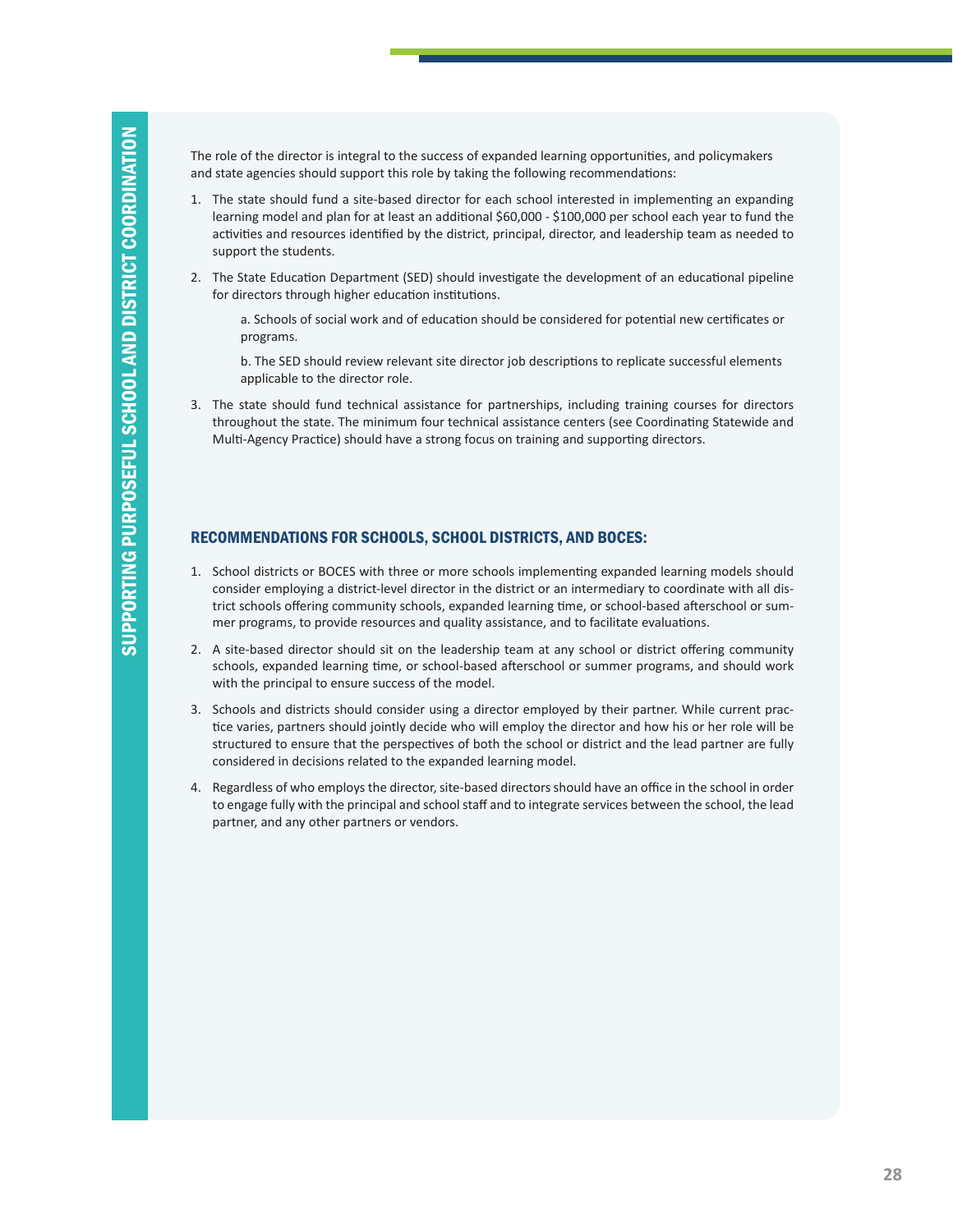#### FACILITATING TRANSPORTATION SERVICES

Transportation is often cited as one of the largest expenses and barriers to expanding learning.<sup>23</sup> Late buses are required to transport youth home from afterschool programs, and a reconfigured transportation schedule is required for the district to expand the learning day for some grades or schools. Transportation schedules determine during which hours programs can operate, and availability of transportation can determine which students are able to participate. Coordination of these transportation schedules can prove a barrier to successful implementation, and transportation supervisorsshould be included in planning conversations around expanded learning opportunities from the start.

Expenses for transportation vary widely depending on multiple factors, including if the school is in an urban or rural setting, how many students require transportation, and if the district operates busing in-house or contracts out to a third party provider.

- • At Rochester's School No. 29, an expanded learning time school, transportation expenses amount to ten percent of the total budget.
- • Providing transportation home after three days of school-based afterschool programming a week in Watkins Glen Central School District, a rural district operating under the community schools strategy, requires three late buses that account for eighteen late runs and costs approximately \$6,000 a year. The busing is operated by the district.
- Hudson City School District's school-based afterschool program, which serves students in a small city and the surrounding rural areas, provides transportation home for 150 students each day for the school year at a cost of \$56,000. Busing for the district and program are provided through a contracted service.

There are many barriers to providing additional transportation or altered transportation schedules outside of the cost. It can be difficult to find bus drivers who are willing to take on late bus runs, especially in areas with long routes and limited or no street lighting. If concerns with route or weather occur, there is often no central dispatcher to contact during the late run hours. This is a concern for drivers, but also for parents who may not have anyone to contact if their child is not home when expected. Additionally, fluctuations in program participation and need for busing due to changing seasonal schedules can make planning for transportation difficult. Also, districts that segregate their regular busing by grade level may end up with 12th graders and kindergarteners riding together on late buses. Perhaps most difficult, with limited buses and drivers available, buses may need to take long routes to get all students home. This may mean that students ride the bus for over two hours each evening, creating a barrier to participation in the program.

Additionally, transportation considerations must be made for all students, including those with special needs, to allow access to expanded learning programs. While students with transportation listed as a related service on their individual education plan (IEP) are guaranteed transportation, other students without this designation may be denied special considerations they need for transportation. All students, regardless of any physical or developmental disabilities, should be provided with equal accessto adequate and safe transportation home after expanded learning opportunities end.

Some urban communities with access to public transportation have come up with a solution to alleviate some of the transportation concerns. New York City provides metrocards that are valid until 8pm to allow students to travel home after extended opportunities. Likewise, Buffalo Public Schools offers activity passes for the public bus for students who participate in sports teams and other afterschool activities which extend their school day passes to longer hours. For this solution to work, transportation systems must be adequate to meet students' needs, and can only be provided as an alternative for students old enough to ride home themselves. Buses are still required for younger students and those without access to public transportation. For students with special needs who may be able to take advantage of public transportation, training on appropriate use may be required. This also provides a valuable life skill for students post-graduation.

Transportation schedules determine during which hours programs can operate, and availability of transportation can determine which students are able to participate.

<sup>23</sup> Public/Private Ventures, (2001). Challenges and Opportunities in After-School Programs: Lessons for Policymakers and Funders. Retrieved from http://www.issuelab.org/resource/challenges\_and\_opportunities\_in\_after\_school\_programs\_lessons\_for\_policymakers\_and\_funders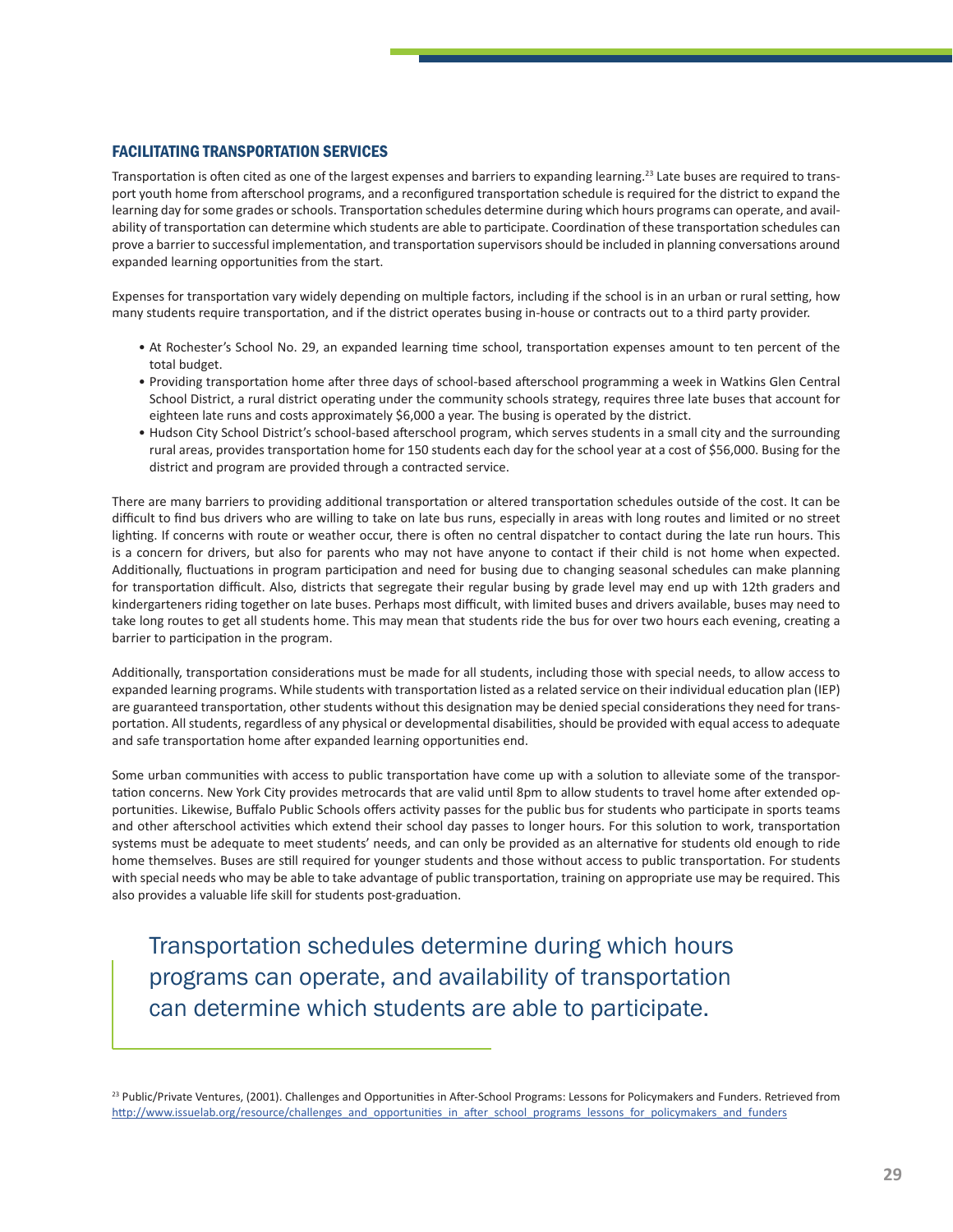In order to alleviate transportation barriers for expanded learning opportunities, policymakers, state agencies, and districts should consider the following recommendations:

1. Funding for expanded learning opportunities should cover any additional transportation costs that will be incurred due to implementation of the chosen model on top of funds for programming. Funding for transportation must include consideration of adequate services to safely and efficiently get students home, a major challenge for rural districts and for schools in high-crime areas.

a. The state should make transportation costs incurred by travel home after school-based expanded learning activities, such as an expanded learning time program or an afterschool program, aidable under the state aid formula.

b. Additional funding should be provided in allocations for expanded learning opportunities to cover all transportation costs above those that are aidable.

2. Include transportation managers in planning conversations around expanded learning opportunities. When state programs include required planning partners, as in the Community Engagement Teams for struggling schools, transportation managers should be included.

3. In areas where public transportation is available, provide students who are otherwise ineligible forschool transportation but are able to take public transportation home themselves with transportation passes that function during the hours they need them.

a. Passes should function during the hours the students travel to school and during the hours students travel home after their afterschool program or expanded learning day. Passes should also function during the school day to allow for field trips or travel to internships/apprenticeships, or additional passes should be provided for this purpose.

a. Transportation should be arranged and accounted for in initial planning and budgeting, before expanded learning programs commence.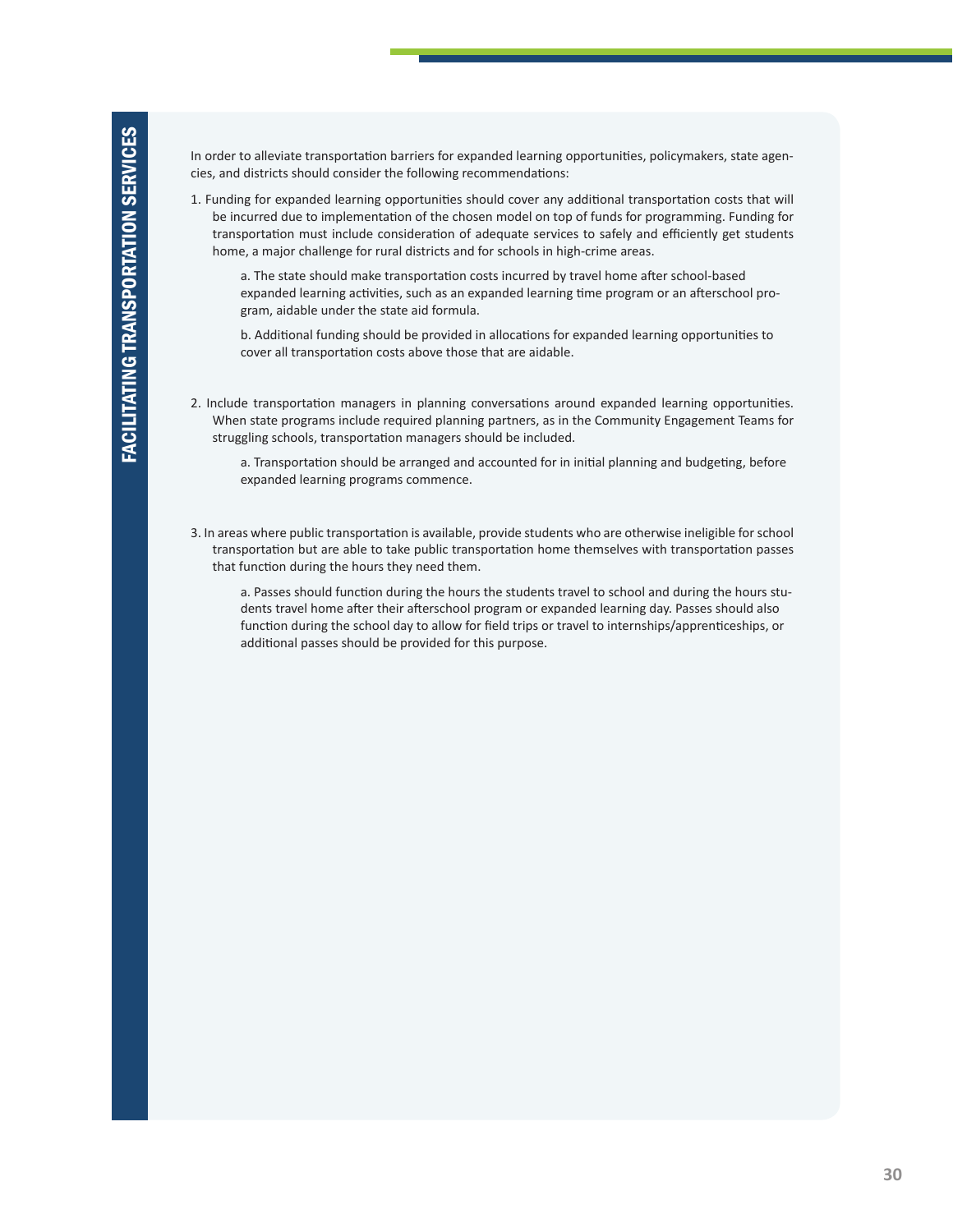While New York's rural schools graduate 90% of their students, these students have not been exposed to the same types of enrichments outside of core academics as their suburban and urban peers. Some rural schools have found that even their valedictorians were not admitted to state colleges due to the limited opportunities to which they have been exposed, both inside and outside of school.

#### ENSURING EQUITY IN RURAL SCHOOLS

Many considerations need to be made for schools in rural or isolated settings, however the need for these types of expanded learning through school-community partnerships remains great. While New York's rural schools graduate 90% of their students,<sup>24</sup> these students have not been exposed to the same types of enrichments outside of core academics as their suburban and urban peers. Some rural schools have found that even their valedictorians were not admitted to state colleges due to the limited opportunities to which they have been exposed, both inside and outside of school. These expanded learning opportunities provide the types of activities and experiences that rural students need to be competitive.

These partnership strategies that consider the needs of the whole child are particularly useful in rural areas. Where services such as healthcare and dental care may be difficult to access for students with limited transportation options, providing these services in the school ensures that all students have access to the care they need to be healthy and prepared to learn. In some cases, rural schools are already considered a hub of the community due to the central location and facilities available. The school is often an ideal location to offer coordinated services based on the needs of the students, families, and community.

Many rural schools have found success engaging non-traditional partners when traditional partners have been unavailable. While some are able to leverage a traditional relationship with a community-based organization such as a YMCA or Boys & Girls Club in their own or a neighboring community, others have found successful partnerships with county service agencies, hospitals, community colleges, BOCES, or other schools. Additionally, many rural areas are able to leverage relationships with their local Cornell Cooperative Extension, many of which are experienced providers of afterschool or summer programming. These schools may also be able to leverage online learning systems to bring in enrichments and expanded opportunities virtually to students.

While the number of youth in rural settings is increasing nationally, the general population in rural areas has been decreasing as young adults have been moving away post-graduation. It is difficult to maintain school staff as trained teachers and principals relocate to other areas, or move out of their rural town before entering the workforce. This makes the addition of another trained staff member to serve as the director (see Supporting Purposeful School and District Coordination) problematic in some communities. While it is ideal to have a director act as a coordinator at each site, some rural communities have found success in employing one director who coordinates resources across multiple sites. This person still serves on the leadership team at each school and on the district-wide leadership group, and leverages connections made with partners across all of the sites they work with, as appropriate to the location and needs of each school.

Funding issues may be even more prevalent in rural areas where income from property tax is low and transportation costs are high. In many of the state's rural areas, seasonal property holders skew the average income and make areas of otherwise high need populations ineligible for funding. Further, many rural districts are unable to employ full-time grant writers and these responsibilities are taken on by a district staff member as one of the multiple roles they hold. Piecing together funding, especially through competitive grants, is especially difficult in rural districts. Specific considerations must be made to ensure equity in funding for rural schools.

Transportation and lack of internet access are also concerns in rural areas. Late buses may travel much longer routes, or need to take multiple shifts to get students home across large distances. Drivers may be less familiar with the roads and unwilling to navigate them in the dark. Students may be unable to complete work at home because they do not have internet access. To combat these issues in Watkins Glen Central School District, the district added wifi hotspots to each bus. Though routes home may be long for some students after participating in the afterschool program, they are able to get homework done on their own devices with the internet access they need. After completing the transportation services required, the buses are then parked in communities without internet access to provide the whole neighborhood with the wifi hotspot.

<sup>24</sup> Data from the Center for Rural Schools.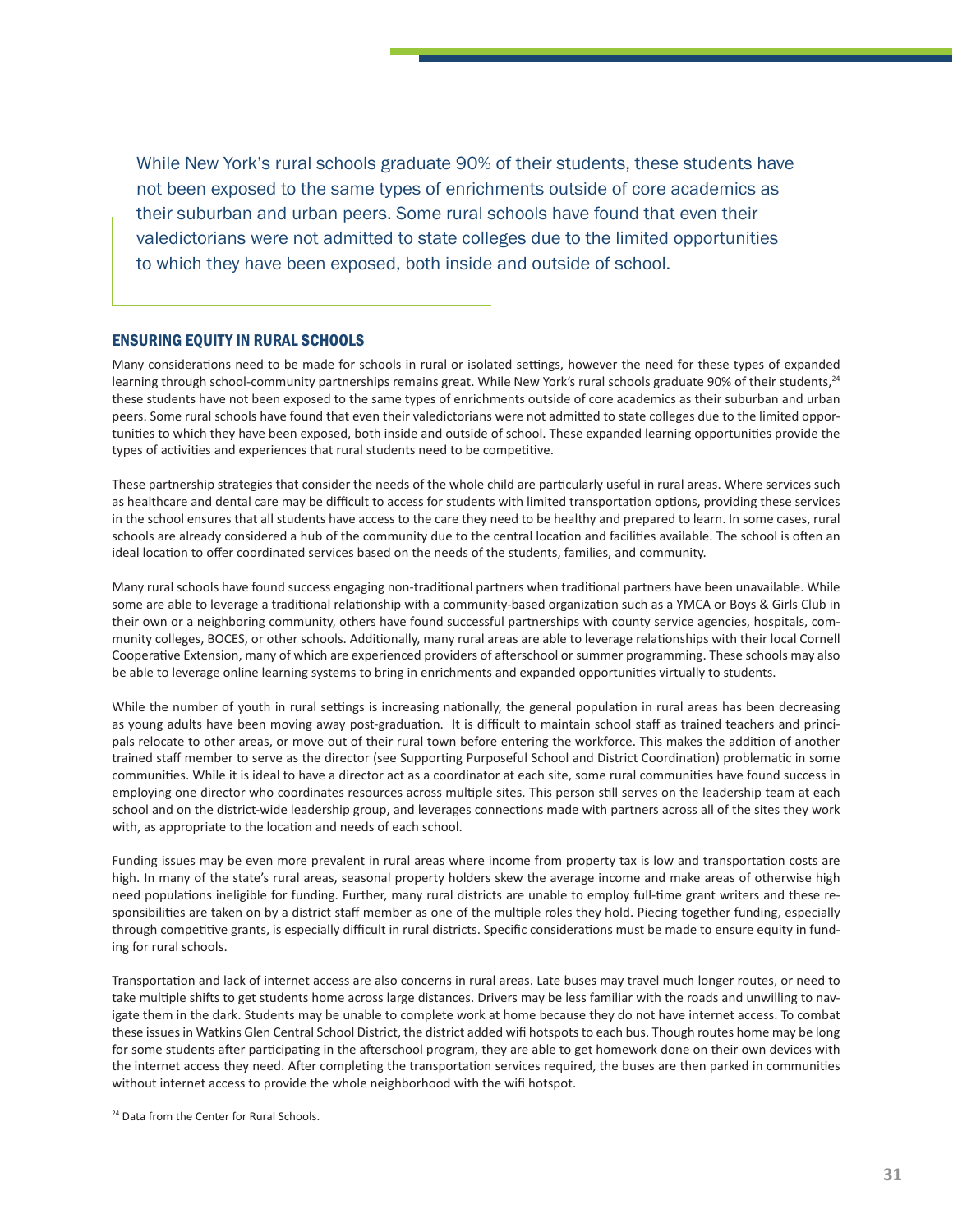In order to ensure equitable treatment of rural schools and students, policymakers and state agencies should consider the following recommendations:

1. In rural districts where traditional community partners are unavailable, the state should encourage partnerships with county services, hospitals, community colleges, BOCES, or other schools. Allowances should be made for schools without access to any partners.

a. The state should provide guidance around different types of available partners for rural areas, including program examples with partnership details from rural partnerships in the state.

b. The state's technical assistance centers (see Coordinating Statewide and Multi-Agency Practice) serving rural communities should provide dedicated resources towards partnership support for rural schools.

2. In rural districts, the funding opportunities for expanding learning should allow directors to work with multiple sites if the district can show that a dedicated director at each site is not possible.

a. The director should still participate in the leadership team at each school they work with in addition to the district-wide leadership group.

- b. The director should leverage resources across multiple sites, as appropriate.
- 3. Policymakers and state agencies should evaluate funding for rural schools, including eliminating barriers to rural schools in applying for competitive grants, to ensure equitability and the ability of these schools to sustainably expand learning through school-community partnerships as desired.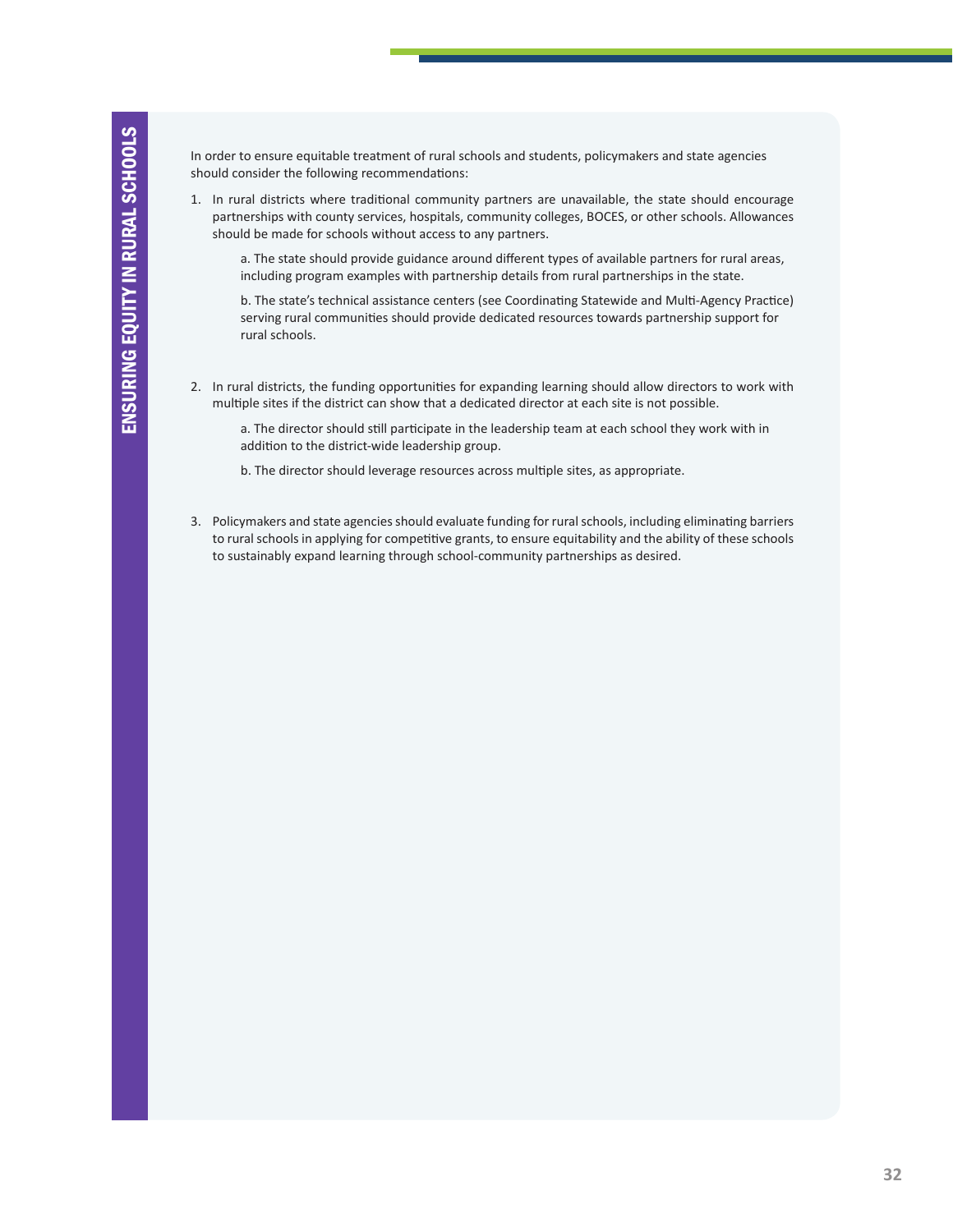## **CONCLUSION**

School-community partnerships to expand learning are valuable for youth across the state, and have been shown to create gains in both academic achievement and student engagement. As more investments are made in these models of community schools, expanded learning time, school-based afterschool and summer programs, and collective impact, state and local systems must adapt and expand to fully support these initiatives. The above recommendations around supporting strong partnerships, coordinating statewide and multi-agency practice, funding expanding learning through school-community partnerships, collecting and sharing data, supporting purposeful school and district coordination, eliminating transportation barriers, and ensuring equity in rural schools aim to provide guidance for policymakers, state agencies, school districts, BOCES, and schools in accomplishing their goals for strengthening student learning and healthy development through school-community partnerships.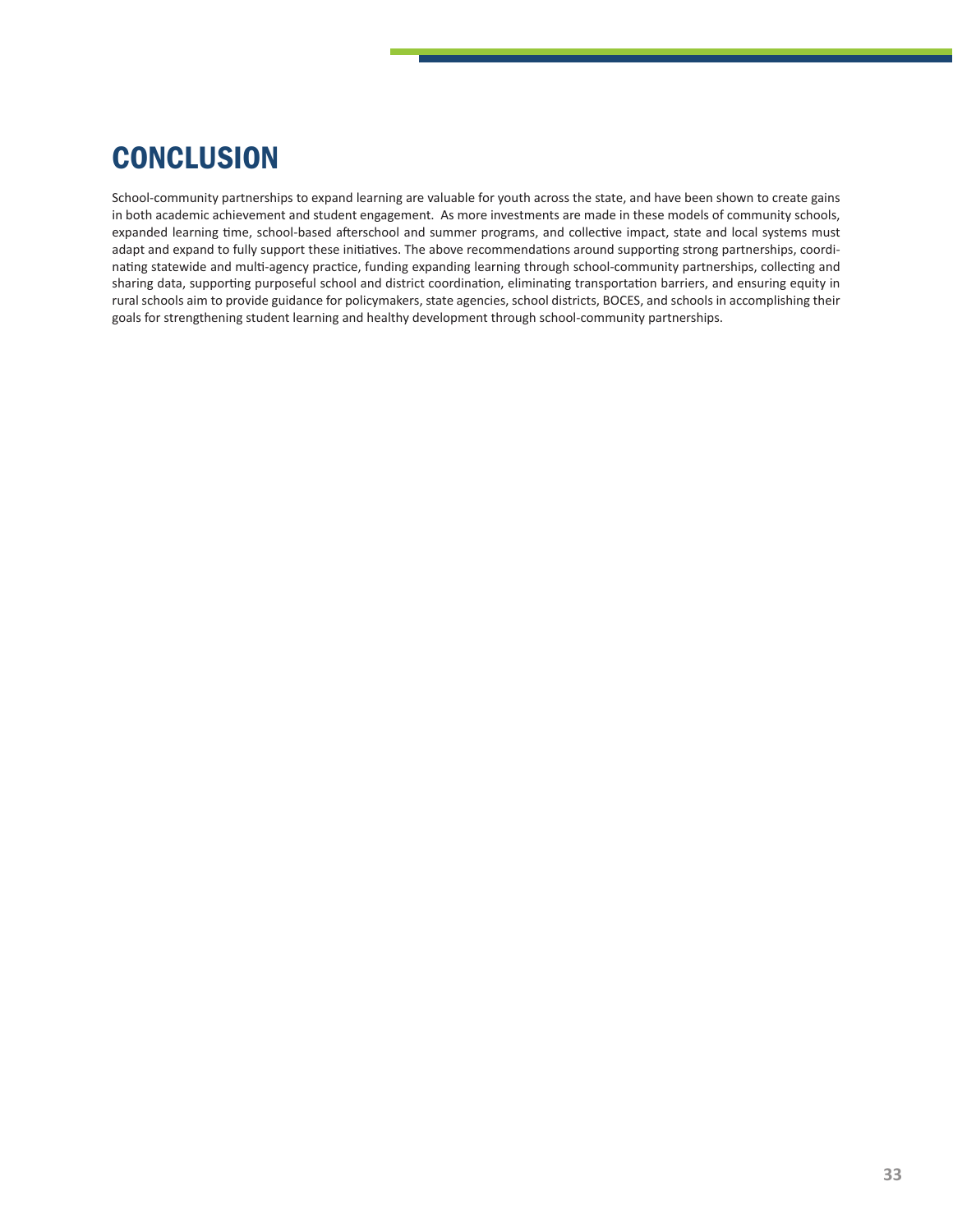### APPENDIX A PARTICIPANTS OF THE NEW YORK STATE LEARNING COMMUNITY ON EXPANDING LEARNING THROUGH SCHOOL-COMMUNITY PARTNERSHIPS

- ♦ AfterSchool Works! NY: the New York State Afterschool Network\*
- ♦ After-School Network of Western New York
- ♦ Alliance for Quality Education
- ♦ Alliance of New York State YMCAs
- ♦ Children's Aid Society\*
- ♦ Conference of Big 5 School Districts
- ♦ Council for a Strong America
- ♦ Council of School Supervisors and Administrators
- ♦ ExpandED Schools\*
- ♦ Hudson City School District\*
- ♦ National Center on Time & Learning\*
- ♦ New York Association for Pupil Transportation\*
- ♦ New York State Council of School Superintendents
- ♦ New York State Cradle to Career Alliance\*
- ♦ New York State School Boards Association
- ♦ New York State United Teachers
- ♦ Rural Schools Association\*
- ♦ School Administrators Association of New York State
- ♦ United Federation of Teachers
- ♦ Watkins Glen Central School District\*

\*Also a presenter

#### GUEST PRESENTERS OF THE NEW YORK STATE LEARNING COMMUNITY ON EXPANDING LEARNING THROUGH SCHOOL-COMMUNITY PARTNERSHIPS

- ♦ Auburn High School
- ♦ Binghamton High School
- ♦ Children's Institute
- ♦ Connecticut After School Network
- ♦ Fannie Lou Hamer Freedom High School
- ♦ H.W. Smith K-8
- ♦ New York City Department of Youth and Community Development
- ♦ Partnership for Results
- ♦ Rochester School #29
- ♦ Rural Schools and Community Trust/ Organizations Concerned About Rural Education/ Coalition for Community Schools
- ♦ Schoolhouse Partners
- ♦ SUNY Albany

PARTICIPATION IN THE LEARNING COMMUNITY DOES NOT REFLECT ENDORSEMENT OF ALL OF THE INCLUDED RECOMMENDATIONS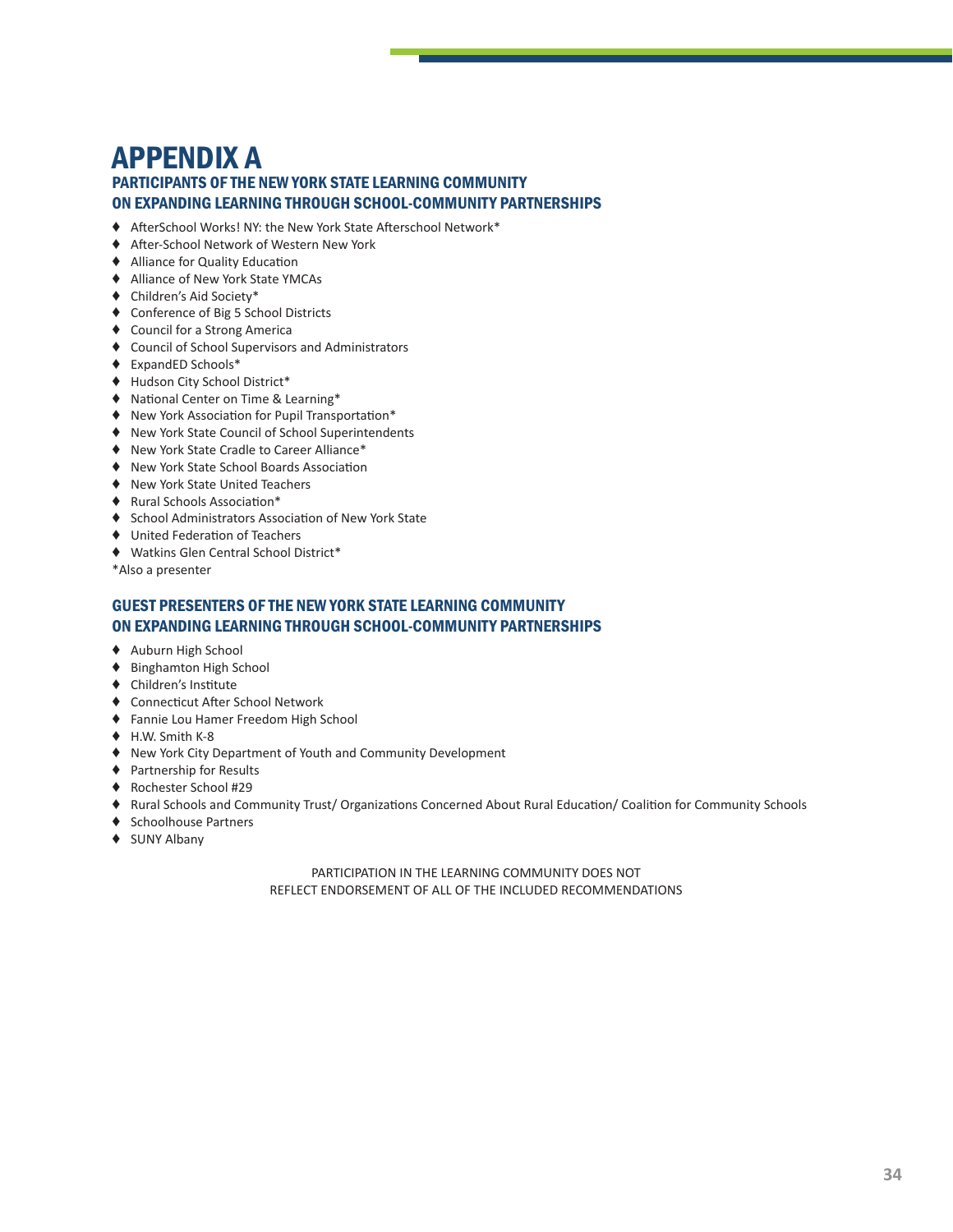### APPENDIX B

**ExpandEDSchools by TASC** 

TASC POLICY BRIEF

## **A FISCAL MAP FOR EXPANDED LEARNING TIME (ELT)**

*To expand learning and achieve equity and excellence within our nation's educational system, schools and their partnering community organizations need adequate and accessible resources. They also need to know where to find them. In 2011, TASC produced a fiscal map for expanded learning time (ELT) to show the numerous public funding sources that can support efforts to add personalized instruction, community partnership and time for a balanced curriculum to the school day or year.*

Given the consolidation of some funding streams, the creation of new ones and shifts in focus and resources among some public agencies, we have updated the fiscal map. For example, New York State took a bold step in establishing a dedicated funding stream for extended learning time. Our goals for the fiscal map remain the same: (1) to offer leaders committed to more and better learning time a comprehensive guide to public funds; (2) and to demonstrate the complexity of the ELT funding landscape, and the need to simplify and streamline funding opportunities.

#### **Overview of Current Funding Sources for ELT Schools**

This fiscal map highlights funds available to New York City efforts, but portions of it may be useful in other jurisdictions. Few funds are explicitly dedicated to ELT. Instead they target education, youth development, child care, arts or workforce development. *Table I* (page 2) lists public entities that disburse funds which may be used to support ELT implemented through school-and-community partnerships. These entities should engage in efforts to coordinate and align their funding priorities.

*Table II* (pages 3-7) provides additional details on the federal, state and local resources available to support ELT schools in New York City. The funds described below use a mix of allocation methods and distribution mechanisms. First, funds may be allocated as block grants, competitive grants or entitlement programs.<sup>1</sup> Second, while some funds flow from one public entity to another (e.g., federal government to the state, state to localities), others may be direct funding from any level of government, often to school districts or intermediary organizations, and then to individual schools or youth-serving nonprofits. Federal funds apply to the federal fiscal year 2012-13 (FY13). State and local funds apply to the  $2013-14$  fiscal year (FY14).<sup>2</sup> Budget amounts for competitive grants aren't necessarily available each year, if grant awards are structured as multi-year. Where available, we've listed upcoming competitions.

#### **Recommendations**

Since launching an ELT pilot in 2008, TASC has worked side-by-side with policymakers, schools and strong youth-serving community organizations to develop cost-efficient, sustainable strategies to expand learning time and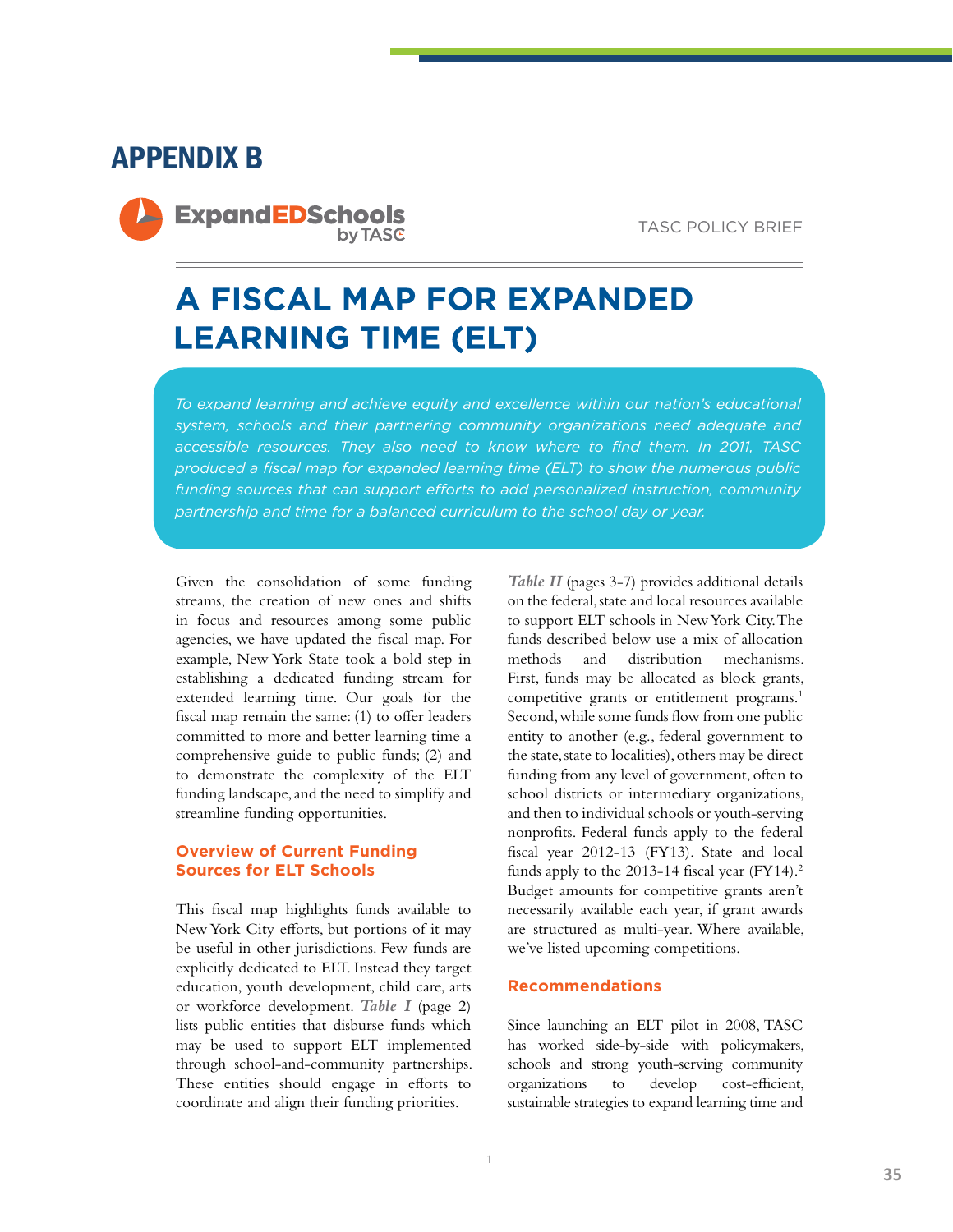#### **Table I: Public Agencies with Funding for Expanded Learning Time**

| FEDERAL                                                                                                                                                                                | <b>NEW YORK STATE</b>                                       | <b>NEW YORK CITY</b>                                                      |
|----------------------------------------------------------------------------------------------------------------------------------------------------------------------------------------|-------------------------------------------------------------|---------------------------------------------------------------------------|
| Corporation for National and Community<br>Service<br>Department of Agriculture                                                                                                         | Office of Children and Family<br>Services<br>New York State | City Council<br>Department of Cultural Affairs<br>Department of Education |
| Department of Education<br>Department of Health and Human Services<br>Department of Housing and Urban<br>Development<br>National Endowment for the Arts<br>National Science Foundation |                                                             | Department of Youth and<br><b>Community Development</b>                   |
|                                                                                                                                                                                        |                                                             |                                                                           |

opportunities for students in communities of great need. Policymakers at every level increasingly embrace these goals in the service of providing all students with an excellent public education. To these policymakers and public agencies, we offer the following recommendations to ease burdens on school and community leaders and spread successful innovations.

#### *Include descriptions of expanded learning in documents about funding streams.*

Descriptions of allowable school-andcommunity ELT models should be included in legislation, regulations, agency guidance, and requests for proposals so that recipients are clear that they may use these funds to implement ELT.

#### *Integrate and coordinate grants and requirements.*

Finding, securing, and reporting on multiple funding streams is a massive administrative burden for educators, pulling resources away from direct services to children, and making it harder for small organizations and schools to access funds. Schools and community partners would benefit from public agencies integrating their funding requirements and reporting processes. This would include giving schools and their community partners access to a single proposal process; waivers from funding requirements that aren't relevant to ELT; access to a single database they could use for all public reporting requirements; and use of one budgeting process that accounts for both the expenses of expanding learning time, and revenues from multiple funding sources.

#### *Consider new funding mechanisms for schools with a longer, balanced learning day.*

The most efficient way for states and cities to fund more and better learning time is to offer an increased per pupil allocation to schools that expand the school day with a community partner. This would give schools and their partners a solid funding base and the security they need to involve families and communities in long-term planning for school reinvention.

<sup>&</sup>lt;sup>1</sup>In Formula or Block grant awards, grant amounts are determined by a formula based on need and demographic data. Competitive awards are given after submitted proposals are scored against set criteria, and there is no guarantee of funding for applicants. Entitlement programs provide funding or in-kind goods and services to all applicants that meet speci¬fied eligibility requirements. Finally, discretionary awards are provided by elected officials for specific projects at the official's discretion. As of the 2013-14 school year, there is a moratorium on federal and New York State discretionary awards.

 <sup>2</sup> Federal fiscal year 2013 (FY13) covers period October 1, 2012 through September 30, 2013. State fiscal year 2014 (FY14) covers April 1, 2013 through March 31, 2014, and New York City fiscal year 2014 (FY14) covers July 1, 2013 through June 30, 2014.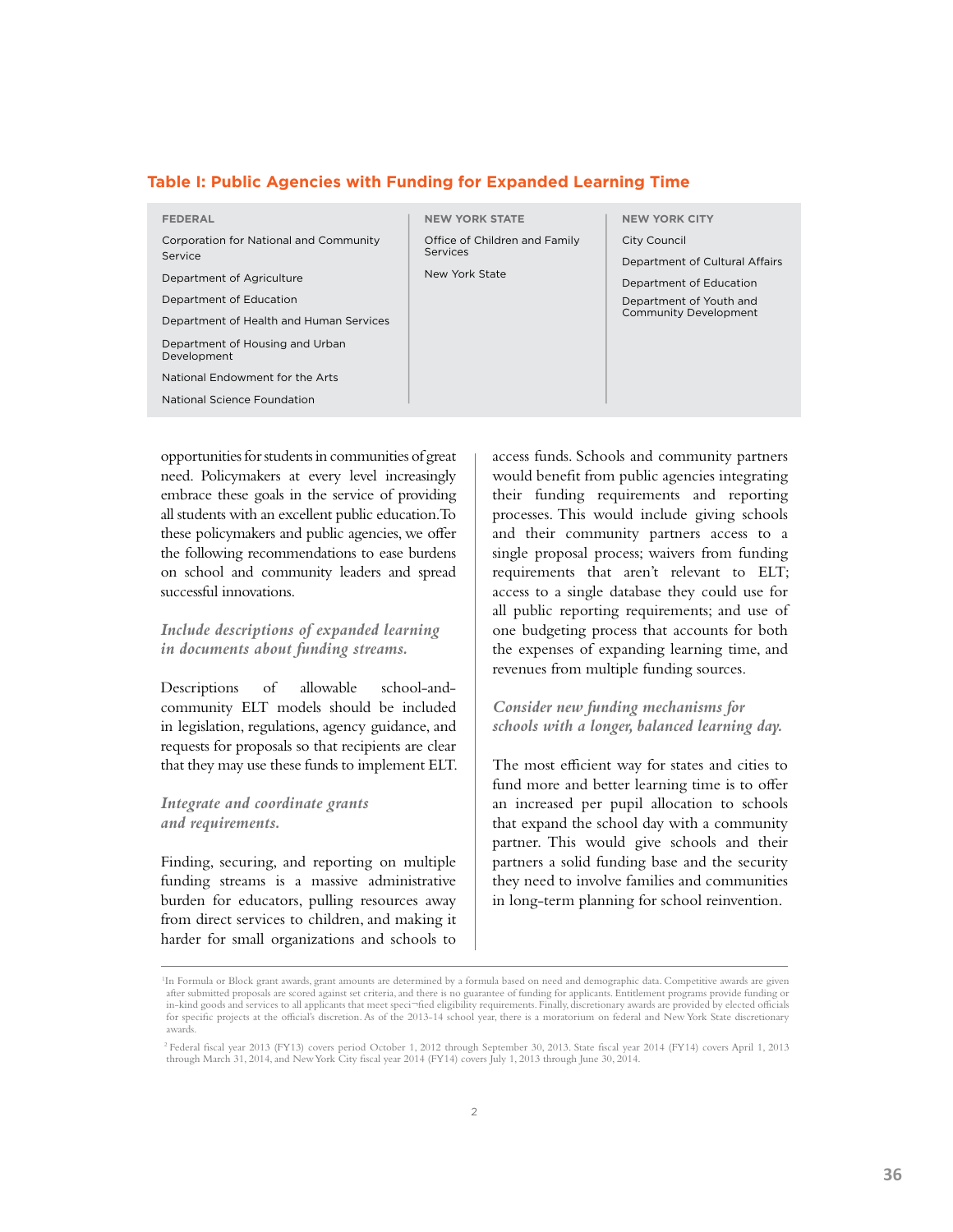| <b>PUBLIC FUNDING SOURCES FOR</b>                                                                                                                                                                                                                                                                                      | EXPANDED LEARNING TIME                                             |                 |                  |                    |                                                                                                                                          |                                                                                                                                                                                                                                                      |
|------------------------------------------------------------------------------------------------------------------------------------------------------------------------------------------------------------------------------------------------------------------------------------------------------------------------|--------------------------------------------------------------------|-----------------|------------------|--------------------|------------------------------------------------------------------------------------------------------------------------------------------|------------------------------------------------------------------------------------------------------------------------------------------------------------------------------------------------------------------------------------------------------|
| <b>FUNDING</b><br>SOURCE                                                                                                                                                                                                                                                                                               | <b>ADMINISTERING</b><br>AGENCY                                     | FEDERAL<br>FY13 | NYS<br>FY14      | <b>NYC</b><br>FY14 | <b>TARGET</b><br>POPULATION                                                                                                              | <b>DISTRIBUTION<br/>PROCESS</b>                                                                                                                                                                                                                      |
| Supports activities to increase the participation of low-income<br>students in both pre-AP and AP courses and tests<br>Advanced Placement Incentive Program Grant                                                                                                                                                      | US Department<br>of Education                                      | \$28.5 million  |                  |                    | school students<br>Secondary                                                                                                             | national nonprofit educational entities<br>with expertise in providing AP services<br>ŏ<br>Competitive grants to SEAs, LEAs,                                                                                                                         |
| broad range of educational, recreational and culturally age-<br>offer a<br>in the<br>S<br>Provides quality youth development opportunities<br>school-age children and youth after school. AASP<br>appropriate activities that integrate what happens<br>Advantage After School Programs (AASP)<br>school day.          | and Family<br><b>VY State</b><br>Office of<br>Children<br>Services |                 | \$17.7 million   | $\mathbf{I}$       | through grade<br>12<br>kindergarten<br>Full-day pre-                                                                                     | Competitive grants to schools and<br>non-profit organizations                                                                                                                                                                                        |
| backgrounds to serve through a network of partnerships with<br>AmeriCorps offers opportunities for adults of all ages and<br>local and national nonprofit groups.<br><b>AmeriCorps</b>                                                                                                                                 | Corporation<br>for National<br>Community<br>Service<br>and         | \$310 million   |                  |                    | and older for<br>State & National;<br>18 and older for<br>other programs)<br>Adults (age 17<br>communities<br>who want to<br>serve local | awarded in NY) FY14 deadlines: Dec. 2013<br>state/federal government (\$19.9 million<br>\$110M formula grants to states and<br>\$200M in competitive grants to non-<br>profit_organizations, schools, and local/<br>(LOI) and Jan 2014 (application) |
| hands-on learning and engagement in school-based and<br>knowledge, skills, and understanding of the arts through<br>Supports projects that help children and youth acquire<br>community-based settings.<br>Art Works                                                                                                   | Endowment<br>for the Arts<br>National                              | \$5.9 million   | $\mathbf{I}$     |                    | All Students                                                                                                                             | including arts and cultural organizations,<br>school districts, youth service and other<br>Competitive grants to nonprofit<br>organizations with 501(c)(3) status,<br>community groups                                                               |
| Attendance Improvement and Dropout Prevention (AI/DP)<br>Provides grants to improve school attendance and provide<br>dropout prevention services.                                                                                                                                                                      | of Education<br>Department<br>NY State                             |                 | millon<br>\$50.5 |                    | K-12 students                                                                                                                            | Set-aside of state education funding to<br>NYC (foundation aid)                                                                                                                                                                                      |
| development of character and positive social norms, and the<br>establish opportunities for empowerment and skill building<br>Beacons are school-based community centers serving<br>children, youth, and adults. They provide activities that<br>integration of family, school and community support.<br>Beacon Program | Development<br>of Youth and<br>Department<br>Community<br>NYC      | f,              |                  | million<br>\$48    | New York City<br>Students age<br>6 and up, and<br>adults                                                                                 | contracts scheduled to end June 2014;<br>next RFP expected Fall 2013<br>organizations and schools; existing<br>Competitive grants to non-profit                                                                                                      |
| Carl D. Perkins Career and Technical Education Improvement<br>improve vocational education programs and adult education<br>efforts to<br>Provides grants to further State and community<br>Program: Title I (Basic State Grants)<br>and literacy systems.                                                              | US Department<br>of Education                                      | \$1 billion     |                  |                    | Secondary and<br>postsecondary<br>students                                                                                               | and postsecondary institutions; NY state<br>Formula grants to secondary schools<br>allocation: \$51.4 million                                                                                                                                        |
| physical education programs in order to make progress<br>Funds go toward initiating, expanding, and improving<br>Carol M. White Physical Education Program<br>toward meeting state standards.                                                                                                                          | US Department<br>of Education                                      | \$74.5 million  |                  |                    | $K-12$                                                                                                                                   | Competitive grants to LEAs and CBOs                                                                                                                                                                                                                  |
| Nutrition education and meal reimbursement program that<br>helps providers serve nutritious and safely prepared meals<br>and snacks to children and adults in day care settings.<br>Child and Adult Care Food Program (CACFP)                                                                                          | US Department<br>of Agriculture                                    | \$2.9 billion   |                  |                    | Children and<br>Youth ages 18<br>and younger<br>in eligible<br>programs                                                                  | Entitlement program                                                                                                                                                                                                                                  |

3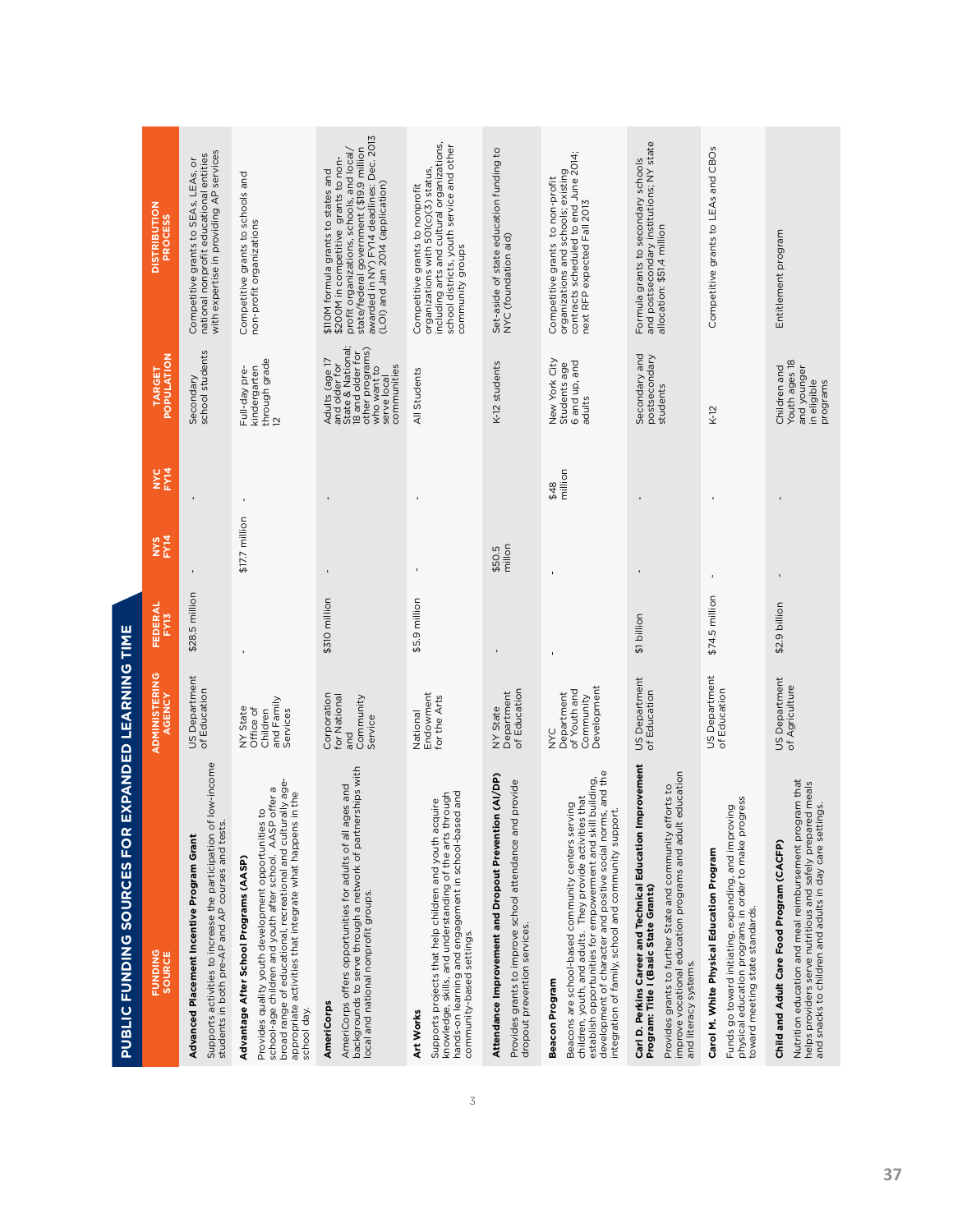| <b>FUNDING</b><br>SOURCE                                                                                                                                                                                                                                                                                                                                                                                                                      | <b>ADMINISTERING</b><br>AGENCY                                    | <b>FEDERAL</b><br>FY13 | <b>NYS</b><br>FYT4 | <b>NA</b>        | <b>POPULATION</b><br><b>TARGET</b>                                                          | <b>DISTRIBUTION</b><br><b>PROCESS</b>                                                                                                            |
|-----------------------------------------------------------------------------------------------------------------------------------------------------------------------------------------------------------------------------------------------------------------------------------------------------------------------------------------------------------------------------------------------------------------------------------------------|-------------------------------------------------------------------|------------------------|--------------------|------------------|---------------------------------------------------------------------------------------------|--------------------------------------------------------------------------------------------------------------------------------------------------|
| ination<br>attend<br>Assists low-income families, families receiving temporary<br>training/education. The program also promotes coord<br>assistance in obtaining child care so they can work or<br>public assistance and those transitioning from public<br>among early childhood development and afterschool<br>programs. CCDF is authorized by the Child Care and<br>Child Care and Development Fund (CCDF)<br>Development Block Grant Act. | Department<br>and Human<br>of Health<br>Services<br>50            | \$5 billion            | $\mathbf I$        |                  | age 13 and from<br>families in need<br>Children under<br>of child care<br>low income        | based entitlement to localities; NY state<br>allocation: \$739 million; NYC allocation:<br>Formula grants to states, subsidy-<br>\$468.4 million |
| providing decent housing and a suitable living environment,<br>Provides funds to develop viable urban communities by<br>Community Development Block Grant-Entitlement<br>and by expanding economic opportunities.<br>Community Grants                                                                                                                                                                                                         | Development<br>Department<br>of Housing<br>and Urban<br>SC        | \$3.1 billion          | $\blacksquare$     |                  | income persons<br>moderate-<br>Low-and                                                      | Formula grants to entitled cities and<br>counties; NY state allocation: \$294<br>million                                                         |
| deliver academic, health, mental health, nutrition, counseling,<br>Supports school buildings that serve as community hubs to<br>legal and/or other services to students and their families.<br>Community Schools Grant Initiative                                                                                                                                                                                                             | Department<br>Education<br>NY State                               | $\blacksquare$         | \$15 million       | $\blacksquare$   | K-12 students                                                                               | with the school district may be the lead<br>nonprofit organizations collaborating<br>Competitive grants to LEAs; in NYC<br>applicant             |
| employment, education, better use of available income,<br>of poverty, including services and activities addressing<br>housing, nutrition, emergency services and/or health.<br>Provides funds to alleviate the causes and conditions<br>Community Service Block Grant                                                                                                                                                                         | Department<br>and Human<br>of Health<br>Services<br>$\frac{2}{3}$ | million<br>\$658       |                    |                  | receiving public<br>unemployed or<br>Low-income<br>that may be<br>individuals<br>assistance | Block grant to states; NY state allocation:<br>\$58.5 million                                                                                    |
| programs proven to raise the achievement of the students with<br>for low performing school districts. C4E is a comprehensive<br>approach to targeting fiscal resources to specific allowable<br>Provides additional accountability for increased State Aid<br>the greatest educational need.<br>Contract for Excellence                                                                                                                       | of Education<br>Department<br>NY State                            |                        | million<br>\$655   |                  | K-12 students<br>educational<br>with the<br>greatest<br>needs                               | Formula grants to schools; NYC<br>allocation: \$530 million                                                                                      |
| diverity of artistic talent in New York City, while assisting<br>schools in meeting arts benchmarks and state standards.<br>$\underline{\omega}$<br>Funds a variety of arts programming capitalizing on th<br>Cultural After School Adventures (CASA)                                                                                                                                                                                         | Department of<br>Cultural Affairs<br>NYC                          |                        |                    | million<br>\$5.1 | after-schoo<br>enrolled in<br>programs<br>Students                                          | Grants to cultural organizations to<br>partner with schools                                                                                      |
| the range, availability, quality and quantity of counseling for<br>ram<br>Provides grants to school districts to establish or expand<br>Elementary and Secondary Schools Counseling Prog<br>students in elementary and secondary schools.                                                                                                                                                                                                     | US Department<br>of Education                                     | million<br>\$49.6      |                    |                  | K-12 students                                                                               | Competitive grants to LEAs                                                                                                                       |
| Supports school-wide learning opportunities in high-quality<br>extended school day and/or school year programs with a<br>focus on improving academic achievement.<br>Extended Learning Time Grant Program                                                                                                                                                                                                                                     | Department<br>Education<br>NY State                               | $\blacksquare$         | \$20 milion        | $\mathbf I$      | K-12 students                                                                               | Competitive grants to LEAs                                                                                                                       |

4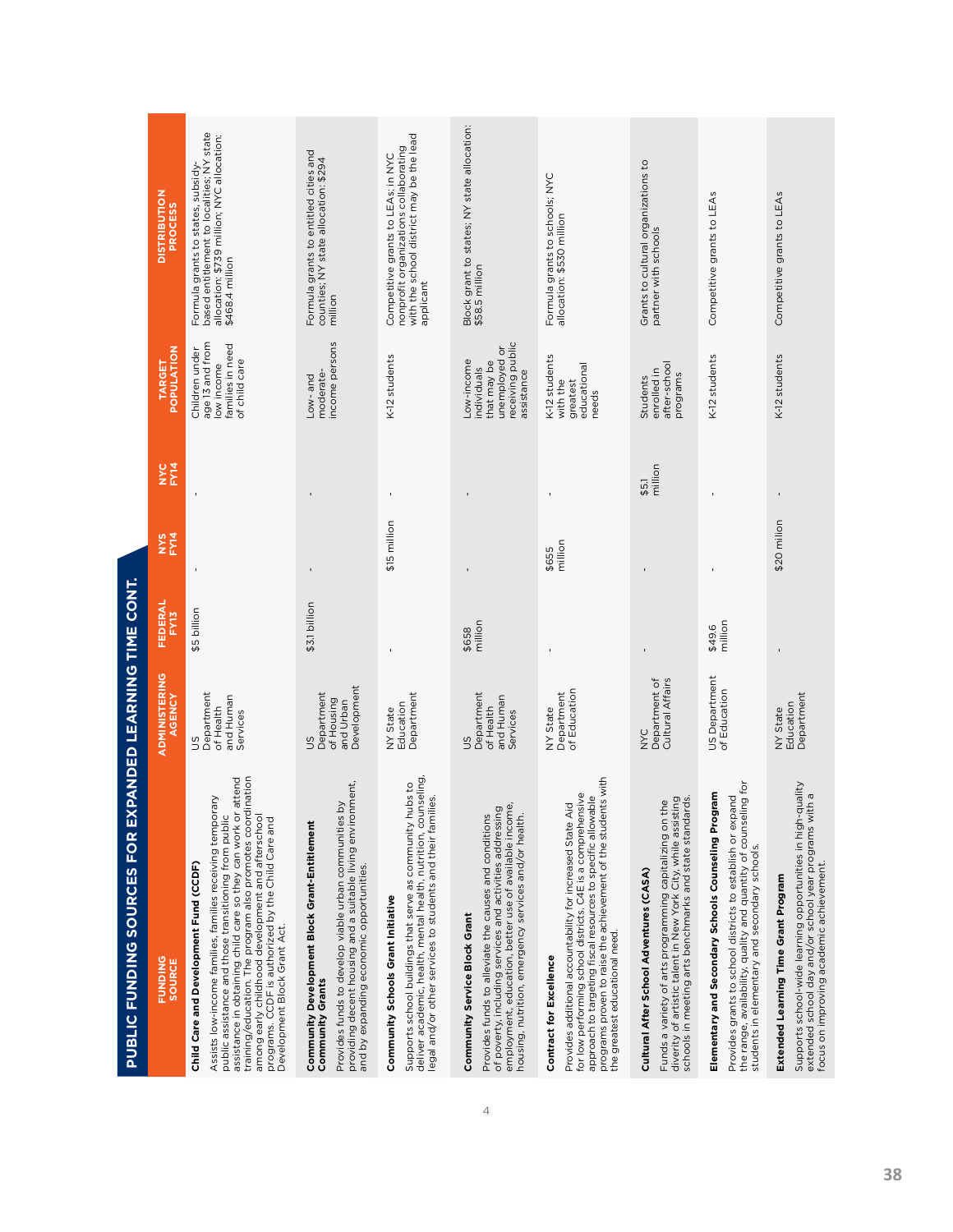PUBLIC FUNDING SOURCES FOR EXPANDED LEARNING TIME CONT. **PUBLIC FUNDING SOURCES FOR EXPANDED LEARNING TIME CONT.**

| <b>DISTRIBUTION</b><br><b>PROCESS</b> | allocation: \$13.1 milllion; current round set<br>organizations working with LEAs; NYC<br>continuations to LEAs and non-profit<br>Competitive grants with annual<br>expire June 2014                                                     | recipient depends on TRIO program)<br>experience in serving disadvantaged<br>higher education, public and private<br>youth and secondary schools (grant<br>Competitive grants to institutions of<br>agencies and organizations with    | institutions of higher education; and non-<br>profits working in partnership with LEAs<br>Competitive grants to LEAs, SEAs and                                                                                      | Competitive grants LEAs and non-profit<br>organizations working with LEAs or a<br>consortia of schools                                                                                                                                                                                                                                                                | organizations. Next RFP expected late<br>Competitive grants to nonprofit<br>fall/early winter 2013                                                                                                                                                      | multiple initiatives for school-based, high<br>organizations partnering with schools;<br>school, and center-based programs<br>Competitive grants to nonprofit                                                       | organizations, postsecondary institutions;<br>no implementation competition for FY13<br>Competitive grants to non-profit                                                                                              |
|---------------------------------------|------------------------------------------------------------------------------------------------------------------------------------------------------------------------------------------------------------------------------------------|----------------------------------------------------------------------------------------------------------------------------------------------------------------------------------------------------------------------------------------|---------------------------------------------------------------------------------------------------------------------------------------------------------------------------------------------------------------------|-----------------------------------------------------------------------------------------------------------------------------------------------------------------------------------------------------------------------------------------------------------------------------------------------------------------------------------------------------------------------|---------------------------------------------------------------------------------------------------------------------------------------------------------------------------------------------------------------------------------------------------------|---------------------------------------------------------------------------------------------------------------------------------------------------------------------------------------------------------------------|-----------------------------------------------------------------------------------------------------------------------------------------------------------------------------------------------------------------------|
| POPULATION<br><b>TARGET</b>           | K-12 students                                                                                                                                                                                                                            | college students,<br>first-generation<br>with disabilities<br>and individuals<br>disadvantaged<br>students from<br>backgrounds,<br>Middle and<br>secondary<br>school                                                                   | cohort through<br>Entire cohort<br>of low-income<br>students<br>7th grade and<br>later than the<br>beginning no<br>high school<br>follow the                                                                        | K-12 students                                                                                                                                                                                                                                                                                                                                                         | high school<br>Middle and<br>students                                                                                                                                                                                                                   | neighborhoods<br>K-12 students<br>to high need<br>with priority                                                                                                                                                     | in low-income<br>K-12 students<br>communities                                                                                                                                                                         |
| <b>NYC</b><br>FYT4                    |                                                                                                                                                                                                                                          |                                                                                                                                                                                                                                        |                                                                                                                                                                                                                     |                                                                                                                                                                                                                                                                                                                                                                       | million<br>\$5.4                                                                                                                                                                                                                                        | million<br>\$134                                                                                                                                                                                                    |                                                                                                                                                                                                                       |
| <b>NYS</b><br>FYM                     | million<br>\$24.3                                                                                                                                                                                                                        |                                                                                                                                                                                                                                        |                                                                                                                                                                                                                     |                                                                                                                                                                                                                                                                                                                                                                       |                                                                                                                                                                                                                                                         |                                                                                                                                                                                                                     |                                                                                                                                                                                                                       |
| FEDERAL<br>FY13                       |                                                                                                                                                                                                                                          | \$838.6<br>million                                                                                                                                                                                                                     | \$302.2<br>milion                                                                                                                                                                                                   | million<br>\$141.6                                                                                                                                                                                                                                                                                                                                                    |                                                                                                                                                                                                                                                         |                                                                                                                                                                                                                     | \$59.9 million<br>planning and<br>implementa-<br>tion (FY12)                                                                                                                                                          |
| <b>ADMINISTERING</b><br>AGENCY        | of Education<br>Department<br>NY State                                                                                                                                                                                                   | US Department<br>of Education                                                                                                                                                                                                          | US Department<br>of Education                                                                                                                                                                                       | US Department<br>of Education                                                                                                                                                                                                                                                                                                                                         | Development<br>of Youth and<br>Department<br>Community<br><b>NAC</b>                                                                                                                                                                                    | Development<br>of Youth and<br>Department<br>Community<br><b>SAN</b>                                                                                                                                                | US Department<br>of Education                                                                                                                                                                                         |
| <b>FUNDING</b><br>SOURCE              | school violence through extended school day programs and/or<br>ð<br>Supports collaborative projects that address the problem<br>Extended School Day/School Violence Prevention<br>other school violence prevention strategies/resources. | motivate students toward the successful completion of their<br>Provides opportunities for academic development, assists<br>students with basic college requirements, and serves to<br>postsecondary education.<br>Federal TRIO Program | postsecondary education through services at high-poverty<br>Provides grants to increase the number of low-income<br>students who are prepared to enter and succeed in<br>middle and high schools.<br><b>GEAR UP</b> | rates, increasing high school graduation rates, or increasing<br>impact on improving student achievement or student<br>growth, closing achievement gaps, decreasing dropout<br>innovative practices that are demonstrated to have an<br>Expands the implementation of, and investment in,<br>college enrollment and completion rates.<br>Investing in Innovation (i3) | and caring adults; programs provide young people with<br>academic, college and career readiness, leadership, and<br>Designed to help youth become healthy, responsible,<br>Neighborhood Development Area Programs<br>conflict resolution opportunities. | ter<br>recreational and cultural activities for young people af<br>Supports programs that provide a blend of academic,<br>Out-of-School Time (OST) Programs for Youth<br>school, during holidays and in the summer. | cradle<br>Provide funds to design comprehensive approaches fo<br>addressing the education and developmental needs of<br>children in distressed, high-poverty communities, from<br>Promise Neighborhoods<br>to career. |

5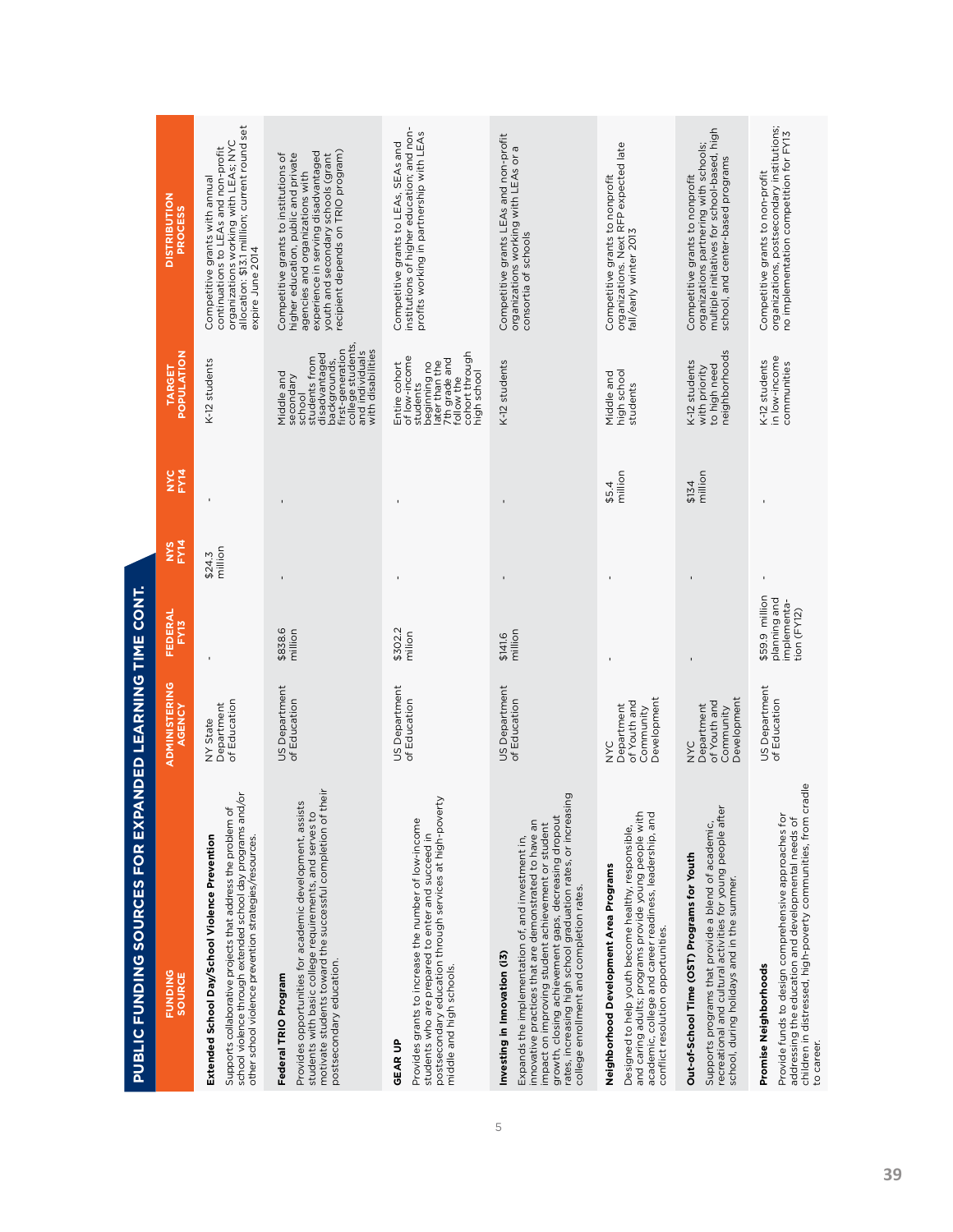| <b>PUBLIC FUNDING SOURCES FOR EXPANDED LEARNING TIME CONT.</b>                                                                                                                                                                                                                                                                                  |                                                            |                                          |                    |           |                                                                                        |                                                                                                            |
|-------------------------------------------------------------------------------------------------------------------------------------------------------------------------------------------------------------------------------------------------------------------------------------------------------------------------------------------------|------------------------------------------------------------|------------------------------------------|--------------------|-----------|----------------------------------------------------------------------------------------|------------------------------------------------------------------------------------------------------------|
| <b>FUNDING</b><br>SOURCE                                                                                                                                                                                                                                                                                                                        | <b>ADMINISTERING</b><br>AGENCY                             | FEDERAL<br>FY13                          | <b>NYS</b><br>FY14 | <b>NA</b> | <b>POPULATION</b><br>TARGET                                                            | <b>DISTRIBUTION</b><br><b>PROCESS</b>                                                                      |
| achievable plans for implementing coherent, compelling, and<br>Supports States that are leading the way with ambitious yet<br>comprehensive education reform.<br>Race to the Top                                                                                                                                                                | US Department<br>of Education                              | \$4.4<br>billion<br>(FY11)               |                    |           | K-12 students                                                                          | Competitive grants to SEAs; NY state<br>allocation: \$700 million                                          |
| New competition for districts that are leading the way with<br>ambitious yet achievable plans for implementing coherent,<br>compelling, and comprehensive education reform.<br>Race to the Top - District (RTT-D)                                                                                                                               | US Department<br>of Education                              | (FY12)<br>million<br>\$383               |                    |           | K-12 students                                                                          | Competitive grants to LEAs                                                                                 |
| Supports programs that provide assistance to help schools<br>implement effective school dropout prevention and re-entry<br>School Dropout Prevention Program<br>programs.                                                                                                                                                                       | US Department<br>of Education                              | million<br>\$46.3                        |                    |           | with high droput<br>feeder schools<br>rates and their<br>middle school<br>High schools | serving communities with dropout rates<br>Competitive grants to SEAs and LEAs<br>above the state's average |
| so as to enable those schools to make adequate yearly progress.<br>(AYP) and exit improvement status.<br>Aims to improve student achievement in Title I schools<br>identified for improvement, corrective action, or restructuring<br>School Improvement Grants                                                                                 | US Department<br>of Education                              | \$505.8<br>million                       |                    |           | performing Title<br>K-12 students<br>in lowest<br>I schools                            | Formula grants to SEAs; NY state<br>allocation; \$36.1 million                                             |
| Supports the implementation of SLCs and activities to improve<br>student academic achievement in large public high schools with<br>enrollments of 1,000 or more students.<br>Smaller Learning Communities                                                                                                                                       | US Department<br>of Education                              | $\blacksquare$<br>\$88 million<br>(FY09) |                    | ٠         | high schools<br>large public<br>students in<br>Secondary                               | Competitive grants to LEAs                                                                                 |
| communities by mobilizing public and private resources to grow<br>economic opportunity, healthy futures and youth development.<br>evidence of compelling impact in three areas of priority need:<br>promising, innovative community-based solutions that have<br>Intends to improve the lives of people in low-income<br>Social Innovation Fund | Corporation<br>for National<br>Community<br>Service<br>and | ı<br>\$27 million                        |                    |           | in low-income<br>K-12 students<br>communities                                          | Competitive grants to local and national<br>intermediary organizations                                     |
| ildren<br>Provides funding to assist states in meeting the costs of<br>Special Education Grants (Individuals with Disabilities<br>providing special education and related services to ch<br>with disabilities.<br><b>Education Act)</b>                                                                                                         | US Department<br>of Education                              | \$11 billion                             |                    |           | Youth ages<br>3-21 with<br>disabilities                                                | Formula grants to SEAs                                                                                     |
| including<br>Advance literacy skills, including pre-literacy skills, reading,<br>and writing, for students from birth through grade 12, inclu<br>limited English-proficient students, high-need youth, and<br>Striving Readers Comprehensive Literacy (SRCL)<br>students with disabilities.                                                     | US Department<br>of Education                              | ı<br>\$151.3 million                     |                    |           | K-12 students                                                                          | Formula and competitive grants to SEAs                                                                     |

6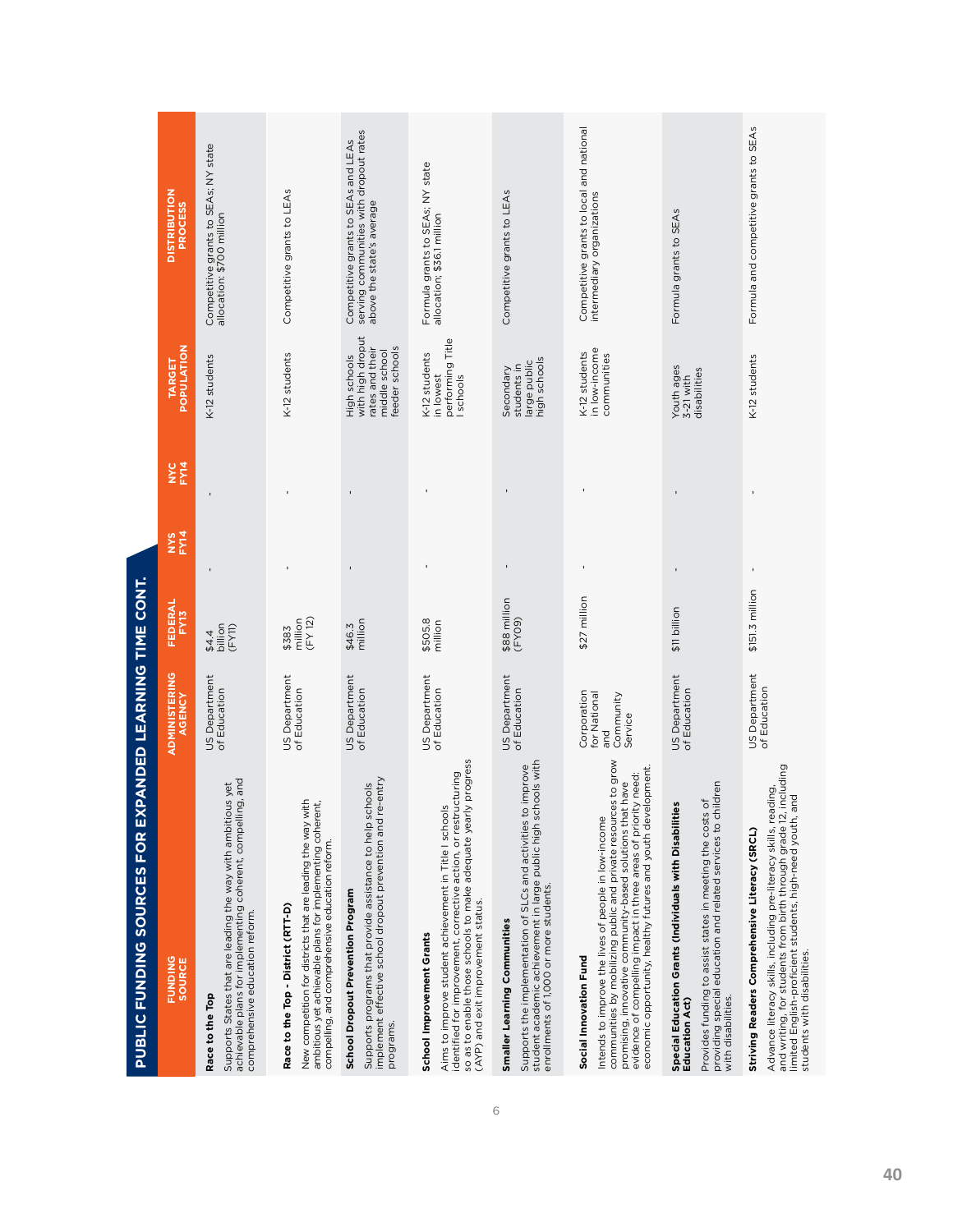| <b>FUNDING</b><br>SOURCE                                                                                                                                                                                                                                                                                                                                                                                                                                                                                                                                                                                                                        | <b>ADMINISTERING</b><br>AGENCY                                | FEDERAL<br>FY13    | NYS<br>FY14    | <b>NYC</b><br>FY14 | <b>POPULATION</b><br>TARGET                                                        | <b>DISTRIBUTION</b><br><b>PROCESS</b>                                          |
|-------------------------------------------------------------------------------------------------------------------------------------------------------------------------------------------------------------------------------------------------------------------------------------------------------------------------------------------------------------------------------------------------------------------------------------------------------------------------------------------------------------------------------------------------------------------------------------------------------------------------------------------------|---------------------------------------------------------------|--------------------|----------------|--------------------|------------------------------------------------------------------------------------|--------------------------------------------------------------------------------|
| Provides New York City youth with summer employment and<br>educational opportunities at public, private and non-profit<br>Summer Youth Employment Program (SYEP)<br>worksites.                                                                                                                                                                                                                                                                                                                                                                                                                                                                  | Development<br>of Youth and<br>Department<br>Community<br>NYC |                    |                | \$45.2 million     | Youth ages of<br>14 to 24                                                          | Lottery for ages 14-24                                                         |
| Includes Academic Intervention Services (AIS) that can<br>provide academic tutoring in reading, English language<br>Includes Supplemental Educational Services (SES) that<br>Ensures that disadvantaged students have a fair, equal, and<br>include extended school day, before, and after-school<br>Title I, Part A: Grants to School Districts (Elementary and<br>significant opportunity to obtain a high-quality education<br>$\frac{0}{2}$<br>arts, and mathematics, free of charge to eligib<br>Secondary Education Act, or ESEA)<br>sessions and summer school<br>students in eligible schools.<br>and meet high standards.<br>$\bullet$ | US Department<br>of Education                                 | \$13.8 billion     | $\blacksquare$ | $\mathbf{I}$       | Disadvantaged<br>K-12 fstudents                                                    | Formula grants to SEAs; allocation to NY<br>state: 1.1 billion                 |
| Provides funding to help limited English proficient (LEP)<br>tate<br>students attain English proficiency while meeting S<br>Title III: English Language Acquisition (ESEA)<br>academic achievement standards.                                                                                                                                                                                                                                                                                                                                                                                                                                   | <b>US Department</b><br>of Education                          | \$693.8<br>million |                |                    | Limited English<br>Immigrant K-12<br>Proficient and<br>students                    | Formula grants to SEAs; NY state<br>allocation \$55.4 million                  |
| Centers<br>provide academic enrichment opportunities during both<br>Supports school and community-based programs that<br>non-school hours and during an expanded school day<br>Title IV, Part B: 21st Century Community Learning<br>(under ESEA waiver only).<br>(ESEA)                                                                                                                                                                                                                                                                                                                                                                         | of Education<br>NY State<br>Department                        | \$1.1 billion      |                |                    | with a priority to<br>low-income and<br>low-performing<br>K-12 students<br>schools | Competitive grants to schools and<br>CBOs; NY state allocation; \$78.1 million |
| Ensures that homeless children, including preschoolers and<br>youth, have equal access to free and appropriate public<br>education and supports LEAs in gathering comprehensive<br>education and supports LEAs in gathering comprehensive<br>overcome to regularly attend school, these students must<br>Title X: McKinney-Vento Education for Homeless Children<br>and Youth Program                                                                                                                                                                                                                                                           | US Department<br>of Education                                 | \$50 million       | $\blacksquare$ |                    | K-12 homeless<br>youth                                                             | Formula grants to SEAs; NY state<br>allocation \$4 million                     |
| WIA In-School Youth Program (Workforce Investment Act)<br>Provides services to help promote success for youth as<br>they transition out of high school and become productive<br>leadership and development through work readiness and<br>leadership and development through work readiness and<br>career-development workshops; summer employment and<br>internships; college preparation and college tours; and<br>individual and group counseling.                                                                                                                                                                                            | Development<br>of Youth and<br>Department<br>Community<br>NYC |                    |                | \$4.6 milion       | Low-income<br>high school<br>juniors and<br>seniors                                | Competitive grants to non-profit<br>organizations                              |
| Development/Delinquency Prevention and Special<br>Delinquency Prevention Programs grants were consolidated<br>£<br>Youth Development Program Funding for the Your<br>during the last state budget. Guidance pending.                                                                                                                                                                                                                                                                                                                                                                                                                            | Family Service<br>Children and<br>NY State<br>Office of       |                    |                | \$15.4 milion      |                                                                                    | Formula grants to localities                                                   |

7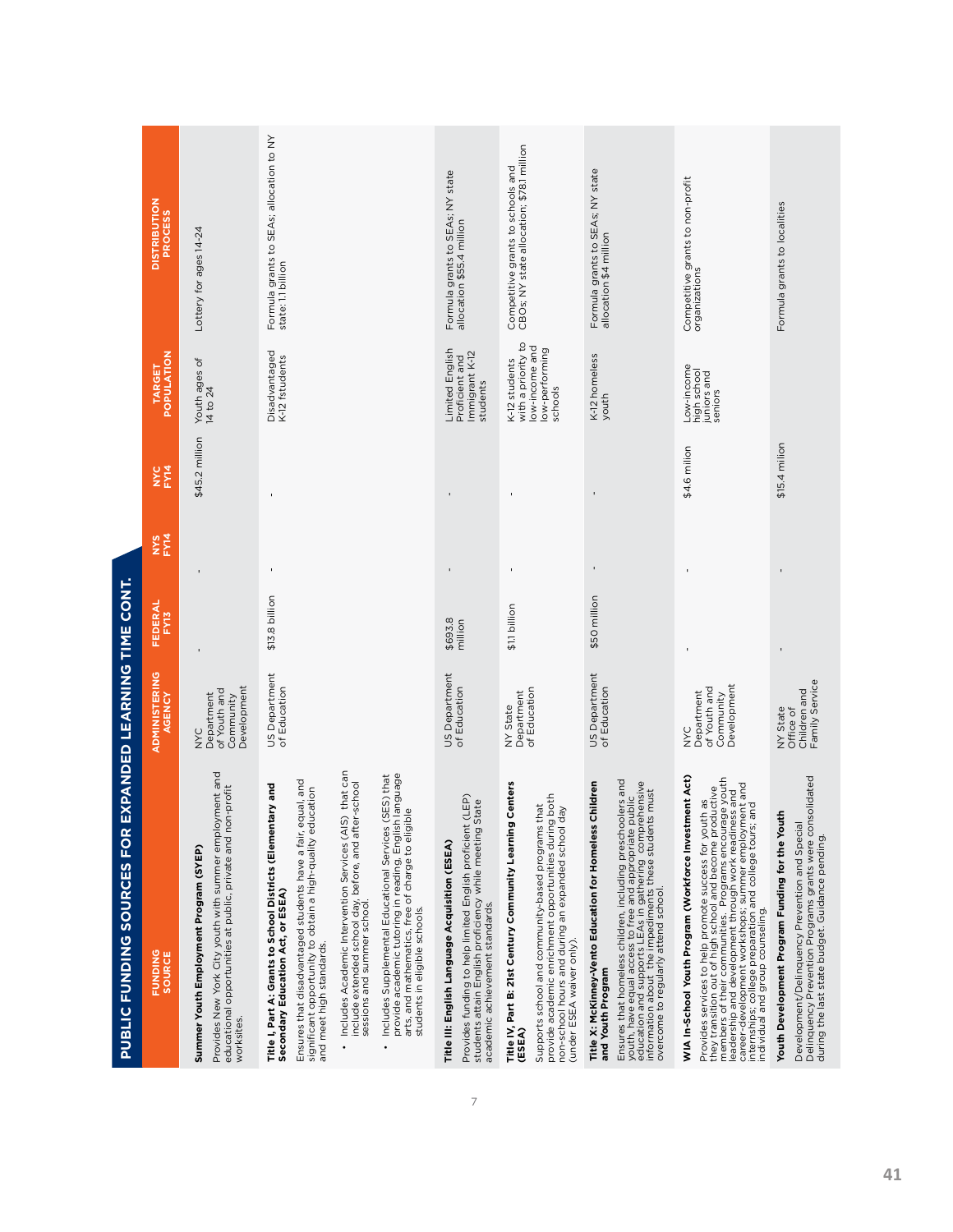### **ABOUT TASC**

The mission of TASC is to expand the school day to give disadvantaged students more opportunities to discover and develop their talents; more support to overcome the challenges of poverty; and more time to achieve at the high levels essential for success in the global workplace. Since our founding in 1998 we have helped more than 621,000 kids, supported more than 564 public schools, partnered with more than 400 community and cultural organizations and colleges and trained 23,000 community members to work in schools.

> For more information contact Saskia Traill, Vice President, Policy and Research, straill@expandedschools.org or (646) 943-8757

### **ACKNOWLEDGEMENTS**

*We thank The Wallace Foundation, the Open Society Foundations and the Ford Foundation for their support* 

This is the third edition of A Fiscal Map for Expanded Learning Time. This report was authored by Elizabeth Olsson, Rachel Sabella, and Saskia Traill of TASC.

© 2013 by The After-School Corporation. Copy, disseminate or otherwise use information in this publication with permission and appropriate acknowledgement. All rights reserved.



ExpandEDSchools 1440 BROADWAY, 16<sup>TH</sup> FLOOR, NEW YORK, NEW YORK 10018 **W** WWW.EXPANDEDSCHOOLS.ORG **T** (646) 943-8700 **TW** @EXPAND\_SCHOOL

©2013 BY THE AFTER-SCHOOL CORPORATION. COPY, DISSEMINATE OR OTHERWISE USE INFORMATION IN THIS PUBLICATION WITH PERMISSION AND APPROPRIATE ACKNOWLEDGEMENT. ALL RIGHTS RESERVED.

8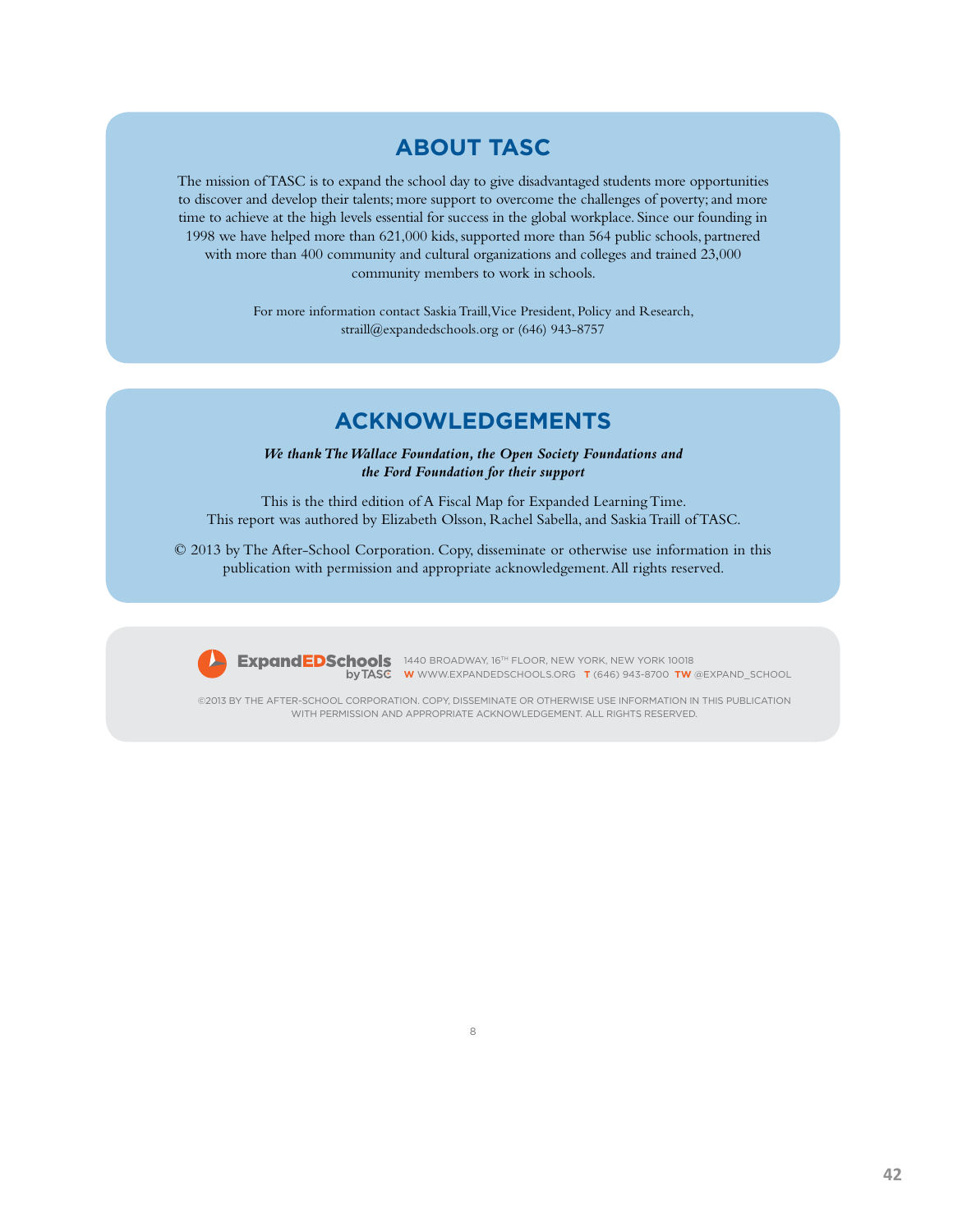## APPENDIX C



### **FUNDING FOR EXPANDED LEARNING**



**Decline in funding specifically for community-based or school-community partnerships for expanded learning (21st CCLC, Advantage, ESD/SVP, YDP)**

#### **State Funding**

#### Advantage After School:

- Youth development programs with priority target of "disconnected/high-need" youth
- \$19.3 million in FY15-16; peak funding of \$28.2 million in FY07-08
- Grants are for five years
- Administered by the Office of Children and Family Services

#### Extended School Day/ School Violence Prevention (ESD/SVP):

- Provide support to students through extended school-day and/or school violence prevention programs
- \$24.3 million in FY15-16; peak funding of \$30.2 million in FY07-08
- Grants are for three years with the possibility of two one-year extensions
- Administered by the New York State Education Department

#### Youth Development Program (YDP):

- Support for providers offering positive youth development programs<br>• \$15.4 million in FY15-16; peak funding of \$37.1 million in FY08-09
- \$15.4 million in FY15-16; peak funding of \$37.1 million in FY08-09
- Distributed by county-based formula
- Administered by the Office of Children and Family Services
- Funds are distributed through county Youth Bureaus; in New York City they are part of the Department of Youth and Community Development's Out-of-School Time (OST) Program

#### Extended Learning Time:

- Program to extend the school day, week, or year by adding at least 25 percent more time
- \$20 million provided in FY13-14; no new funding in FY14-15 or FY15-16
- Grants are for three years
- Administered by the New York State Education Department